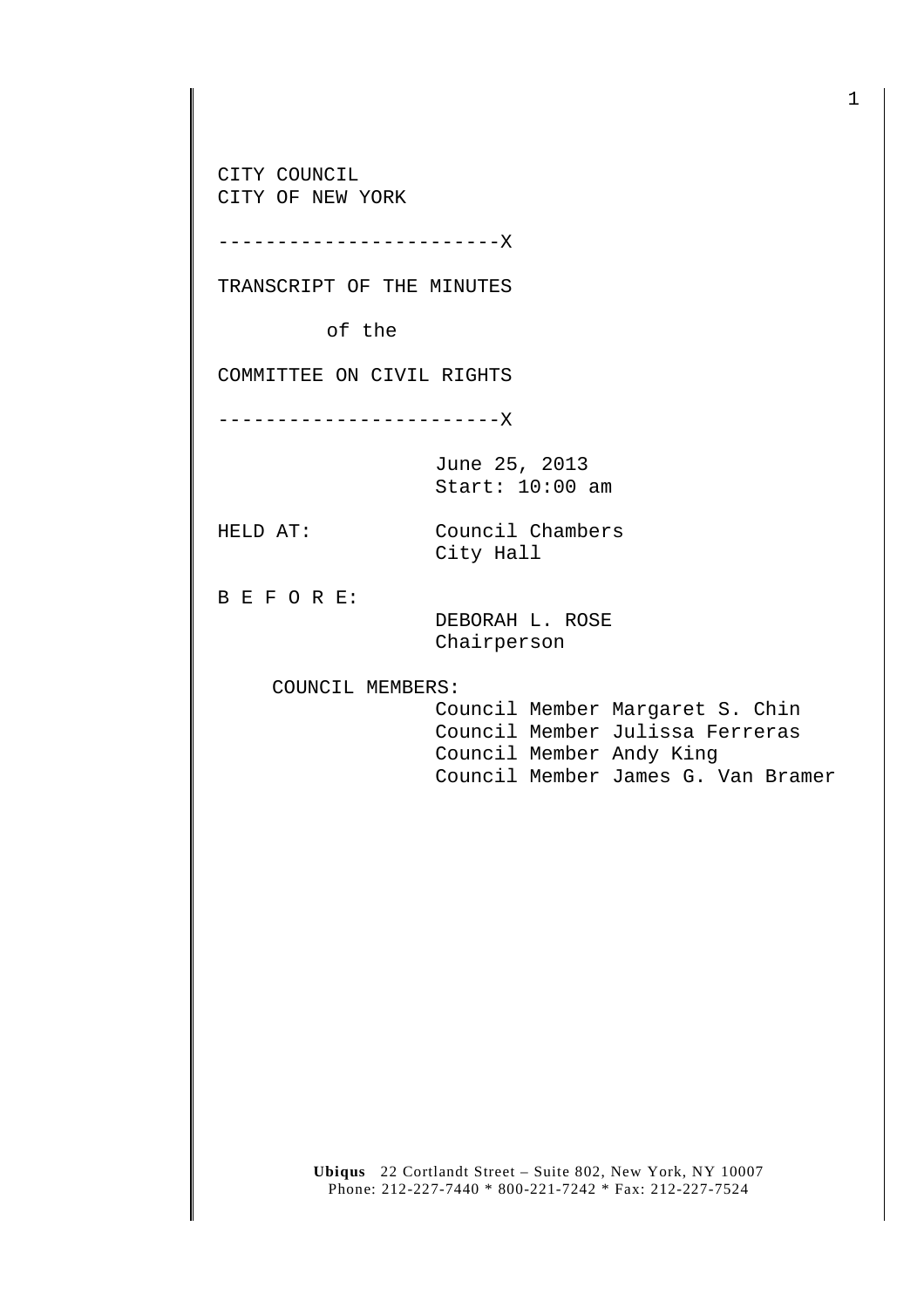## A P P E A R A N C E S

COUNCIL MEMBERS:

 Council Member James Vacca Council Member Julissa Ferreras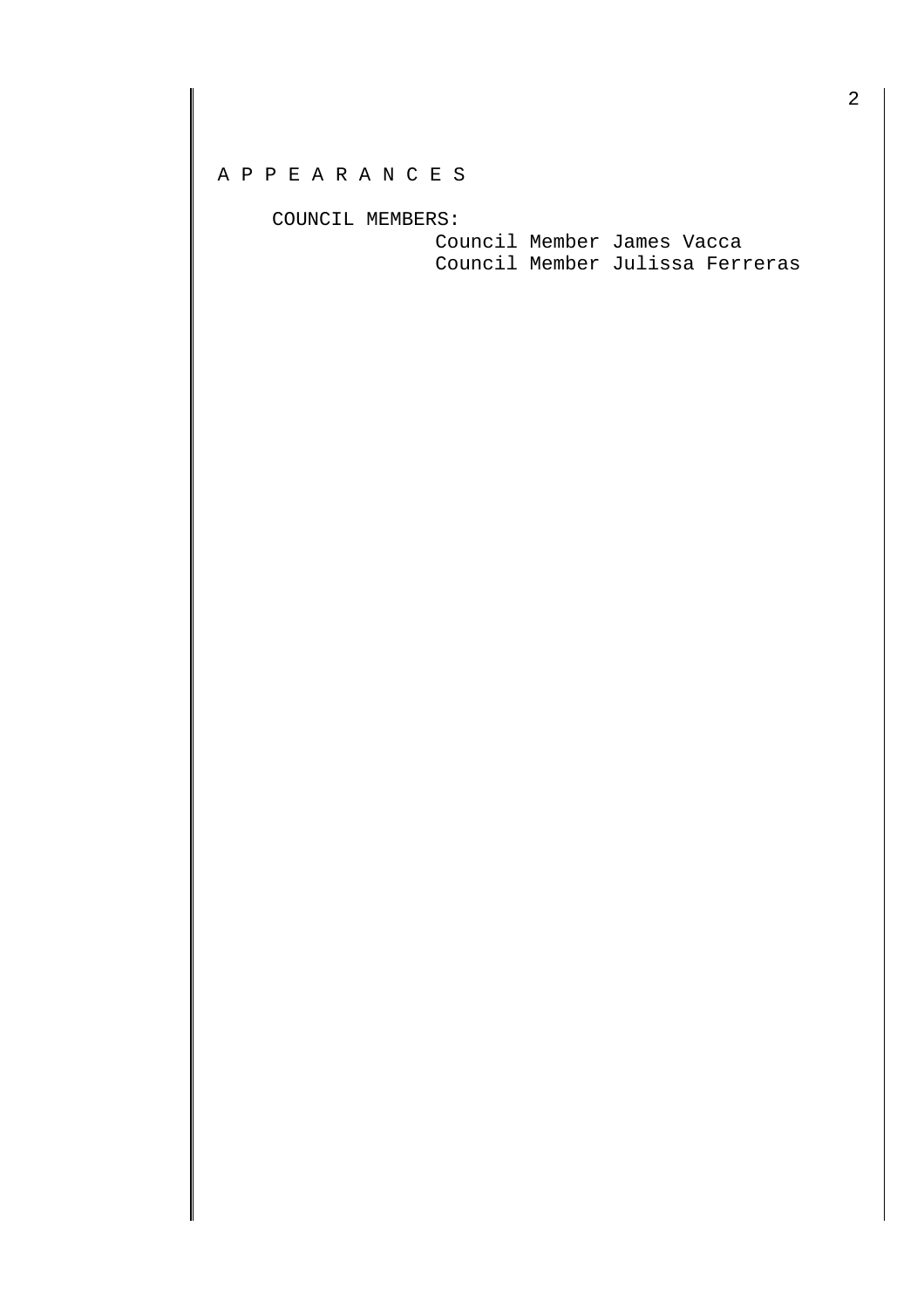## A P P E A R A N C E S (CONTINUED)

Ms. Michelle Caiola Acting Litigation Director Senior Staff Attorney Legal Momentum

Ms. Angie Welfare Fleet Service Clerk Freight Department New York's JFK International Airport

Dina Bakst Co-Found and Co-President A Better Balance

Katherine Greenberg Staff Attorney Employment Law Unit Legal Aid Society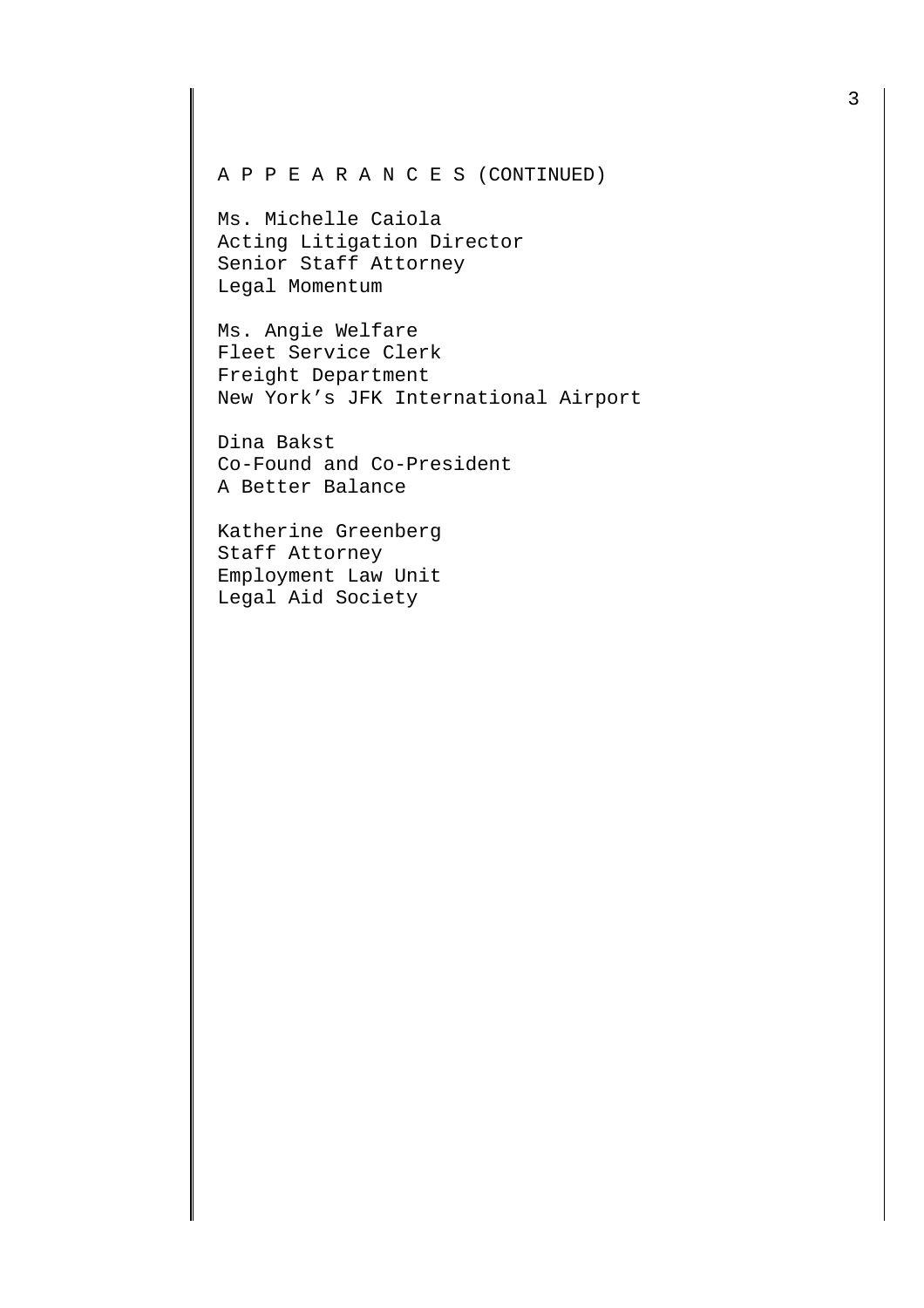| $\mathbf 1$    | 4<br>COMMITTEE ON CIVIL RIGHTS                     |
|----------------|----------------------------------------------------|
| $\overline{2}$ | CHAIRPERSON ROSE: Good morning.                    |
| $\mathfrak{Z}$ | If there's anyone here who would like to testify,  |
| $\overline{4}$ | please make sure that you fill out a slip at the   |
| 5              | ah, the desk with the Sargent of Arms. And good    |
| 6              | morning. My name is Debbie Rose and I'm the Chair  |
| 7              | of the Committee on Civil Rights. And today we     |
| 8              | will be holding our first hearing on Proposed      |
| $\mathsf 9$    | Introductory Bill No. 974-A, a local law to amend  |
| 10             | the administrative code of the City of New York in |
| 11             | relation to prohibiting discrimination in          |
| 12             | employment based on pregnancy, child birth or      |
| 13             | related conditions. I am pleased to be joined      |
| 14             | today by the Bill's sponsor, Council Member Jimmy  |
| 15             | Vacca as well as my fellow committee members. You  |
| 16             | will hear from Council Member Vacca in a few       |
| 17             | moments. I'm pleased to say we are joined by       |
| 18             | Council Member Chin and Council Member Ferreras.   |
| 19             | I'd like to take this opportunity                  |
| 20             | to thank my Committee Council Julene Beckford and  |
| 21             | my Policy Analyst Damien Butvick.                  |
| 22             | According to the National                          |
| 23             | Partnership for Women and Families pregnancy       |
| 24             | related discrimination charges made to the United  |
| 25             | States Equal Employment Opportunity Commission     |
|                |                                                    |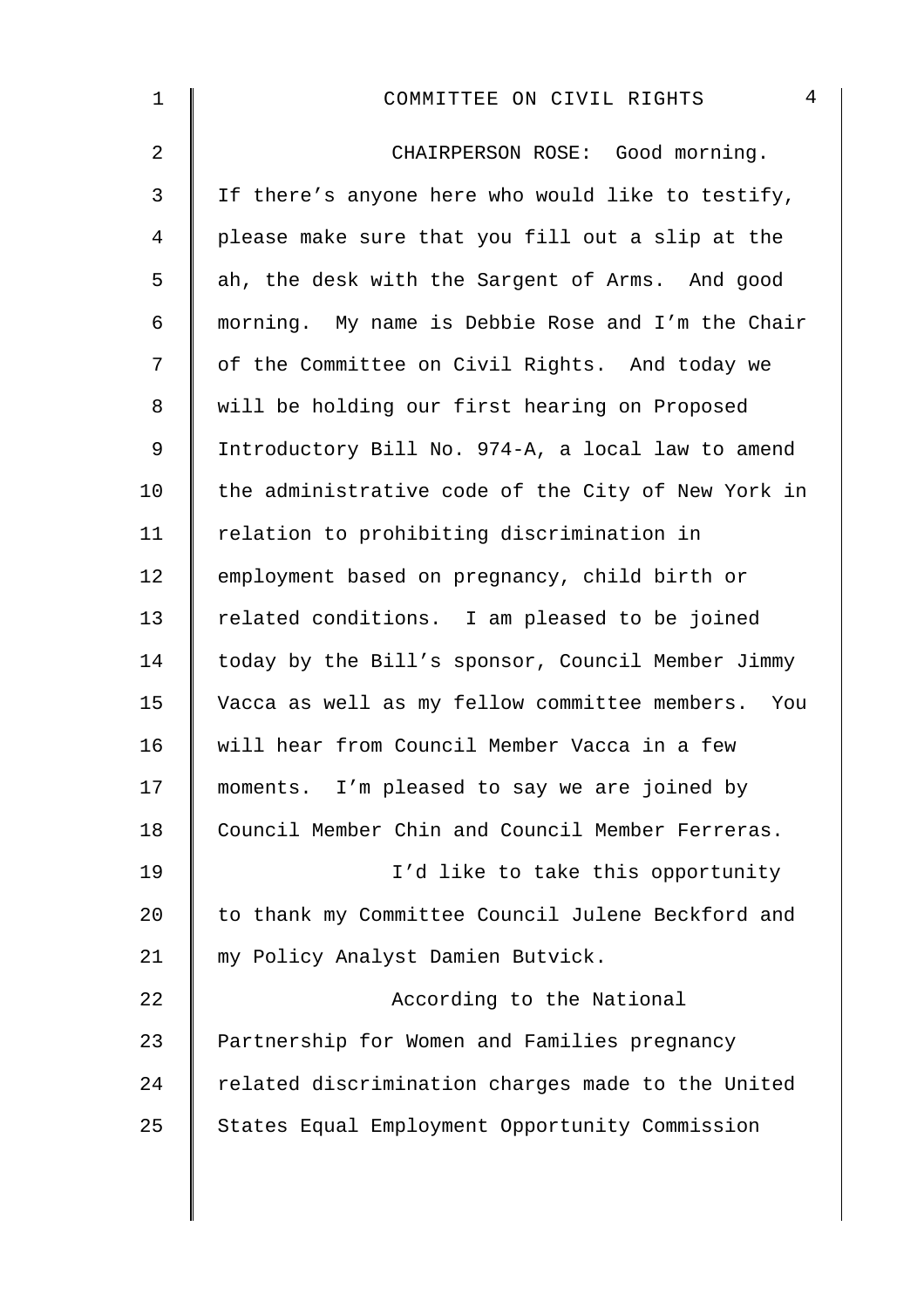| $\mathbf 1$    | 5<br>COMMITTEE ON CIVIL RIGHTS                       |
|----------------|------------------------------------------------------|
| $\overline{2}$ | have increased 35% over the past decade. Nearly      |
| 3              | one-fifth of all discrimination charges made by      |
| 4              | women have been related to their pregnancy.          |
| 5              | This is a troubling statistic in a                   |
| 6              | country where women make up 47% of the workforce     |
| 7              | and whether they are either the primary or co-       |
| 8              | bread winner in nearly two-thirds of all families.   |
| 9              | In New York State unwed mothers accounted for        |
| 10             | 34.6% of births in 2011. In New York City single     |
| 11             | mothers account for 34.2% of all households with     |
| 12             | children and over 82% of the single parent           |
| 13             | households.                                          |
| 14             | Though pregnant women do enjoy some                  |
| 15             | degree of protection at the federal level, these     |
| 16             | protections are generally seen as inadequate.<br>For |
| 17             | example, the Pregnancy Discrimination Act of 1978,   |
| 18             | which prohibits discrimination in the workplace on   |
| 19             | the basis of pregnancy, childbirth or related        |
| 20             | medical conditions does not address accommodations   |
| 21             | for pregnant women.                                  |
| 22             | While some have used the Americans                   |
| 23             | with Disabilities Act to require such                |
| 24             | accommodations, pregnant women who are not           |
| 25             | significantly disabled by their pregnancy cannot     |
|                |                                                      |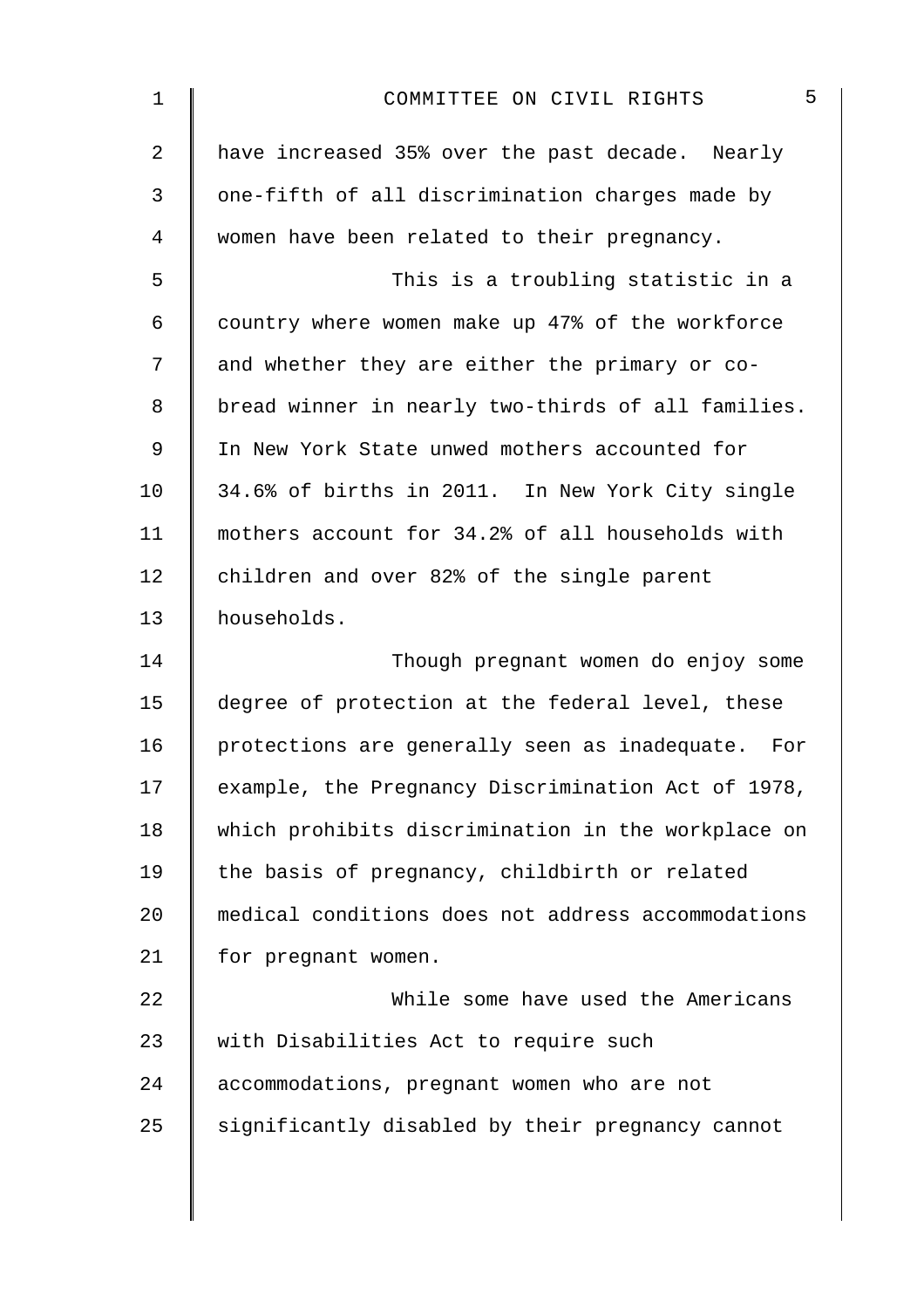| 1  | 6<br>COMMITTEE ON CIVIL RIGHTS                     |
|----|----------------------------------------------------|
| 2  | expect such treatment. Additionally, though state  |
| 3  | law does not prohibit employers from forcing a     |
| 4  | pregnant employee to take a leave of absence       |
| 5  | unless they are unable to perform their job duties |
| 6  | in a responsibility manner. It does not            |
| 7  | explicitly require employers to make               |
| 8  | accommodations for them. And while the Commission  |
| 9  | on Human Rights interprets the human rights laws   |
| 10 | definition of disability to include pregnancy      |
| 11 | thereby requiring employers to make reasonable     |
| 12 | accommodations for pregnant women. The law itself  |
| 13 | offers no explicit workplace protections for       |
| 14 | pregnant women.                                    |
| 15 | The Bill we are hearing today would                |
| 16 | address some of the weaknesses in federal, state   |
| 17 | and local law. Proposed Intro 974-A would amend    |
| 18 | the city's human rights law to prohibit employers  |
| 19 | from discriminating against workers who have a     |
| 20 | condition related to pregnancy or childbirth and   |
| 21 | require employers to provide a reasonable          |
| 22 | accommodation to such workers as long as it does   |
| 23 | not cause an undue hardship.                       |
| 24 | Proposed Intro 974-A would also                    |
| 25 | require the Commission on Human Rights to create a |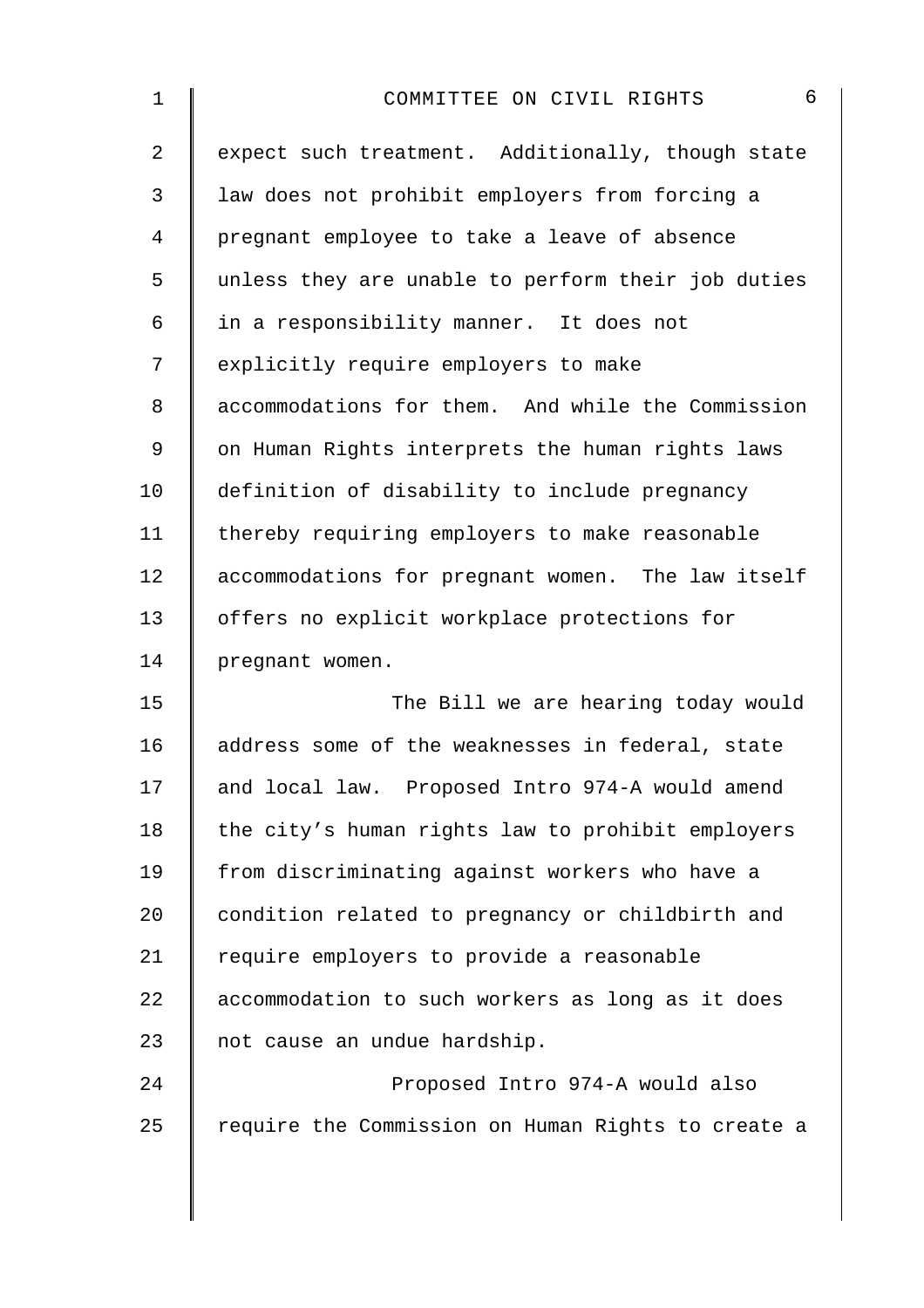| $\mathbf 1$ | 7<br>COMMITTEE ON CIVIL RIGHTS                     |
|-------------|----------------------------------------------------|
| 2           | written notice regarding employee's rights related |
| 3           | to pregnancy for employers to post in the          |
| 4           | workplace.                                         |
| 5           | Finally, Proposed Intro 974-A would                |
| 6           | not affect any other protections relating to sex   |
| 7           | discrimination or pregnancy.                       |
| 8           | Our city cannot jeopardize the                     |
| 9           | livelihood of its pregnant workers simply because  |
| 10          | they need an accommodation to carry on their       |
| 11          | professional responsibilities. This legislation    |
| 12          | is a step in the right direction and with that I   |
| 13          | will turn the mic over to the bill's sponsor,      |
| 14          | Council Member Jimmy Vacca.                        |
| 15          | COUNCIL MEMBER VACCA: Thank you.                   |
| 16          | Thank you Chair Rose for holding this important    |
| 17          | hearing.                                           |
| 18          | Today we're going to hear testimony                |
| 19          | on Intro 974 otherwise known as the Pregnant       |
| 20          | Workers Fairness Act and this bill will insure     |
| 21          | that pregnant workers are offered the              |
| 22          | accommodations they need in the workplace.         |
| 23          | I want to thank Chair Rose and                     |
| 24          | Council Member Lander and Palma for co-sponsoring  |
| 25          | this intro with me.                                |
|             |                                                    |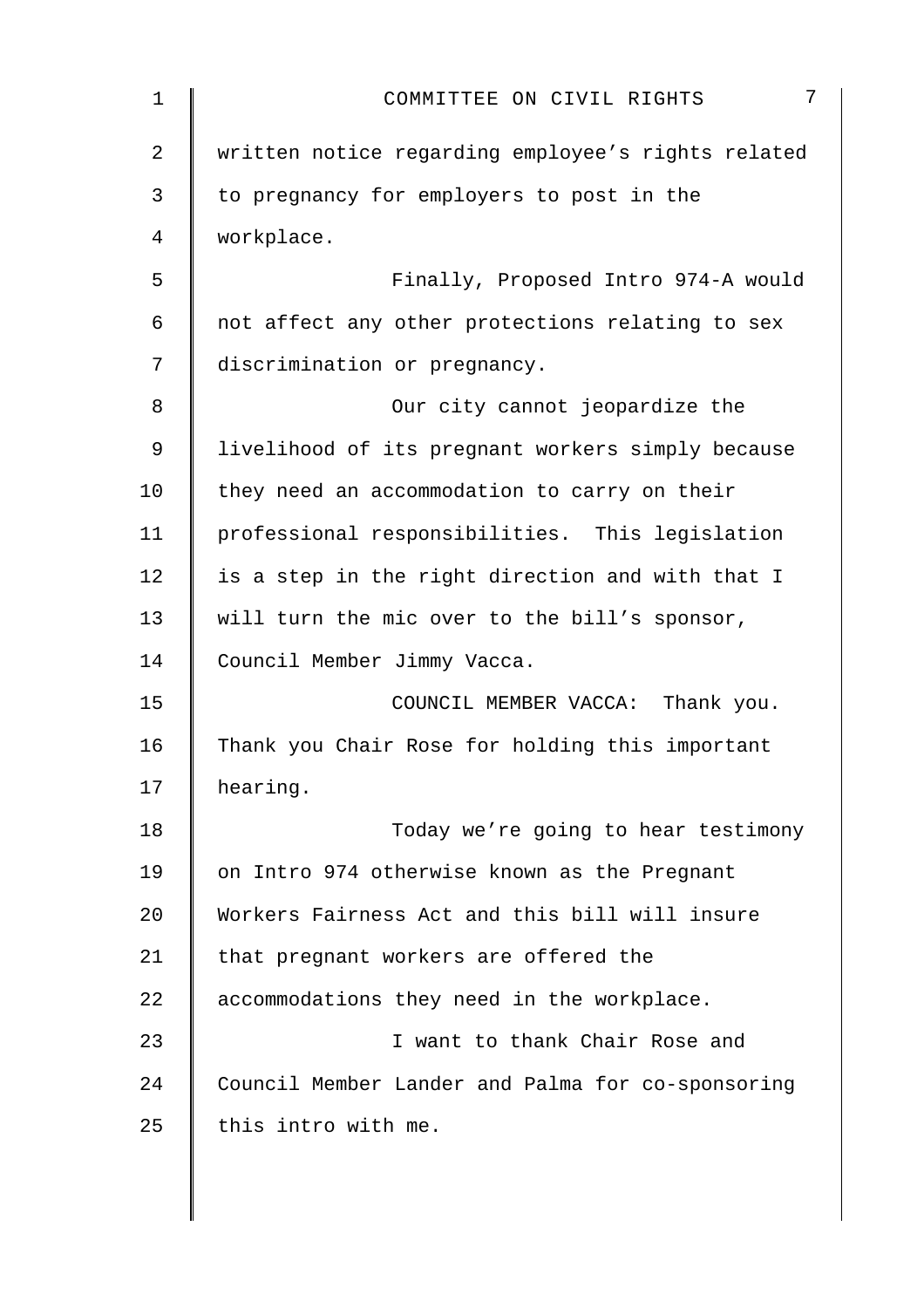| 8<br>COMMITTEE ON CIVIL RIGHTS                     |
|----------------------------------------------------|
| The Pregnant Workers Fairness Act                  |
| which is modeled after federal legislation         |
| sponsored by Representative Jerrold Nadler would   |
| make pregnancy and related conditions an           |
| explicitly protected status under the city's Human |
| Rights Law, similar to protections that are        |
| granted for religious observances.                 |
| Under common law pregnant women                    |
| whose employers deny them a basic accommodation,   |
| even something as simple as carrying a water       |
| bottle at work, must file a discrimination claim   |
| with the Human Rights Commission and wait for the  |
| results of an investigation before receiving an    |
| accommodation.                                     |
| The pregnancy is only 40 weeks long                |
| making each and every day important. Expecting     |
| mothers simply don't have time to wait days or     |
| even weeks for the results of an investigation.    |
| We're here today to offer                          |
| legislation that provides a proactive channel for  |
| a woman to seek a reasonable, medically necessary  |
| accommodation. If we give women this proactive     |
| option, not only can we pave the way for women to  |
| keep their jobs and maintain a healthy working     |
|                                                    |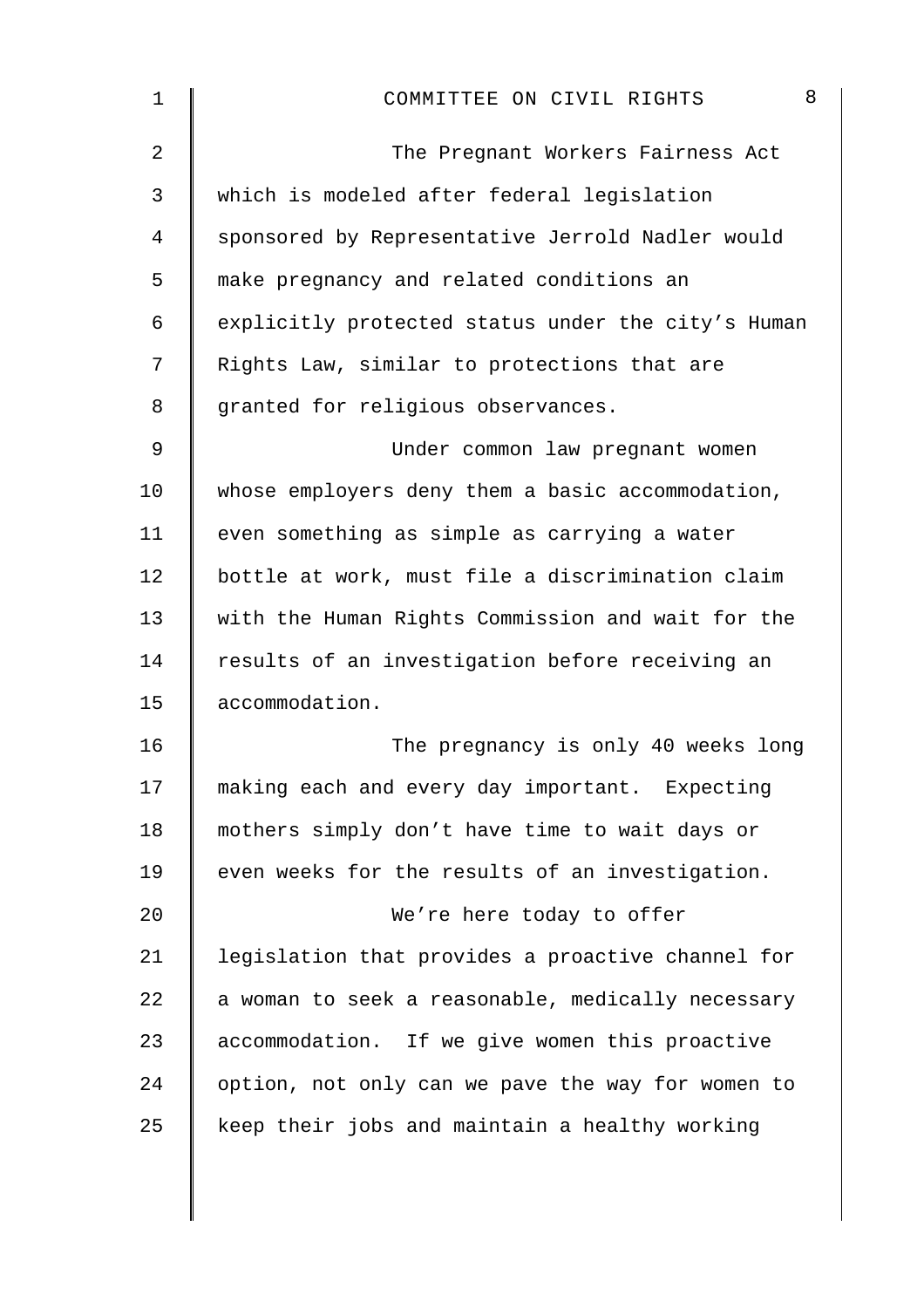| 1  | 9<br>COMMITTEE ON CIVIL RIGHTS                     |
|----|----------------------------------------------------|
| 2  | environment for the duration of their pregnancies. |
| 3  | We can also reduce the number of related           |
| 4  | discrimination claims filed just by taking care of |
| 5  | simple things up front.                            |
| 6  | Thanks to the federal Pregnancy                    |
| 7  | Discrimination Act firing or demoting a woman      |
| 8  | simply because she is pregnant is against the law. |
| 9  | However, laws concerning accommodating pregnant    |
| 10 | women on the job can be defined better. While the  |
| 11 | vast majority of employers do their best to meet   |
| 12 | the needs of pregnant employees, there have been   |
| 13 | stories of pregnant women in the city being fired  |
| 14 | or forced to take leave for requesting simple      |
| 15 | accommodations like extra bathroom breaks.         |
| 16 | The bottom line is this; no woman                  |
| 17 | should ever be forced to choose between the health |
| 18 | of her unborn child and her job. This bill will    |
| 19 | create essential protections and my colleagues and |
| 20 | I am committed to doing all we can to move this    |
| 21 | legislation forward.                               |
| 22 | With that I'll turn it back to                     |
| 23 | Chair Rose and I look forward to hearing the       |
| 24 | testimony. Thank you. Chair Rose.                  |
| 25 | CHAIRPERSON ROSE: Thank you                        |
|    |                                                    |
|    |                                                    |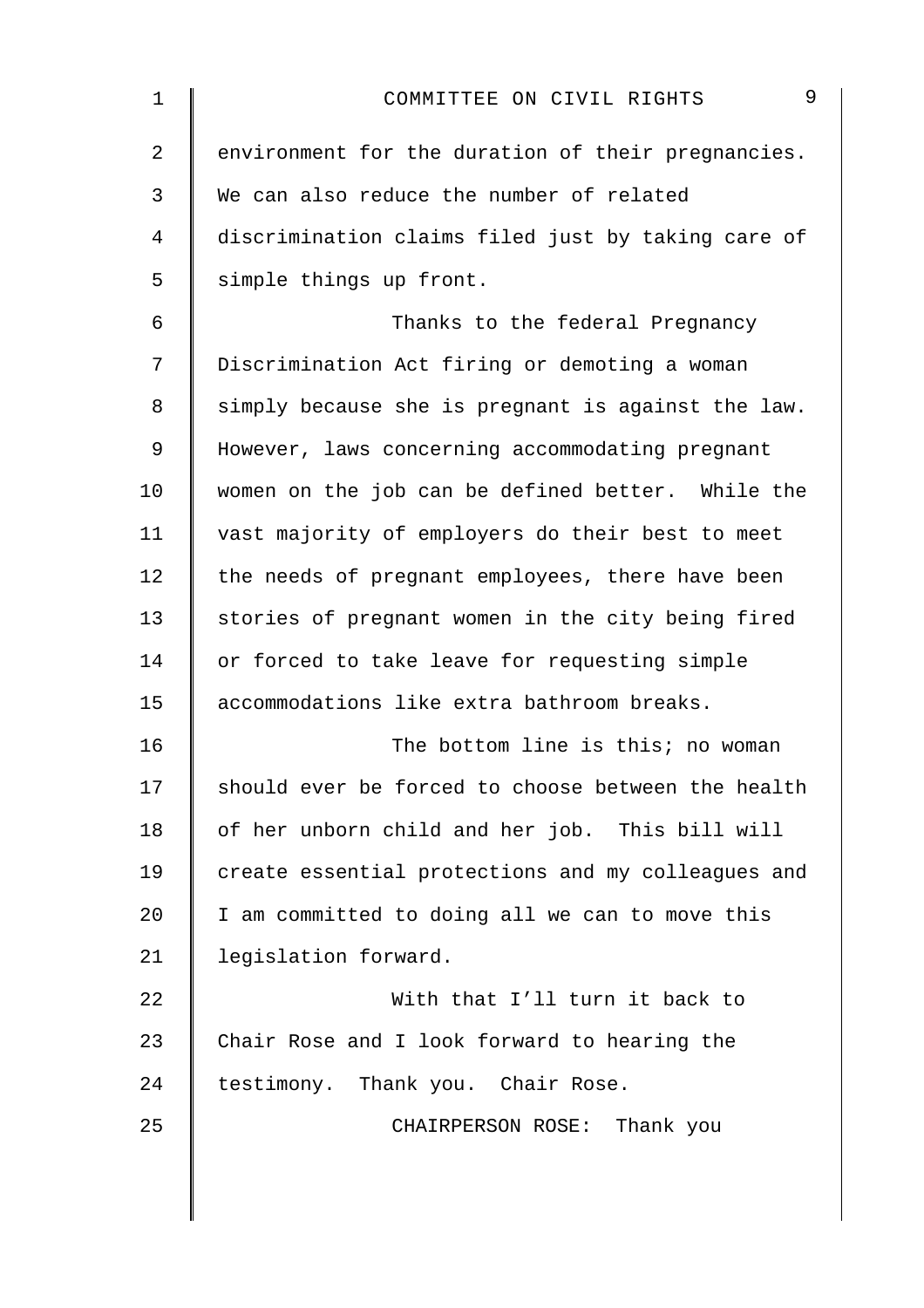| 1  | 10<br>COMMITTEE ON CIVIL RIGHTS                    |
|----|----------------------------------------------------|
| 2  | Council Member Vacca.                              |
| 3  | Before we begin I'd like to state                  |
| 4  | that we have, for the record, we have testimony    |
| 5  | from Commissioner Patricia Gatling of the          |
| 6  | Commission on Human Rights and testimony from the  |
| 7  | Partnership of New York City, which will be        |
| 8  | entered into the record.                           |
| 9  | And I want to say for the record                   |
| 10 | that I am disappointed and I am actually more than |
| 11 | disappointed. It's totally unacceptable that no    |
| 12 | one from the Commission on Human Rights is here to |
| 13 | testify today. And I will be submitting a letter   |
| 14 | on behalf of this Committee to the Commissioner    |
| 15 | about what I consider a blatant affront to this    |
| 16 | Committee by the Commission by not even sending    |
| 17 | anyone to read the testimony. With that, I'd like  |
| 18 | to call the first panel. Michelle Ciolie, Caiola,  |
| 19 | I'm sorry and Angie Welfare.                       |
| 20 | Thank you. Make sure your                          |
| 21 | microphone is on and please identify yourself      |
| 22 | before you testify.                                |
| 23 | MS. MICHELLE CAIOLA: Thank you.                    |
| 24 | Thank you for inviting me to testify here today.   |
| 25 | My name is Michelle Caiola and I'm the acting      |
|    |                                                    |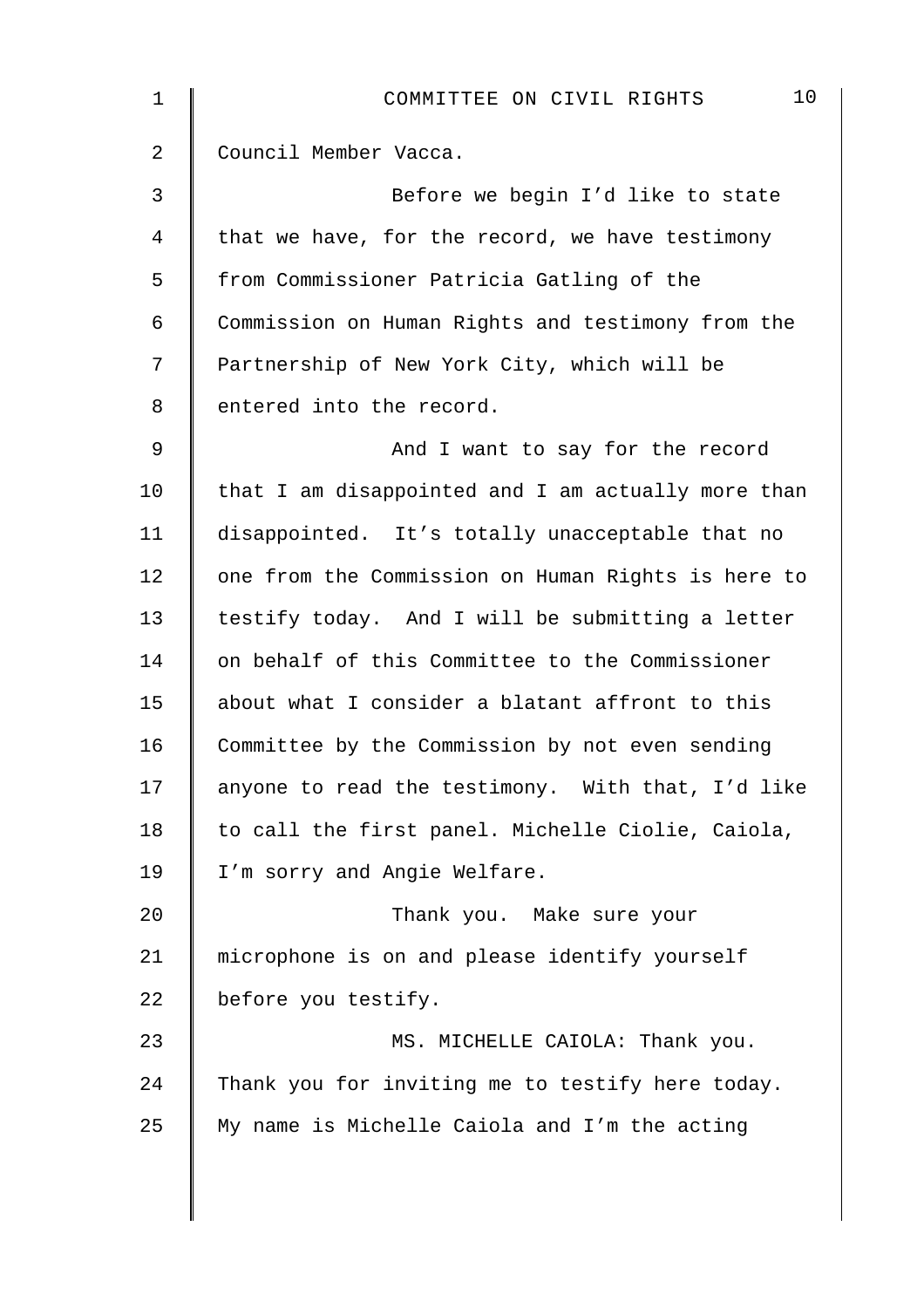| 1              | 11<br>COMMITTEE ON CIVIL RIGHTS                    |
|----------------|----------------------------------------------------|
| $\overline{a}$ | Litigation Director and a senior staff attorney at |
| 3              | Legal Momentum. Legal Momentum, founded in 1970    |
| 4              | as the now Legal Defense and Education Fund, is    |
| 5              | the oldest non-profit organization dedicated to    |
| 6              | the personal and economic security of women and    |
| 7              | girls.                                             |
| 8              | For over 40 years we've used the                   |
| 9              | power of the law to define and defend women's      |
| 10             | rights. Legal Momentum has focused on pregnancy    |
| 11             | discrimination occurring in the workplace,         |
| 12             | particularly against women in low wage jobs and    |
| 13             | those attempting to make inroads in occupations    |
| 14             | from which females historically have been          |
| 15             | excluded.                                          |
| 16             | Recently we've represented a fire                  |
| 17             | fighter, a police officer and an airline baggage   |
| 18             | handler and their claims of pregnancy              |
| 19             | discrimination.                                    |
| 20             | By now it's hold news that women                   |
| 21             | are the sole or primary breadwinners in 40% of     |
| 22             | households with children. Reflecting a             |
| 23             | quadrupling at that rate since 1960. More than     |
| 24             | one-third of those women make more money than      |
| 25             | their husbands and the rest are single mothers.    |
|                |                                                    |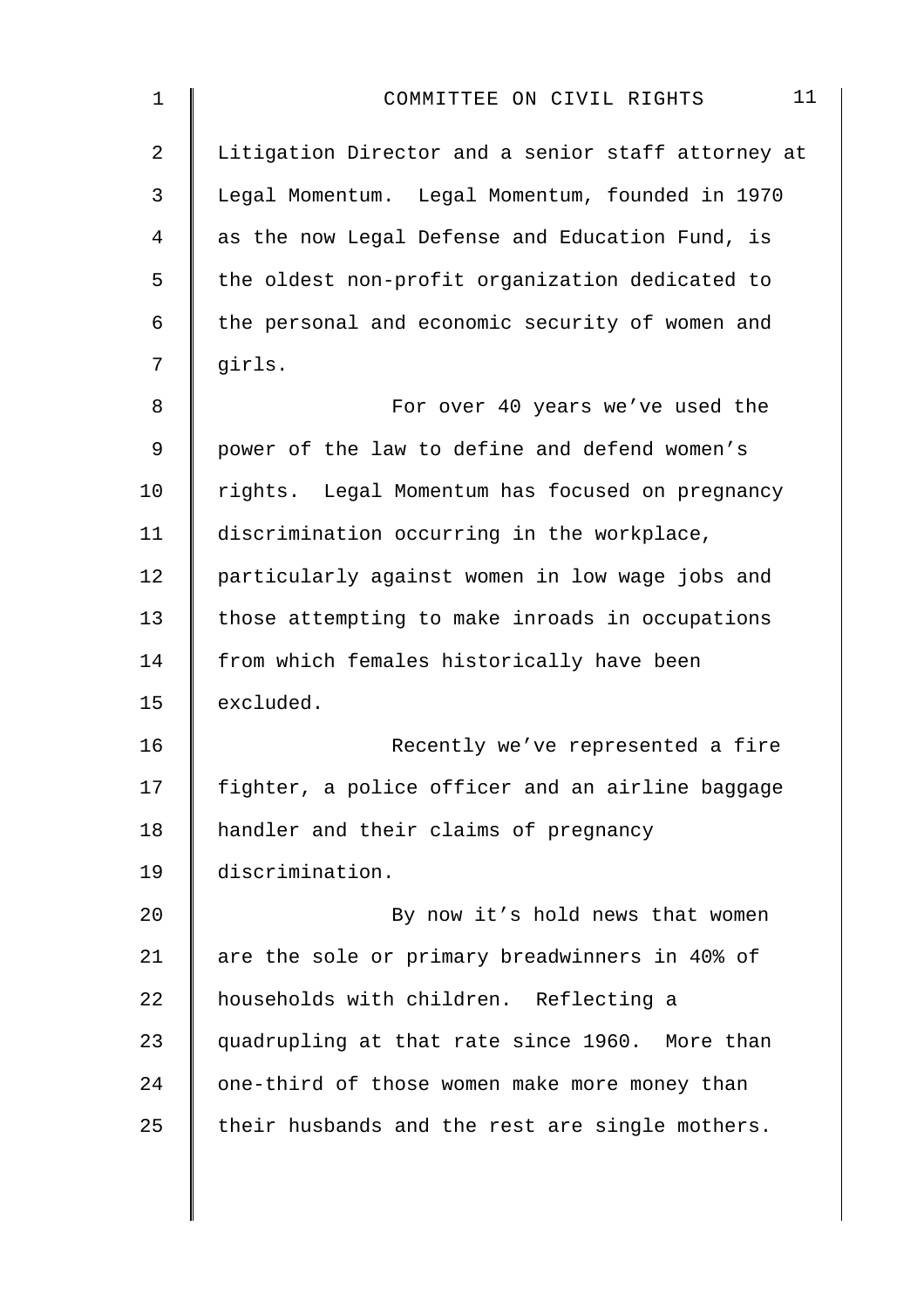| $\mathbf 1$ | 12<br>COMMITTEE ON CIVIL RIGHTS                    |
|-------------|----------------------------------------------------|
| 2           | Regardless of marital status the                   |
| 3           | stereotype that mothers are in the workforce just  |
| 4           | to earn extra spending money has been put to rest  |
| 5           | and women's economic importance to their families  |
| 6           | can no longer be underestimated. As such, it's     |
| 7           | incumbent on us to focus on how to best support a  |
| 8           | woman in the honorable endeavor of maintaining a   |
| 9           | paycheck while also insuring a healthy pregnancy   |
| 10          | and childbirth.                                    |
| 11          | Providing for reasonable workplace                 |
| 12          | accommodations not only due to pregnancy           |
| 13          | complications, but also during the course of a     |
| 14          | normal pregnancy is crucial.                       |
| 15          | New York City's Proposed Intro No.                 |
| 16          | 974-A specifically addresses the shortcomings of   |
| 17          | existing law and Legal Momentum urges its passage. |
| 18          | The federal law prohibiting                        |
| 19          | pregnancy discrimination, the Pregnancy            |
| 20          | Discrimination Act or the PDA, will be 35 years    |
| 21          | old in October of this year. We'll celebrate that  |
| 22          | anniversary as the PDA was a landmark piece of     |
| 23          | legislation that no doubt assisted many women      |
| 24          | since than who have entered workforce in record    |
| 25          | numbers. However, pregnancy discrimination in the  |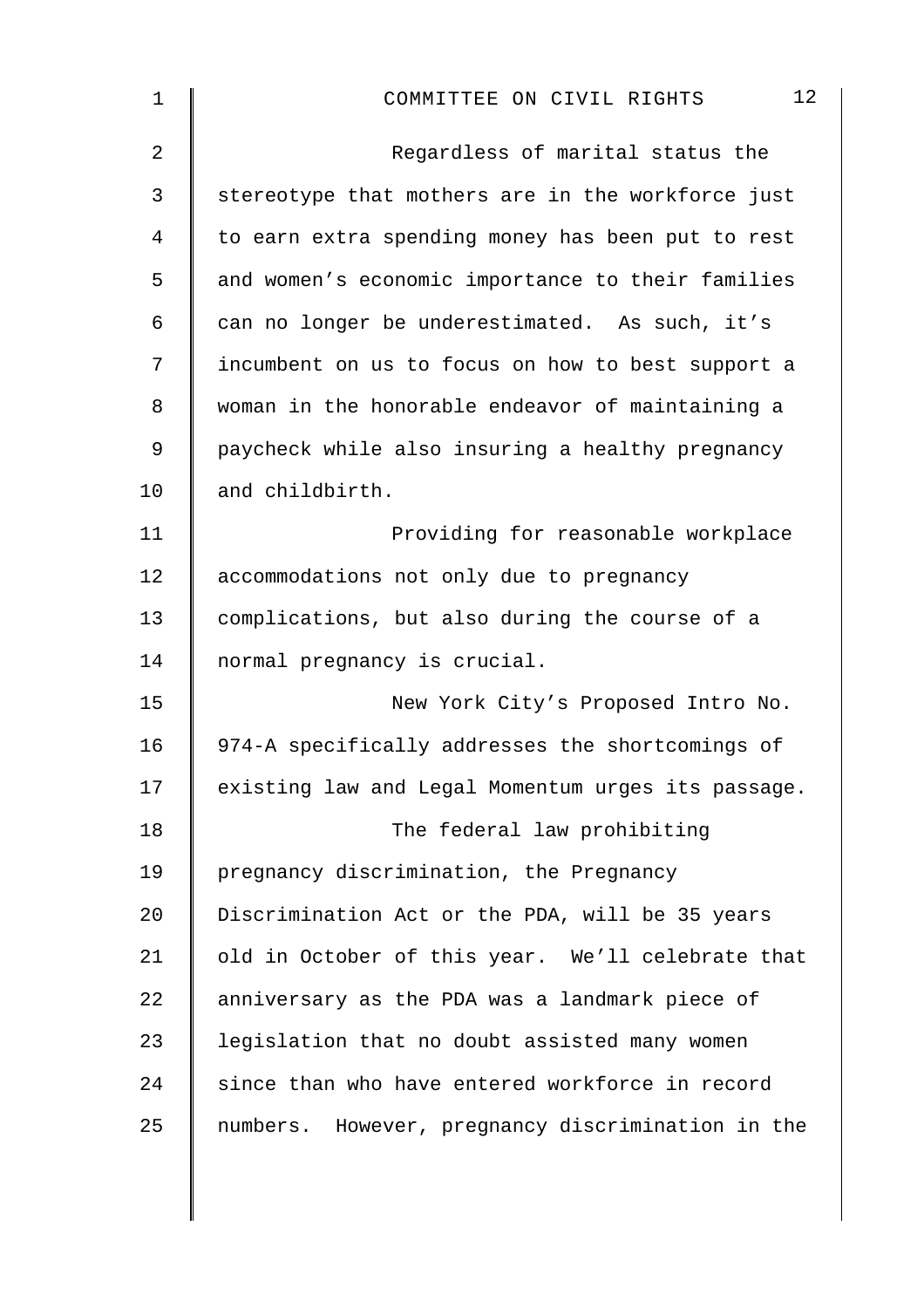| 13<br>COMMITTEE ON CIVIL RIGHTS                   |
|---------------------------------------------------|
| workplace remains prevalent indicating that work  |
| on this front remains. The real and perceived     |
| gaps in the PDA have become glaringly apparent.   |
| The 1978 law was drafted and passed with an eye   |
| toward equality and parody with men. And as such, |
| does not clearly and affirmatively set out        |
| provisions addressing the unique limitations even |
| normal pregnancies can entail.                    |
| Federal court decisions under the                 |
| PDA, most recently the 4th Circuit Court of       |
| Appeals ruling in UPS v Young have narrowed the   |
| scope of the law even further than what the       |
| drafters had intended.                            |
| Unfortunately a line of adverse                   |
| case law is growing holding that pregnant women   |
| are not entitled to job accommodations even with  |
| others with injuries or disabilities in the same  |
| workplace are so entitled. Instead of relying on  |
| broken federal law, we look to state and city     |
| governments to lead the way in this progressive   |
| and important movement to insure substantive      |
| equality for working pregnant women.              |
| The Commissioner of the New York                  |
| City Commission on Human Rights has asserted that |
|                                                   |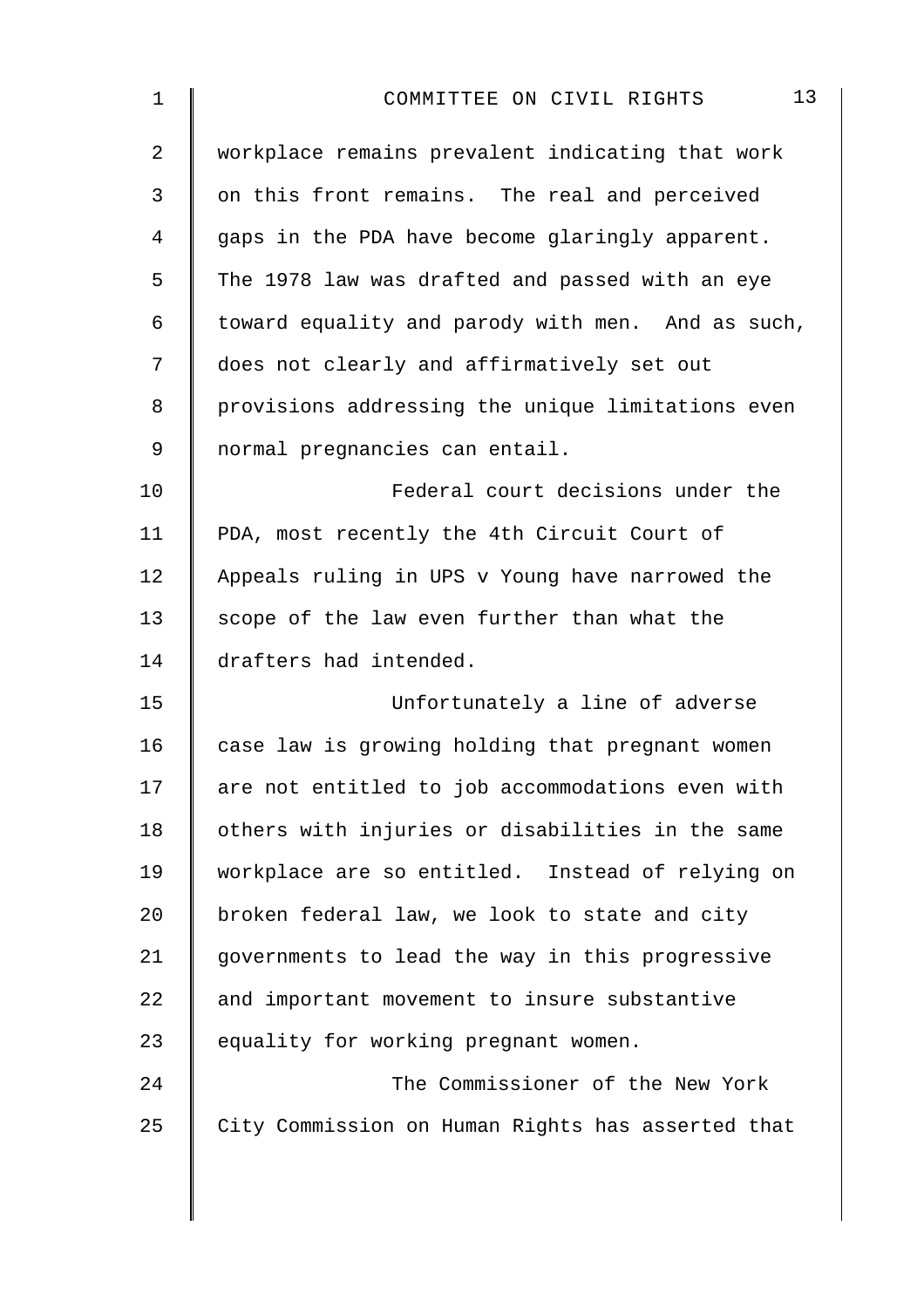| 1              | 14<br>COMMITTEE ON CIVIL RIGHTS                    |
|----------------|----------------------------------------------------|
| $\overline{a}$ | the New York City Human Rights Law already         |
| $\mathfrak{Z}$ | requires employers to provide accommodations to    |
| 4              | pregnant employees via the disability provisions   |
| 5              | of the city law.                                   |
| 6              | While this broad interpretation of                 |
| 7              | disability, to include pregnancy, has apparently   |
| 8              | worked for a number of employees seeking           |
| 9              | adjudication from the NYCCHR, it's not always      |
| 10             | feasible or the best alternative for a charging    |
| 11             | party.                                             |
| 12             | In order to be an effective                        |
| 13             | protection against pregnancy discrimination for    |
| 14             | New York City residents, the law must translate to |
| 15             | protection in state and federal court where many   |
| 16             | employment discrimination claims are heard. Yet    |
| 17             | both recent and past court rulings show that this  |
| 18             | is not the case. For example, just last month a    |
| 19             | decision was handed down that bialys the           |
| 20             | protection that the city law currently provides    |
| 21             | pregnant workers.                                  |
| 22             | In Krause v Lancer Loader, a sales                 |
| 23             | manager for a wholesaler located in New York City, |
| 24             | allege pregnancy discrimination under state and    |
| 25             | local law. In assessing her city claim under the   |
|                |                                                    |
|                |                                                    |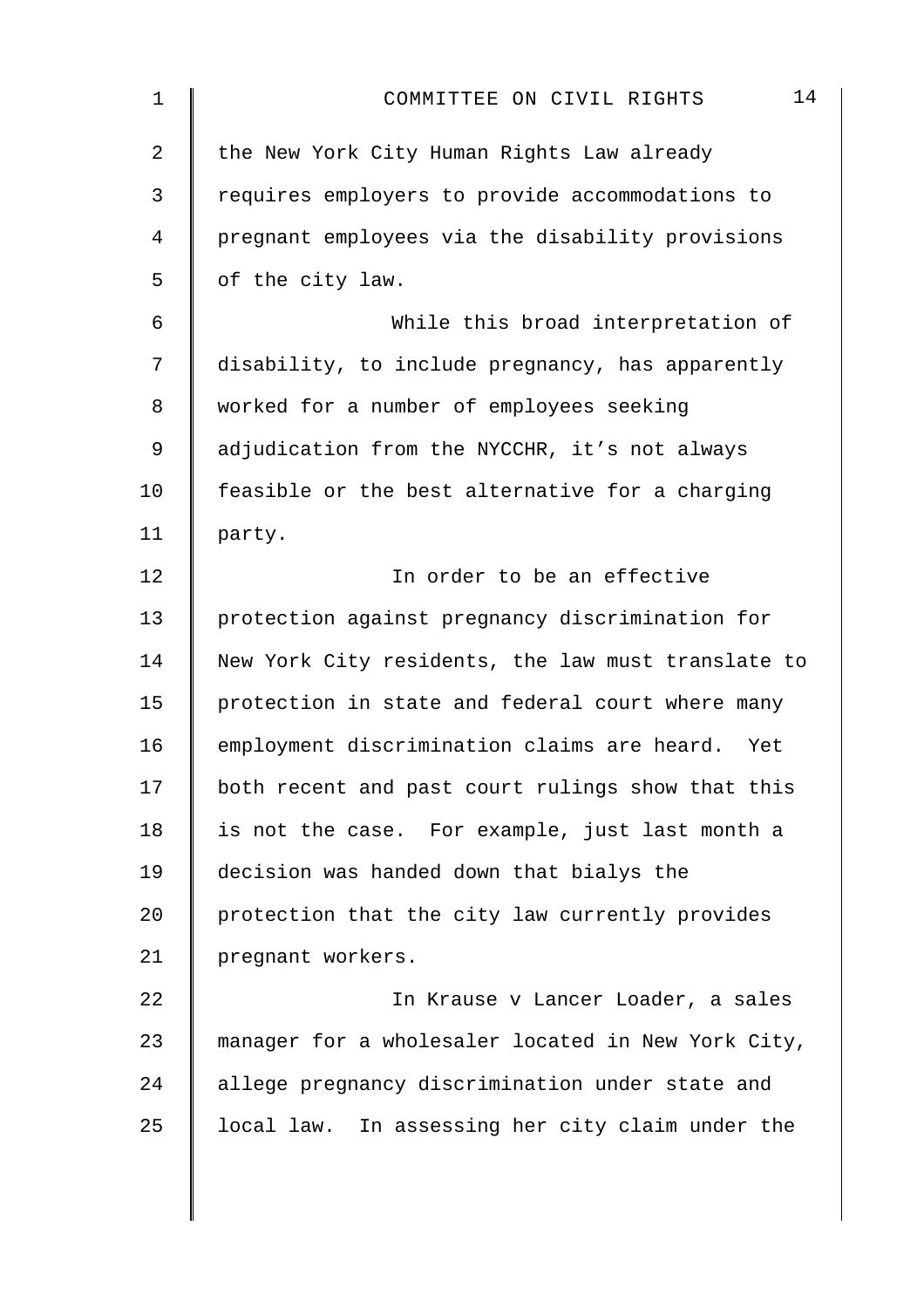| 15<br>COMMITTEE ON CIVIL RIGHTS                    |
|----------------------------------------------------|
| disability statute, the New York State court first |
| noted the liberal and expansive definition of      |
| disability under the city law. But still held      |
| that the plaintiff in the case could not use the   |
| law to support a pregnancy discrimination cause of |
| action where the plaintiff had not alleged she     |
| suffered any complications during the pregnancy or |
| asserted that the pregnancy impaired her normal    |
| bodily functions.                                  |
| The court expounded further saying,                |
| this court has found no cases in this or other     |
| departments nor does plaintiff cite any holding    |
| that a normal pregnancy qualifies as a disability  |
| within the meaning of the state or city Human      |
| Rights Law.                                        |
| In the federal court it's no                       |
| better. In Cannibrew [phonetic] v. New York City   |
| Housing Authority a pregnant secretary with        |
| gestational diabetes required time off for         |
| prenatal care due to her condition. Her            |
| discrimination claims under the American With      |
| Disabilities Act were dismissed along with her     |
| disability claims under the state and city         |
| disability laws because "mere pregnancy is not a   |
|                                                    |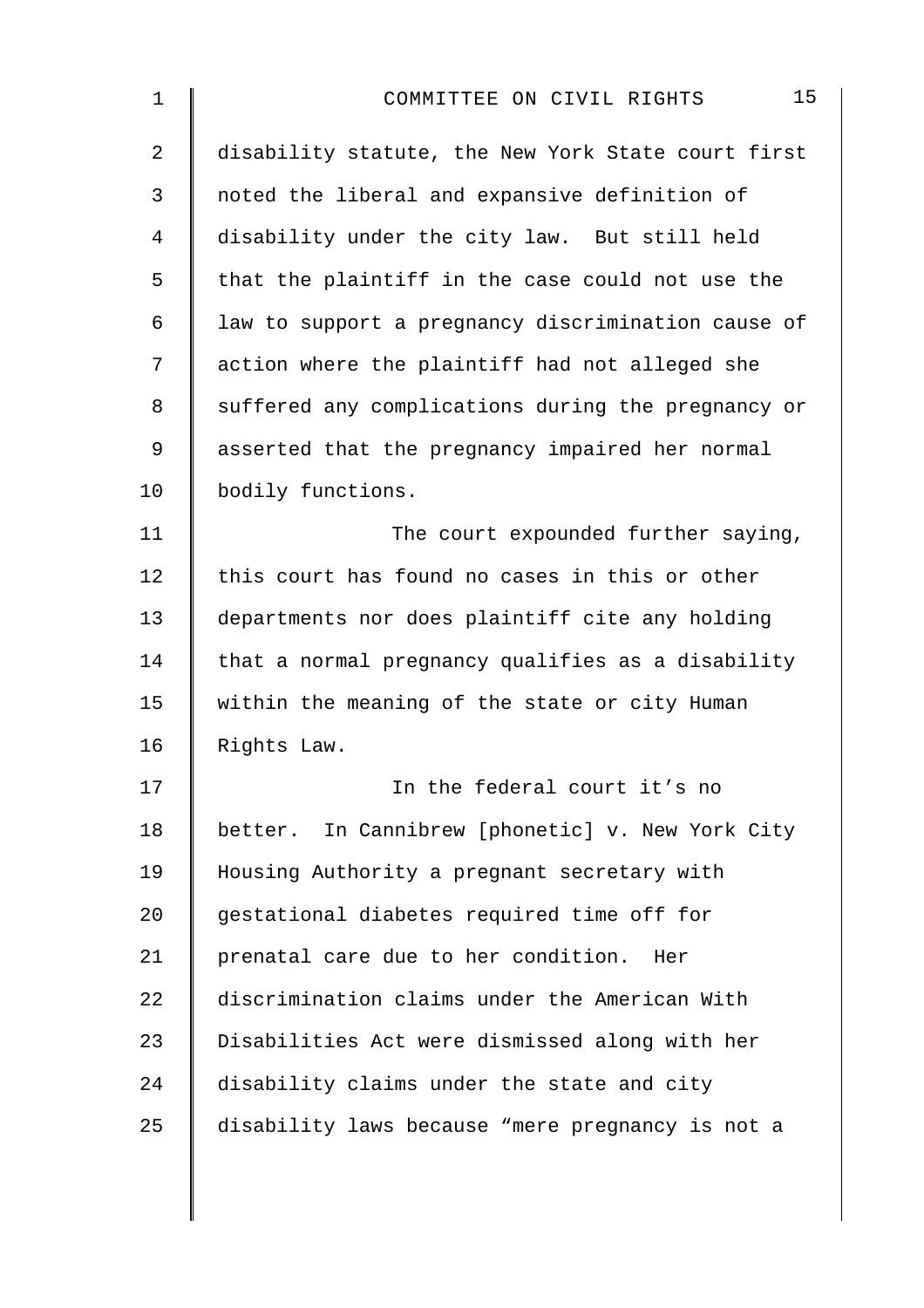| 1  | 16<br>COMMITTEE ON CIVIL RIGHTS                    |
|----|----------------------------------------------------|
| 2  | disability."                                       |
| 3  | In Wanning [phonetic] v Johnson a                  |
| 4  | police officer requested sick leave upon the       |
| 5  | advice of her physician concerned that too much    |
| 6  | physical activity and heavy lifting could result   |
| 7  | in injury to her fetus. But her request was        |
| 8  | denied and instead she was transferred to inside   |
| 9  | duty from street patrol.                           |
| 10 | The court ruled against her                        |
| 11 | disability claim summing up its view of            |
| 12 | prophylactic safety measures related to a normal   |
| 13 | healthy pregnancy like this. Wanning simply        |
| 14 | provided no evidence to support her claim of       |
| 15 | disability. If Wanning had been ill due to her     |
| 16 | pregnancy or was near the end of her term it would |
| 17 | seem that she would have a legitimate claim to     |
| 18 | disability. However, she was only two months       |
| 19 | pregnant and was suffering from no complications.  |
| 20 | Although Wanning is an older case,                 |
| 21 | New York courts continue to cite to it and rely on |
| 22 | its precedent.                                     |
| 23 | Importantly there appear to be no                  |
| 24 | reported court cases at the state or federal level |
| 25 | holding that the city law provides necessary       |
|    |                                                    |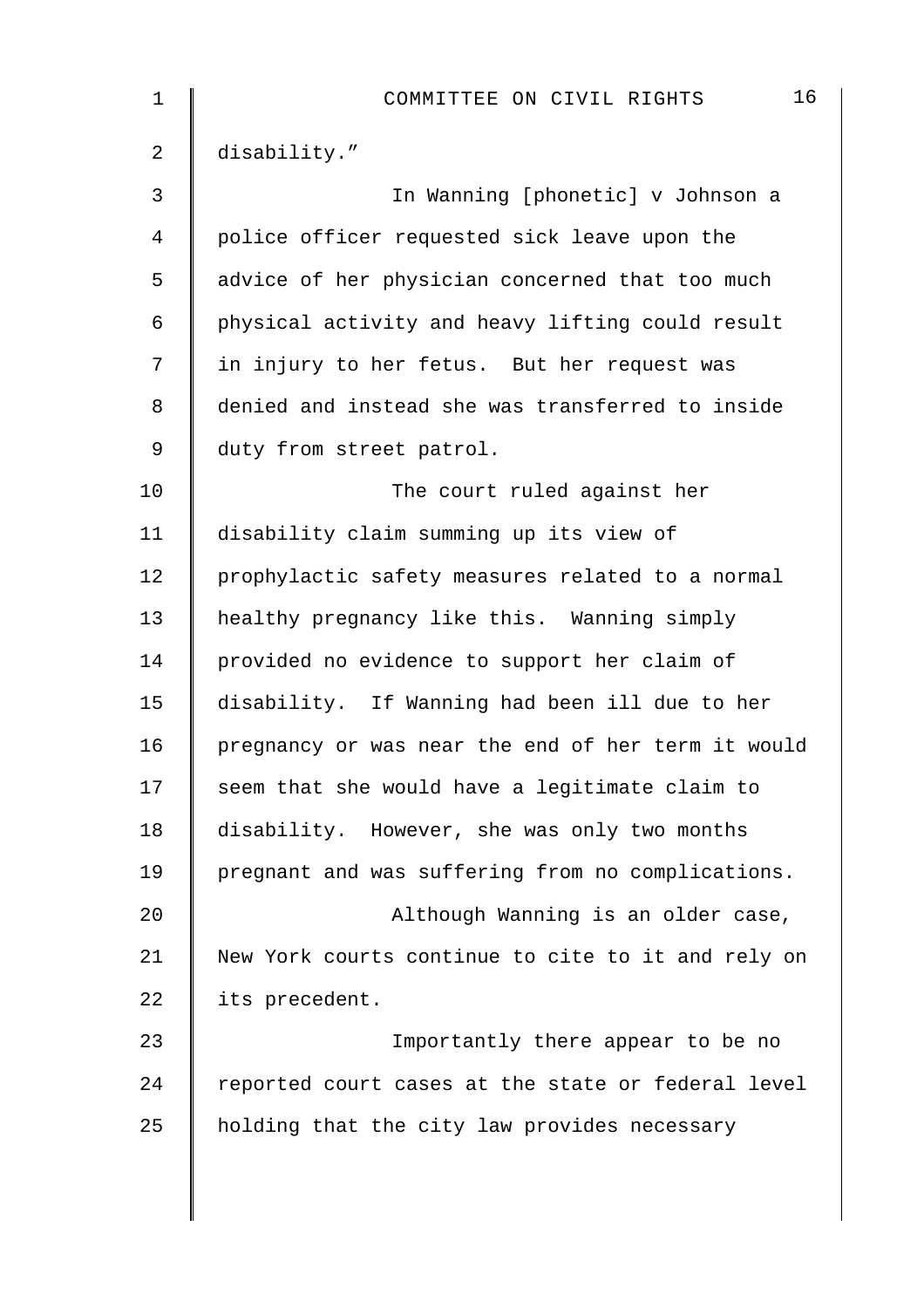| 1              | 17<br>COMMITTEE ON CIVIL RIGHTS                    |
|----------------|----------------------------------------------------|
| $\overline{a}$ | protection for a worker stemming from a normal,    |
| 3              | healthy pregnancy. Similarly the pregnancy plank   |
| $\overline{4}$ | of the Women's Equality Act if reintroduced and    |
| 5              | passed next year successfully does not alleviate   |
| 6              | this problem that pregnant women encounter on the  |
| 7              | job.                                               |
| 8              | The New York State bill would                      |
| $\mathsf 9$    | clarify that employers must provide reasonable     |
| 10             | accommodations to employees with pregnancy related |
| 11             | conditions which codifies the state Human Rights   |
| 12             | current interpretation of disability under the     |
| 13             | state Human Rights Law. Yet based on case law      |
| 14             | previously cited herein today, state and federal   |
| 15             | courts are not apt to recognize broad              |
| 16             | interpretations of disability.                     |
| 17             | So while the recently defeated                     |
| 18             | state bill moved in the right direction, it still  |
| 19             | failed to squarely address the needs of a working  |
| 20             | pregnant woman who needs accommodation prior to    |
| 21             | suffering a pregnancy related impairment or        |
| 22             | condition. She still is not guaranteed a           |
| 23             | reasonable accommodation for a normal, healthy     |
| 24             | pregnancy.                                         |
| 25             | The city proposal, on the other                    |
|                |                                                    |
|                |                                                    |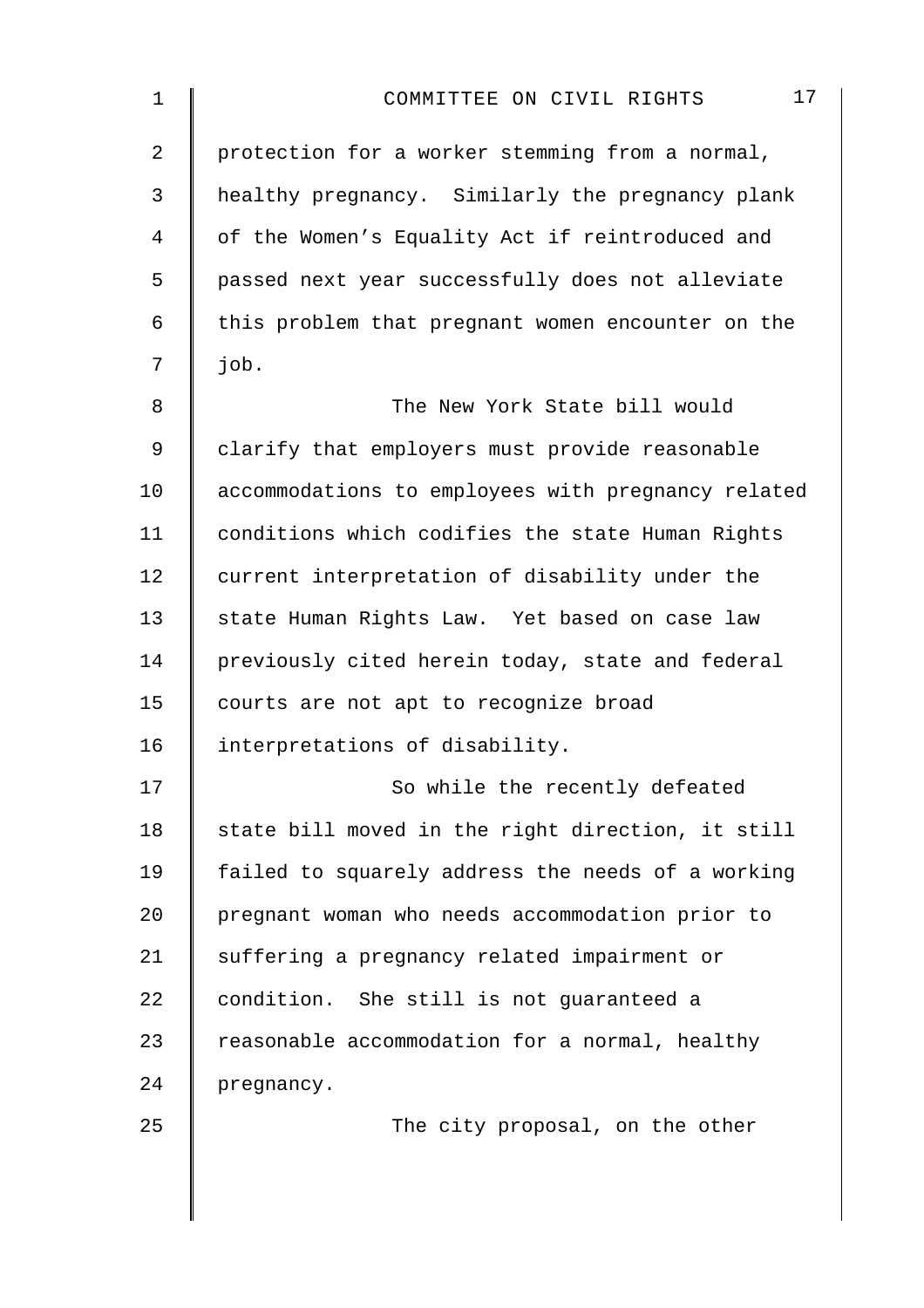| $\mathbf 1$    | 18<br>COMMITTEE ON CIVIL RIGHTS                   |
|----------------|---------------------------------------------------|
| $\overline{2}$ | hand, allows accommodations for an employee due   |
| 3              | simply to pregnancy, including healthy ones.      |
| 4              | Therefore, Legal Momentum strongly                |
| 5              | endorses Proposed Intro No. 974-A, a law that     |
| 6              | would set out explicitly and in plain language an |
| 7              | employer's obligation to reasonably accommodate   |
| 8              | the temporary demands and limitations of          |
| 9              | pregnancy. The need for this law is clear. It is  |
| 10             | not longer enough to insure protection against    |
| 11             | pregnancy discrimination when a woman can work at |
| 12             | full capacity, uninterrupted by the physical      |
| 13             | effects of pregnancy and childbirth.              |
| 14             | This paradigm especially doesn't                  |
| 15             | cut it for women working in low wage jobs or any  |
| 16             | job requiring physical capacity. Insuring a       |
| 17             | woman's equality opportunity in the workplace     |
| 18             | requires recognition of and protection of the     |
| 19             | unique role of childbearing. The accommodation    |
| 20             | provision being considered today will do just     |
| 21             | that.                                             |
| 22             | Also here to speak with you today                 |
| 23             | is one of Legal Momentum's clients, Angie Welfare |
| 24             | who would likely have benefited from the          |
| 25             | protections of this proposed law. Her story helps |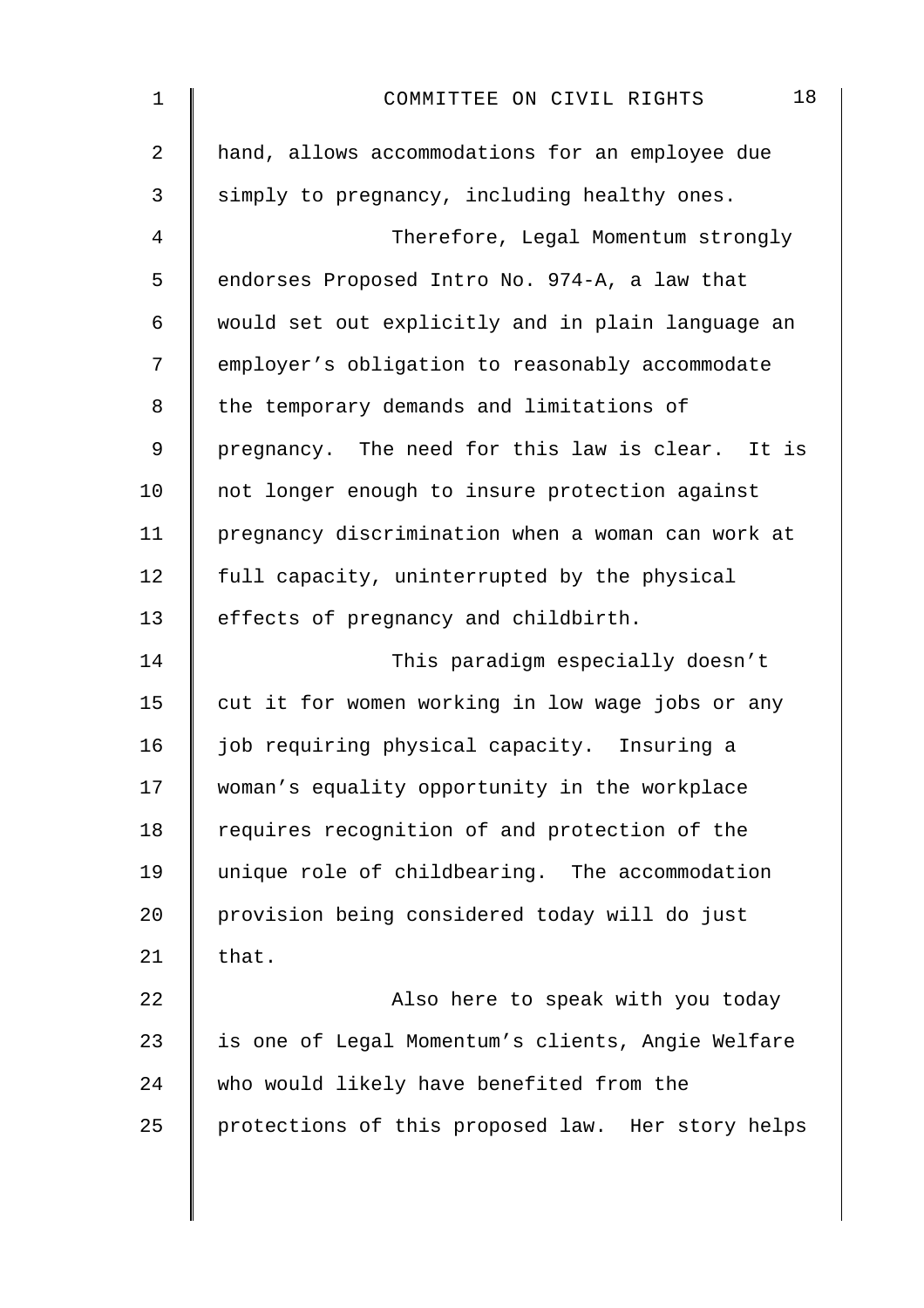| $\mathbf 1$    | 19<br>COMMITTEE ON CIVIL RIGHTS                    |
|----------------|----------------------------------------------------|
| $\overline{a}$ | illustrate why it's crucial to insure women are    |
| $\mathfrak{Z}$ | treated fairly in the workplace which includes     |
| 4              | allowing them to maintain a paycheck and often the |
| 5              | benefits that go with the job that are vital       |
| 6              | during their childbearing years.                   |
| 7              | Thank you.                                         |
| 8              | CHAIRPERSON ROSE: Thank you.                       |
| 9              | Identify yourself for the record. And you can      |
| 10             | testify. Thank you.                                |
| 11             | MS. ANGIE WELFARE: Okay first                      |
| 12             | thank you for allowing me to speak to you here     |
| 13             | today. My name is Angie Welfare.                   |
| 14             | I am an 18 year veteran of a major                 |
| 15             | airline. I work at New York's JFK International    |
| 16             | Airport as a Fleet Service Clerk in the Freight    |
| 17             | Department, although I am currently out on a       |
| 18             | medical leave of absence.                          |
| 19             | On May 31, 2006 I was put out of                   |
| 20             | work because my employer would not let me work     |
| 21             | when I was pregnant. I was only eight weeks        |
| 22             | pregnant when I was forced to take an unpaid sick  |
| 23             | leave of absence. Although my doctor said I could  |
| 24             | work a light duty position and a light duty job    |
| 25             | was available, my manager said, we do not have     |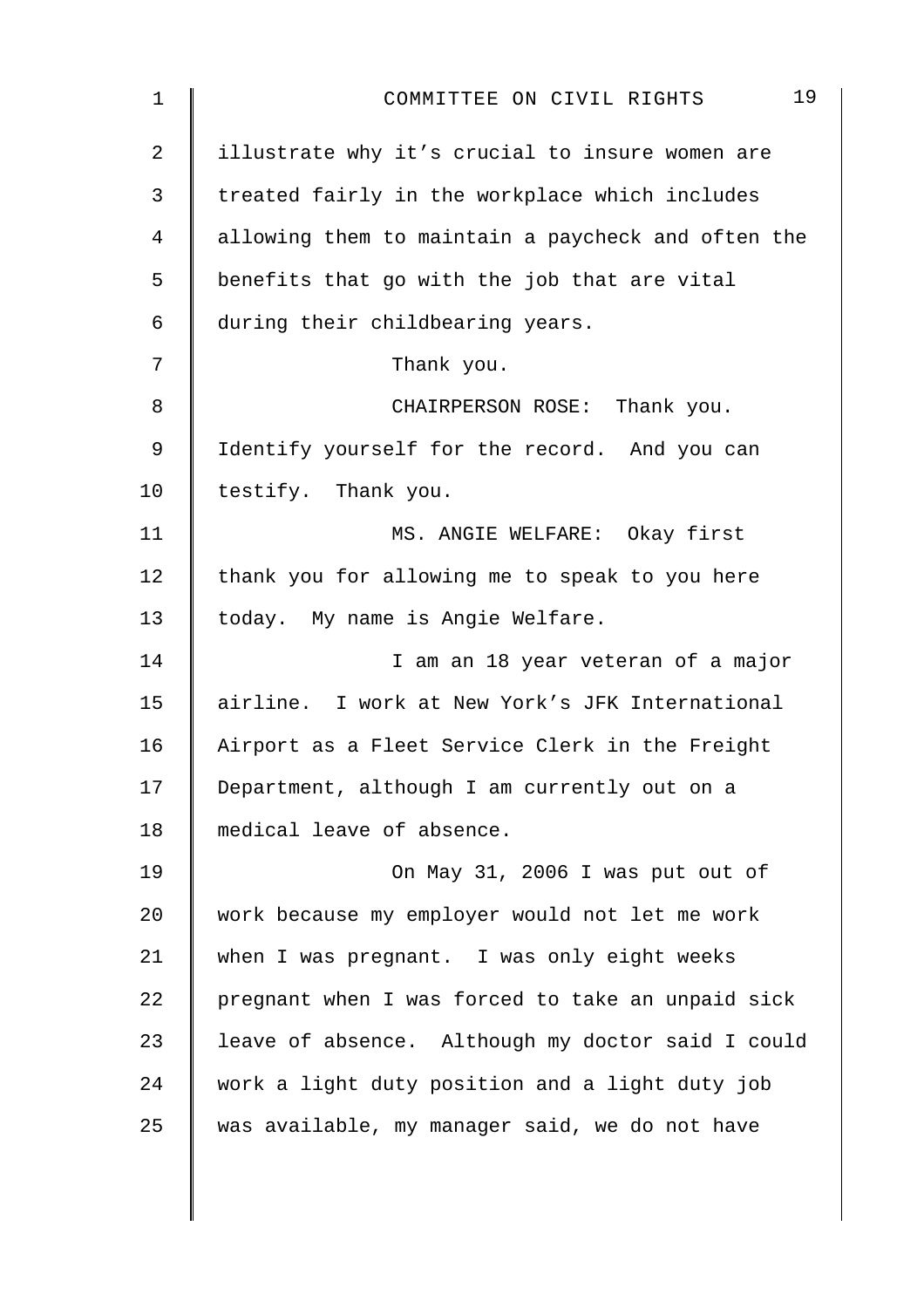| $\mathbf 1$    | 20<br>COMMITTEE ON CIVIL RIGHTS                    |
|----------------|----------------------------------------------------|
| $\overline{2}$ | light duty for pregnant women. Light duty is only  |
| 3              | for people who have been injured on the job.       |
| 4              | He gave me a for instance. He said                 |
| 5              | and I quote, "If an employee was in a car accident |
| 6              | and was injured off duty and came back to work, we |
| 7              | would not put him on light duty. We are not        |
| 8              | responsible for what happens to an employee off    |
| 9              | the job."                                          |
| 10             | I told my manager that I was not                   |
| 11             | sick and had not been injured. I was pregnant and  |
| 12             | I was very healthy and fit. I could do my job but  |
| 13             | I had to be mindful of my unborn child.            |
| 14             | I proposed to my manager that I be                 |
| 15             | reassigned to a job location where the work is     |
| 16             | less strenuous. He said, no. I was then sent       |
| 17             | home. This was when I knew I must have been        |
| 18             | experiencing pregnancy discrimination.             |
| 19             | When I was sent home I was first in                |
| 20             | shock that this injustice was done to me. I felt   |
| 21             | lost and defeated. I was afraid I would lose my    |
| 22             | home. Imagine planning to have a baby with no job  |
| 23             | or income. How do you plan? I couldn't. I cried    |
| 24             | myself asleep and I cried myself awake.            |
| 25             | My circumstances forced me to apply                |
|                |                                                    |
|                |                                                    |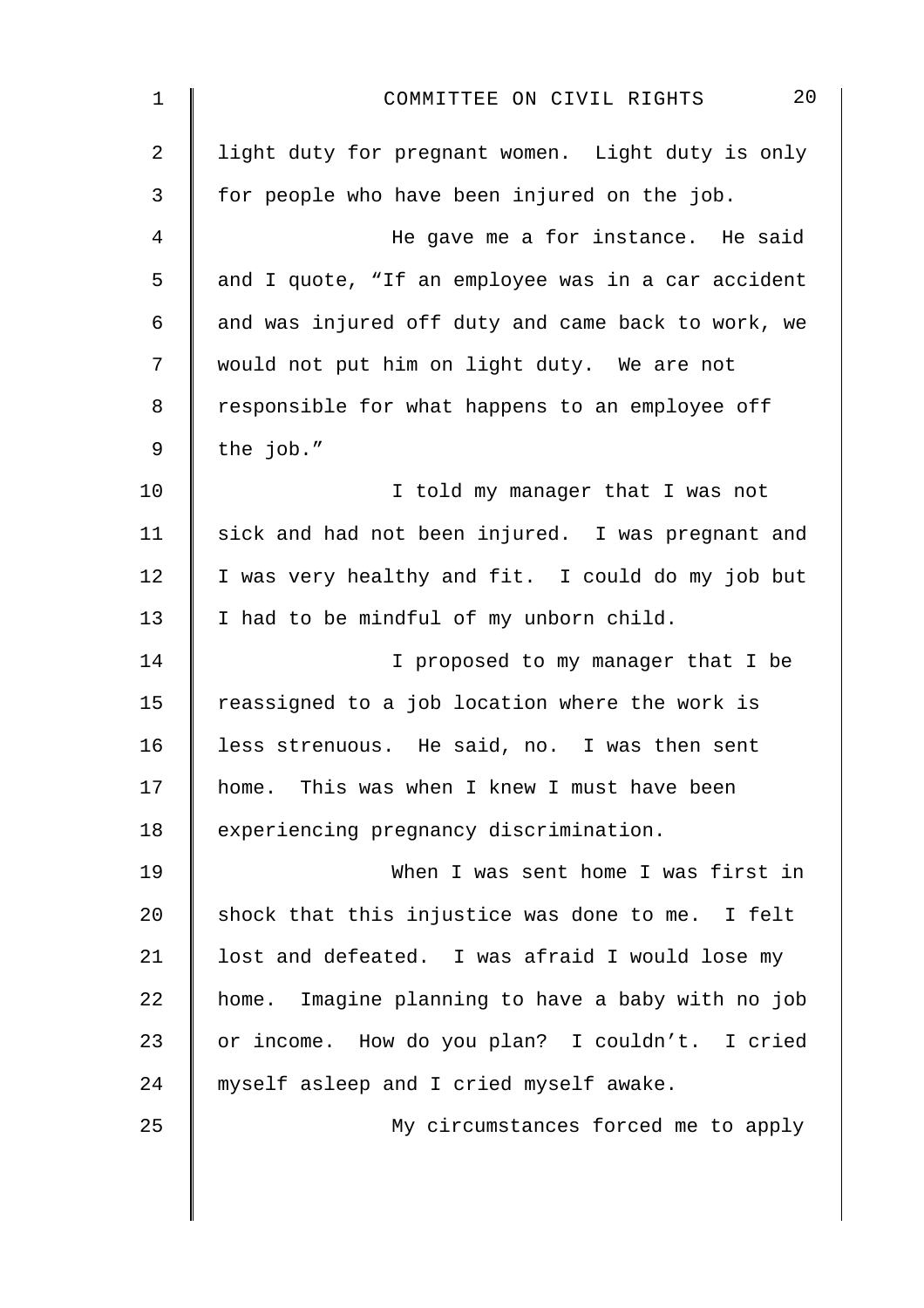| $\mathbf 1$    | 21<br>COMMITTEE ON CIVIL RIGHTS                    |
|----------------|----------------------------------------------------|
| $\overline{2}$ | for Food Stamps, which is a very humiliating       |
| 3              | experience. My home went into foreclosure. I       |
| $\overline{4}$ | feared I would not be able to continue my prenatal |
| 5              | care or have a safe delivery in a hospital setting |
| 6              | because my medical coverage ran out. Just to add,  |
| 7              | my medical coverage ran out. I had to get another  |
| 8              | doctor but I had to first apply for Medicaid,      |
| $\mathsf 9$    | which was another strenuous task.                  |
| 10             | It is not an exaggeration to say my                |
| 11             | life became a living hell. My employer is a very   |
| 12             | powerful and important company. So what do you     |
| 13             | do? When you have the feel in the pit of your      |
| 14             | stomach that something is wrong but don't have the |
| 15             | knowledge or the resources that I needed to        |
| 16             | challenge was what done to you?                    |
| 17             | How do you defend yourself when you                |
| 18             | become speechless at the most critical and         |
| 19             | vulnerable time in your life? You literally lose   |
| 20             | your voice because you feel the world ranks you    |
| 21             | lower than your employer.                          |
| 22             | In spite of my lack of knowledge,                  |
| 23             | God led me to begin my fight. I prayed to God      |
| 24             | that there would be light at the end of the        |
| 25             | tunnel. I found some hope after contacting         |
|                |                                                    |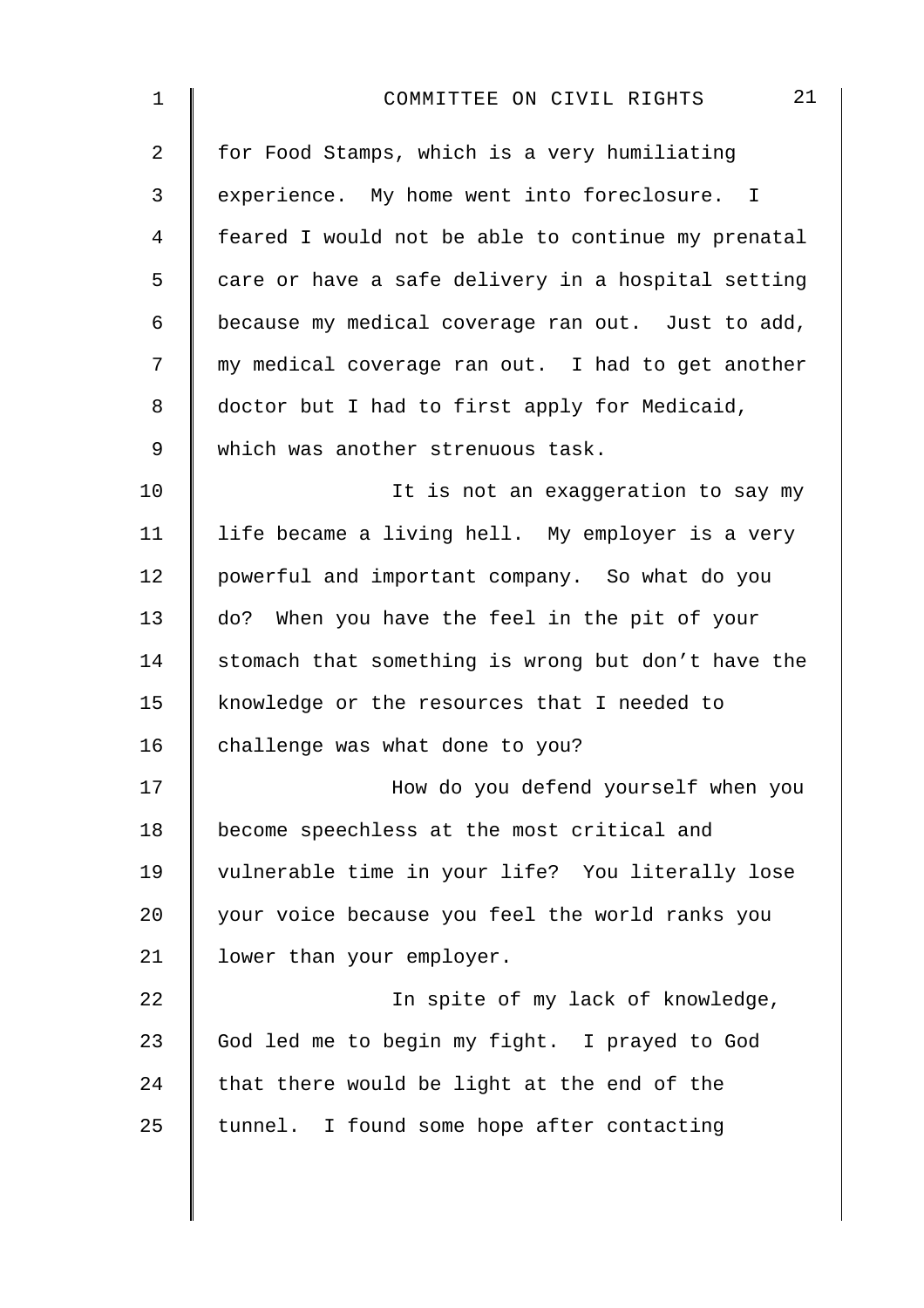| $\mathbf 1$    | 22<br>COMMITTEE ON CIVIL RIGHTS                    |
|----------------|----------------------------------------------------|
| $\overline{2}$ | Deborah Capatskins [phonetic], an experienced New  |
| 3              | York City trial attorney and Legal Momentum.       |
| 4              | Together they advocated for me on my complaint of  |
| 5              | discrimination to the EEOC and in a complaint to   |
| 6              | the New York State Attorney General Office.        |
| 7              | But the wheels of justice grind                    |
| 8              | slowly. It took years for EEOC to investigate and  |
| 9              | determine that I had been discriminated against on |
| 10             | the basis of pregnancy. And for the Attorney       |
| 11             | General also to make a finding against the         |
| 12             | airline.                                           |
| 13             | My employee filed bankruptcy before                |
| 14             | I filed a lawsuit in court. Now it appears that    |
| 15             | because of that I will never receive fair          |
| 16             | compensation for the unfair treatment and economic |
| 17             | loss I and my children suffered.                   |
| 18             | If the Pregnancy Accommodation Law                 |
| 19             | you are considering had been in place, this        |
| 20             | situation may have ended differently. I wish I     |
| 21             | had been armed with a law that so clearly stated   |
| 22             | that the company had a duty to accommodate me      |
| 23             | while I was pregnant. If I could have pointed to   |
| 24             | this law when speaking to my manager to show him   |
| 25             | that they had to provide me a light duty position  |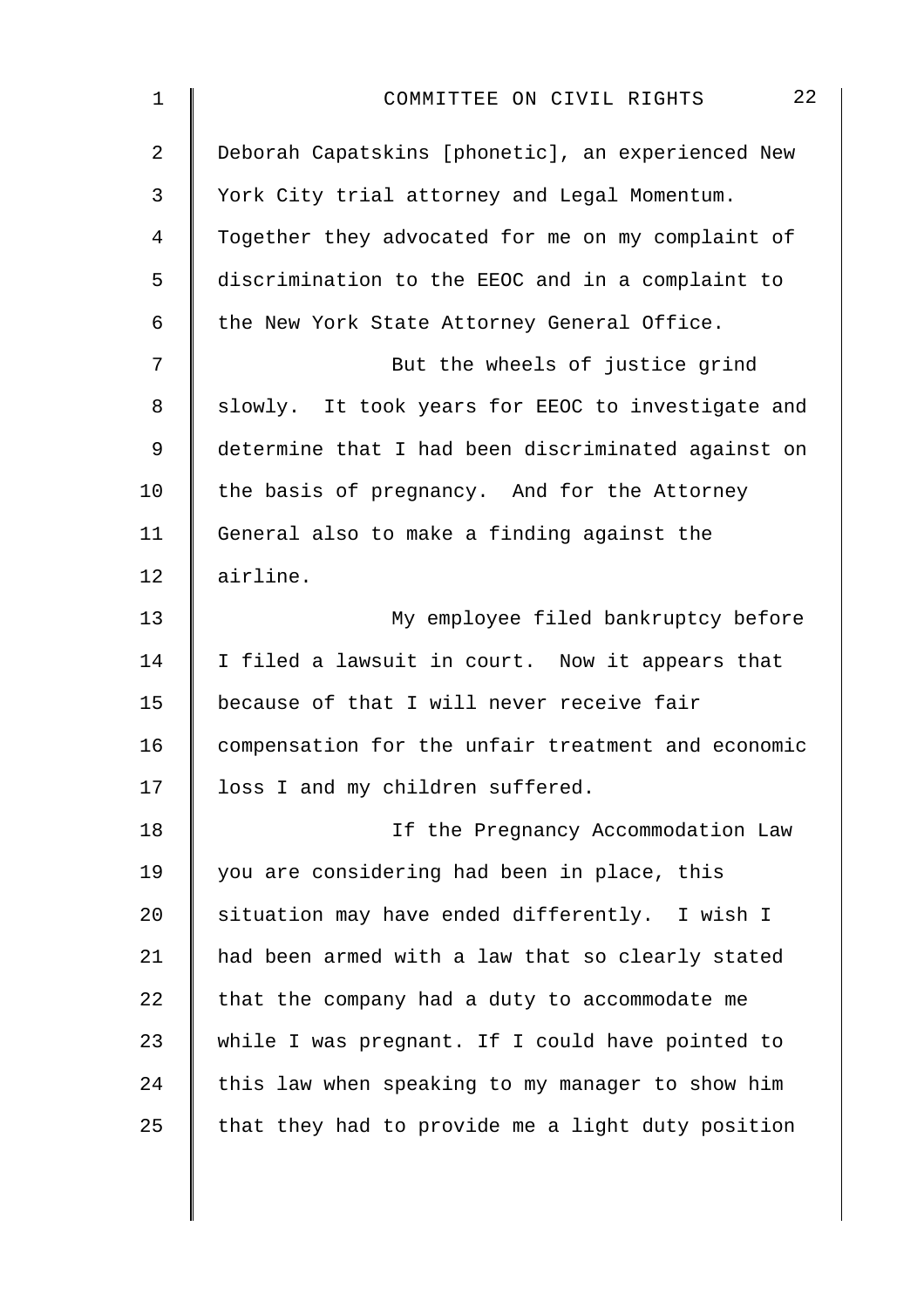| 23<br>COMMITTEE ON CIVIL RIGHTS                    |
|----------------------------------------------------|
| just like they provided to other workers who       |
| needed an adjustment to their duty for a temporary |
| period of time, I would have not suffered a loss   |
| of pay, benefits and all the emotional trauma of   |
| that followed. As a result of being sent him       |
| unpaid for so many months of my pregnancy.         |
| It does not feel good when you are                 |
| discriminated against and have to pursue your      |
| rights through government agencies and lawyers.    |
| It does not feel good when you wait years hoping   |
| justice will be done but having no guarantees.     |
| I do hope that this law is passed                  |
| and future women in my situation will be helped.   |
| Thank you for listening to my                      |
| testimony today. May the God of justice bless us   |
| all. Thank you.                                    |
| CHAIRPERSON ROSE: Thank you very                   |
| much Ms. Welfare for your really heart wrenching   |
| testimony. I thank Council Member Vacca for        |
| promoting and pushing this legislation forward so  |
| that no woman would have to go through this again. |
| With that I have a few questions.                  |
| Apparently from your testimony my                  |
| first question is, I think the answer is known to  |
|                                                    |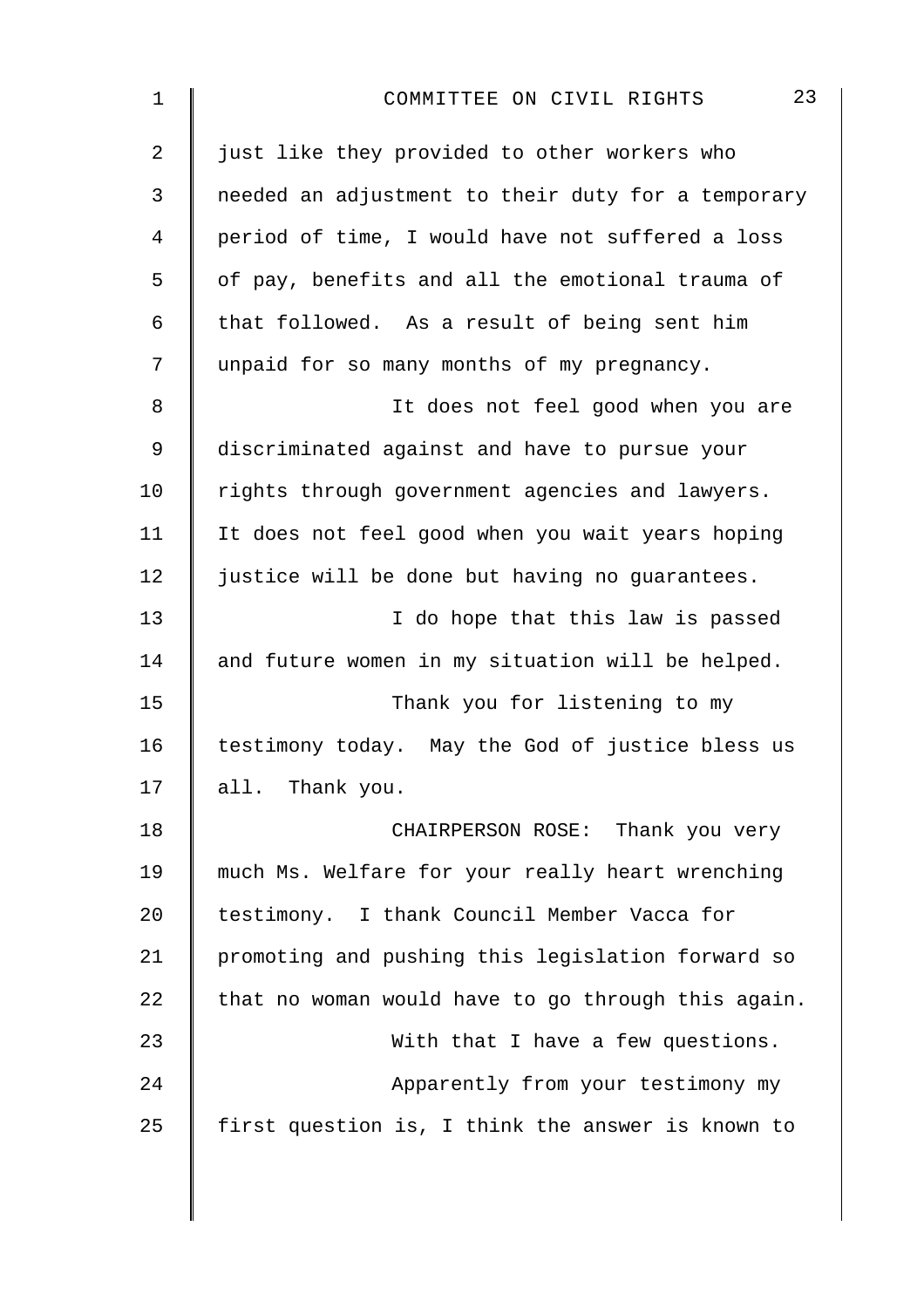| $\mathbf 1$    | 24<br>COMMITTEE ON CIVIL RIGHTS                    |
|----------------|----------------------------------------------------|
| $\overline{2}$ | me, but for the record, I'd like to know, do you   |
| 3              | think this bill is necessary in New York City? If  |
| 4              | so, why? And how many New Yorkers do you think     |
| 5              | are affected by this type of behavior that the     |
| 6              | bill seeks to remedy? Ms. Caiola.                  |
| 7              | MS. CAIOLA: Yes as I said in my                    |
| 8              | testimony, this is necessary because the current   |
| 9              | state of the law just does not cover what women    |
| 10             | experience when they're pregnant and trying to     |
| 11             | continue to work. Especially all the women         |
| 12             | working in low wage jobs or jobs that have any     |
| 13             | sort of physical component to them.                |
| 14             | Women in non-traditional employment                |
| 15             | doing construction, fire fighting, etc. It's very  |
| 16             | different if you're in an office setting, but if   |
| 17             | you have one of those jobs, it's just difficult to |
| 18             | work through your entire pregnancy no matter if    |
| 19             | there are complications or not. It's just          |
| 20             | difficult to do the heavy lifting and so often     |
| 21             | these jobs do have light duty jobs that they do    |
| 22             | preserve for people that may be injured or         |
| 23             | temporarily disabled in some way and pregnant      |
| 24             | women should be able to avail themselves just as   |
| 25             | easily.                                            |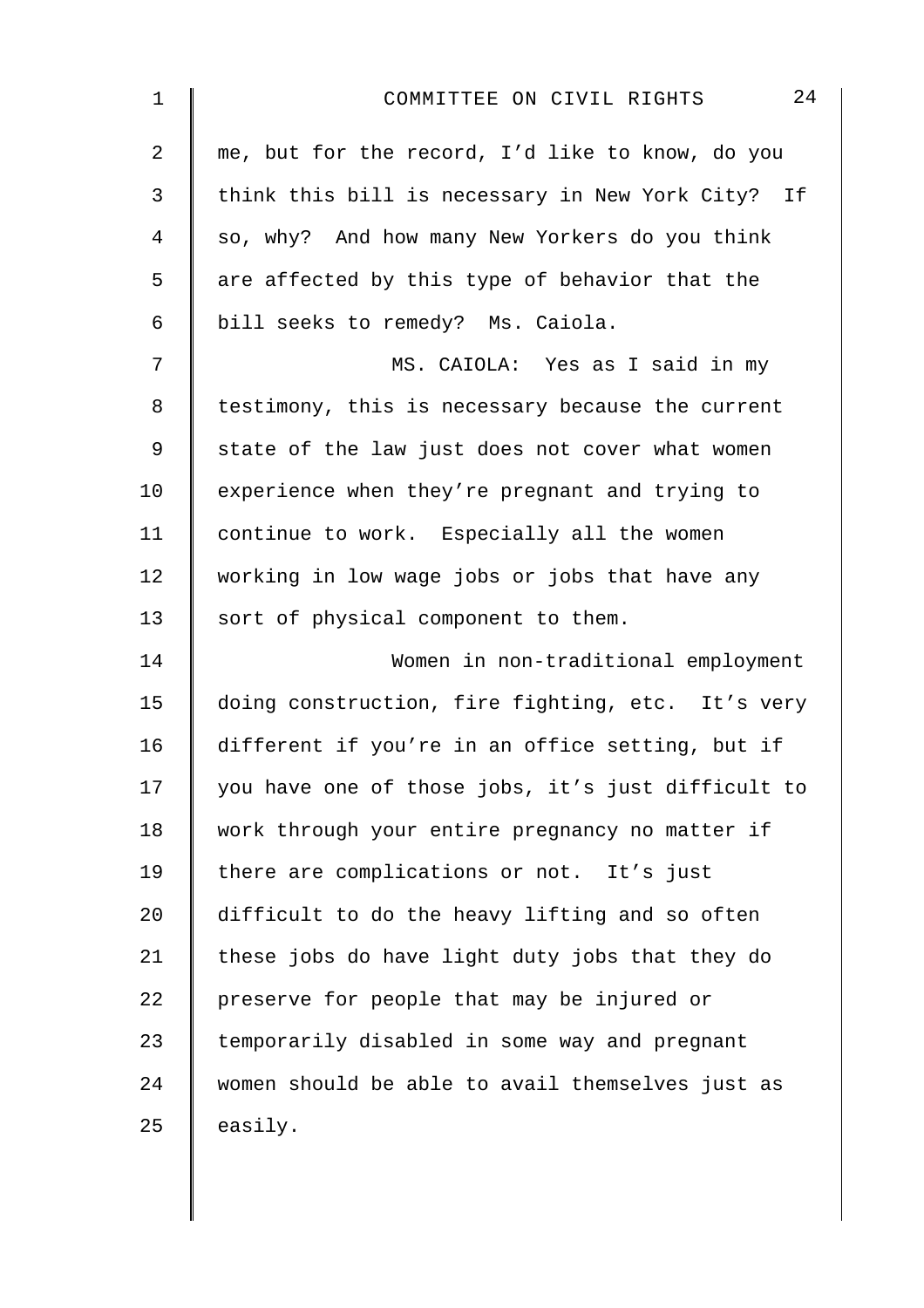| $\mathbf 1$    | 25<br>COMMITTEE ON CIVIL RIGHTS                   |
|----------------|---------------------------------------------------|
| $\overline{a}$ | CHAIRPERSON ROSE: Do you think                    |
| 3              | that if this law was enacted how do you see it    |
| 4              | being enforced?                                   |
| 5              | MS. CAIOLA: I see it being                        |
| 6              | enforced in the same way that a regular pregnancy |
| 7              | discrimination claim would be. Well there is a    |
| 8              | step before that. I do think that there is a      |
| 9              | benefit here, I think everyone knows that they    |
| 10             | can't discriminate against someone based on sex,  |
| 11             | race, etc.                                        |
| 12             | But I don't think may employers                   |
| 13             | think about this issue of accommodation at all.   |
| 14             | They don't think that they have to provide any    |
| 15             | extra coverage or take any extra steps to make    |
| 16             | sure pregnant women can maintain her job.         |
| 17             | So just having the law on the books               |
| 18             | I think will actually reduce the number of        |
| 19             | complains and lawsuits that are filed in relation |
| 20             | to sex or pregnancy discrimination.               |
| 21             | If an employer is not responsive to               |
| 22             | a law on the books such as this, then they would  |
| 23             | go through the same channels they would for a     |
| 24             | normal pregnancy or sex discrimination claim.     |
| 25             | CHAIRPERSON ROSE: Do you think                    |
|                |                                                   |
|                |                                                   |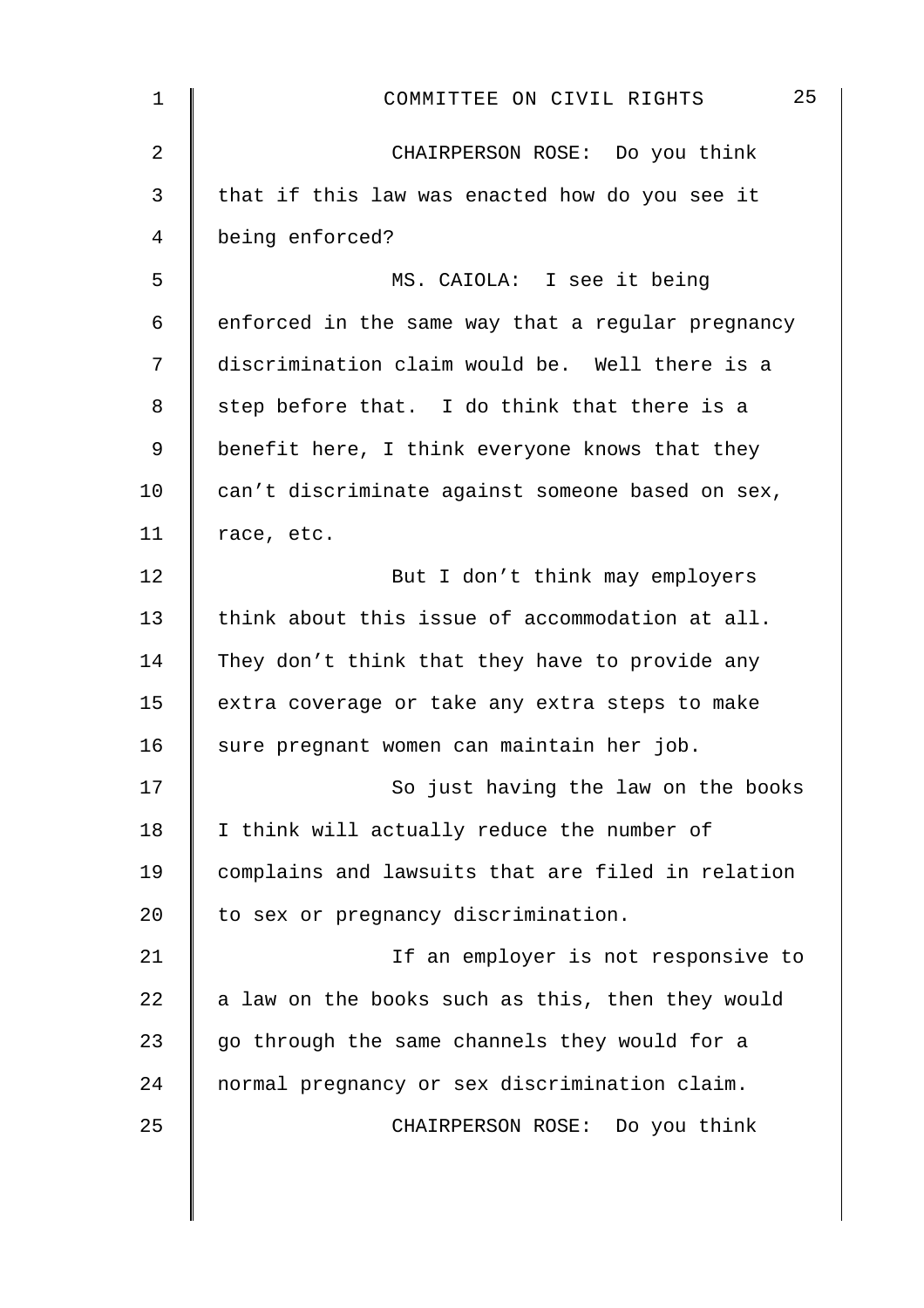| 1              | 26<br>COMMITTEE ON CIVIL RIGHTS                    |
|----------------|----------------------------------------------------|
| $\overline{2}$ | that based on the cases that you've cited that at  |
| 3              | the crux of this is the definition of pregnancy    |
| 4              | and pregnancy related disability?                  |
| 5              | MS. CAIOLA: I don't think that                     |
| 6              | disability law is a natural fit for pregnancy. As  |
| 7              | Angie has testified here today, she wasn't sick.   |
| 8              | She wasn't injured. She was pregnant. And to the   |
| 9              | extent of the Pregnancy Discrimination Act at the  |
| 10             | federal level can help some of these women. In     |
| 11             | fact, she was treated unfairly compared to the men |
| 12             | on her job. So actually we believe that was a      |
| 13             | violation of a federal law.                        |
| 14             | But to clarify it in law for                       |
| 15             | everyone, for employers, employees, for the        |
| 16             | courts, that pregnancy is a natural condition for  |
| 17             | women in the workforce and we want to start        |
| 18             | allowing women to be equal members of the          |
| 19             | workforce and that's going to require special      |
| 20             | consideration of pregnancy related conditions.     |
| 21             | CHAIRPERSON ROSE: And of the                       |
| 22             | efforts that you've seen being made in this area,  |
| 23             | which do you think would adequately address this   |
| 24             | issue?                                             |
| 25             | MS. CAIOLA: I think the Proposed                   |
|                |                                                    |
|                |                                                    |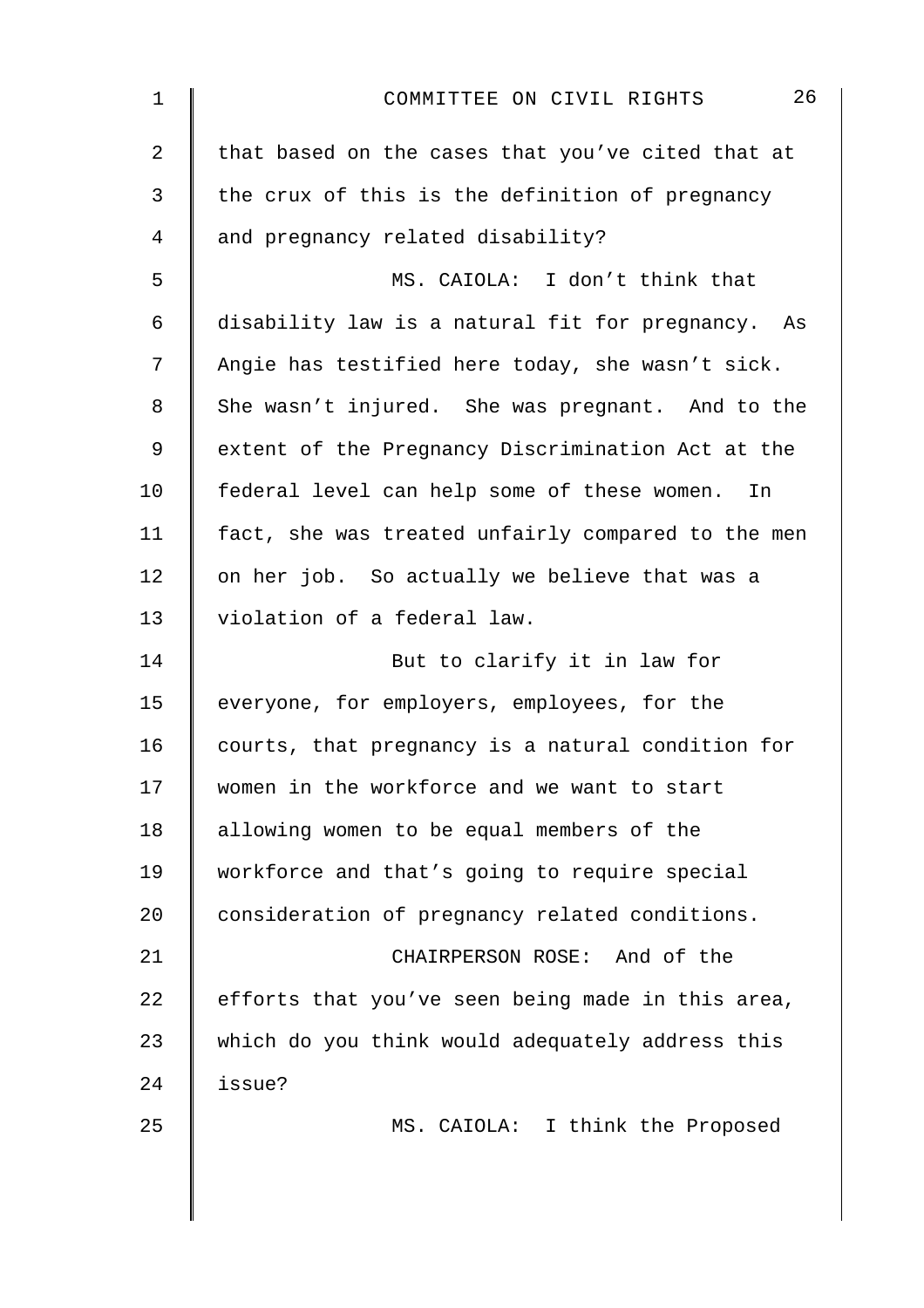| $\mathbf 1$ | 27<br>COMMITTEE ON CIVIL RIGHTS                    |
|-------------|----------------------------------------------------|
| 2           | Intro Number 974-A is perfect. It talks about      |
| 3           | accommodating the needs of a pregnancy without     |
| 4           | stating that there has to be a condition or an     |
| 5           | impairment that courts or other adjudicators       |
| 6           | starting parsing to understand whether it rises to |
| 7           | some level of a disability.                        |
| 8           | CHAIRPERSON ROSE: And from Ms.                     |
| 9           | Welfare. Have you exhausted all of your, is there  |
| 10          | any other recourse that you have to receive        |
| 11          | compensations that you lost?                       |
| 12          | MS. WELFARE: No I'm at a loss                      |
| 13          | right now. I'm behind the [unintelligible]. By     |
| 14          | the grace of God my house got out of foreclosure   |
| 15          | when I went back to work.                          |
| 16          | CHAIRPERSON ROSE: And they did                     |
| 17          | accept you back to work at your same salary and    |
| 18          | same position?                                     |
| 19          | MS. WELFARE: They did.                             |
| 20          | CHAIRPERSON ROSE: They did. Okay.                  |
| 21          | Council Member Vacca.                              |
| 22          | COUNCIL MEMBER VACCA: Thank you.                   |
| 23          | CHAIRPERSON ROSE: Oh um I'm sorry.                 |
| 24          | COUNCIL MEMBER VACCA: Okay. I                      |
| 25          | think you both for your testimony. You know I      |
|             |                                                    |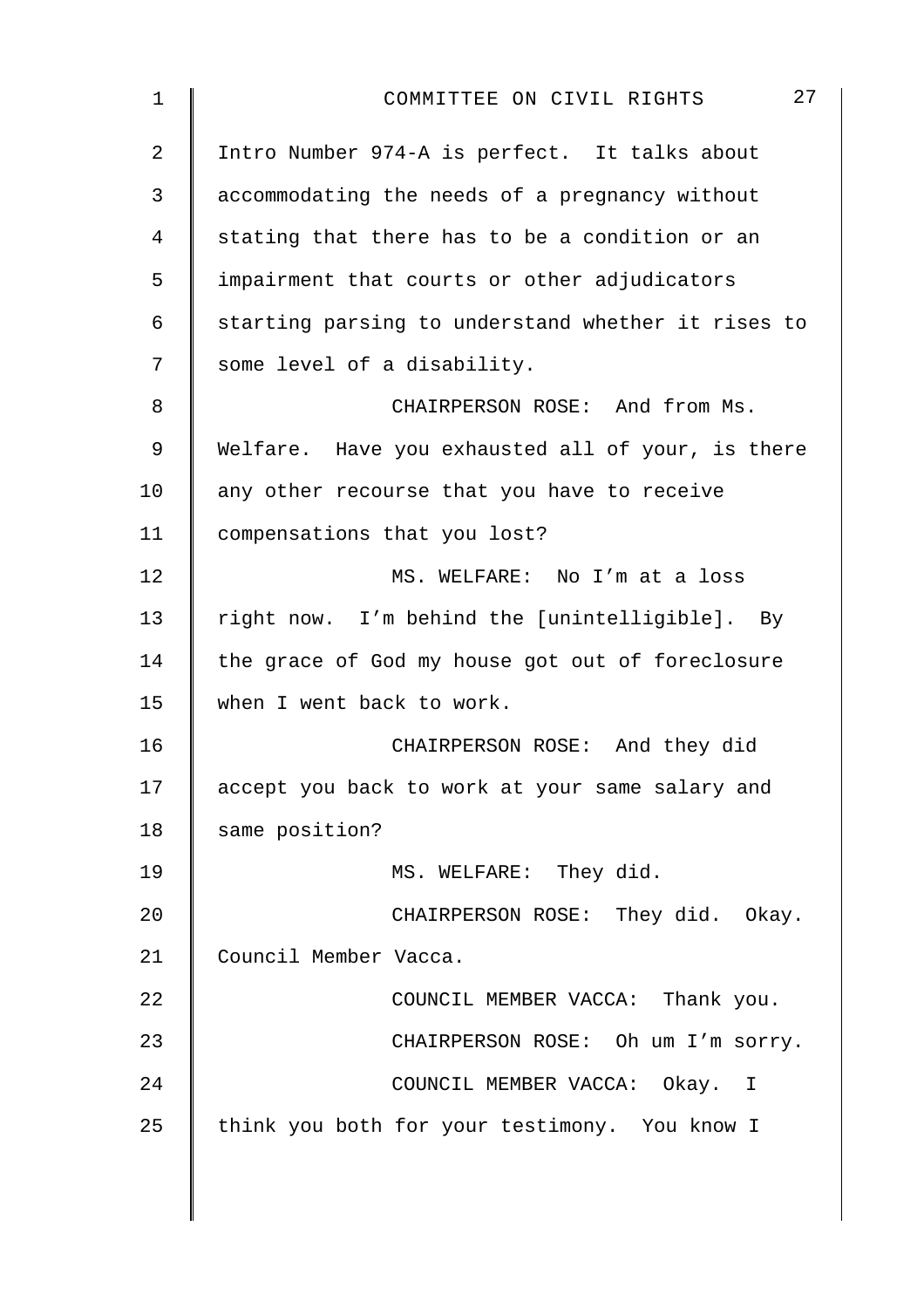| $\mathbf 1$    | 28<br>COMMITTEE ON CIVIL RIGHTS                    |
|----------------|----------------------------------------------------|
| $\overline{2}$ | introduced this legislation because we saw a gap.  |
| 3              | We saw a gap in so much as basic human rights are  |
| 4              | concerned. I think many of us assume that an       |
| 5              | employer would make accommodations for a pregnant  |
| 6              | female, but assuming is not enough because we ran  |
| 7              | across cases where that was not happening.         |
| 8              | I, for one, fail to understand why                 |
| 9              | a lady who is expecting is not allowed an extra    |
| 10             | water break or why they're not allowed different   |
| 11             | seating accommodations. Things that are very       |
| 12             | simple to the average person to comprehend as an   |
| 13             | accommodation but sometimes it has to be known     |
| 14             | that that is the law and that people have          |
| 15             | recourse.                                          |
| 16             | It is discrimination when you make                 |
| 17             | someone's life miserable because they're expecting |
| 18             | a child and it's an indication that they may want  |
| 19             | you to leave and they're making it difficult for   |
| 20             | you and doing exactly what they have to do but no  |
| 21             | more.                                              |
| 22             | That's why I introduced this law,                  |
| 23             | to make it clear that you did have a recourse and  |
| 24             | that there was-and I appreciate your testimony Ms. |
| 25             | Welfare that this law gives people like yourself a |
|                |                                                    |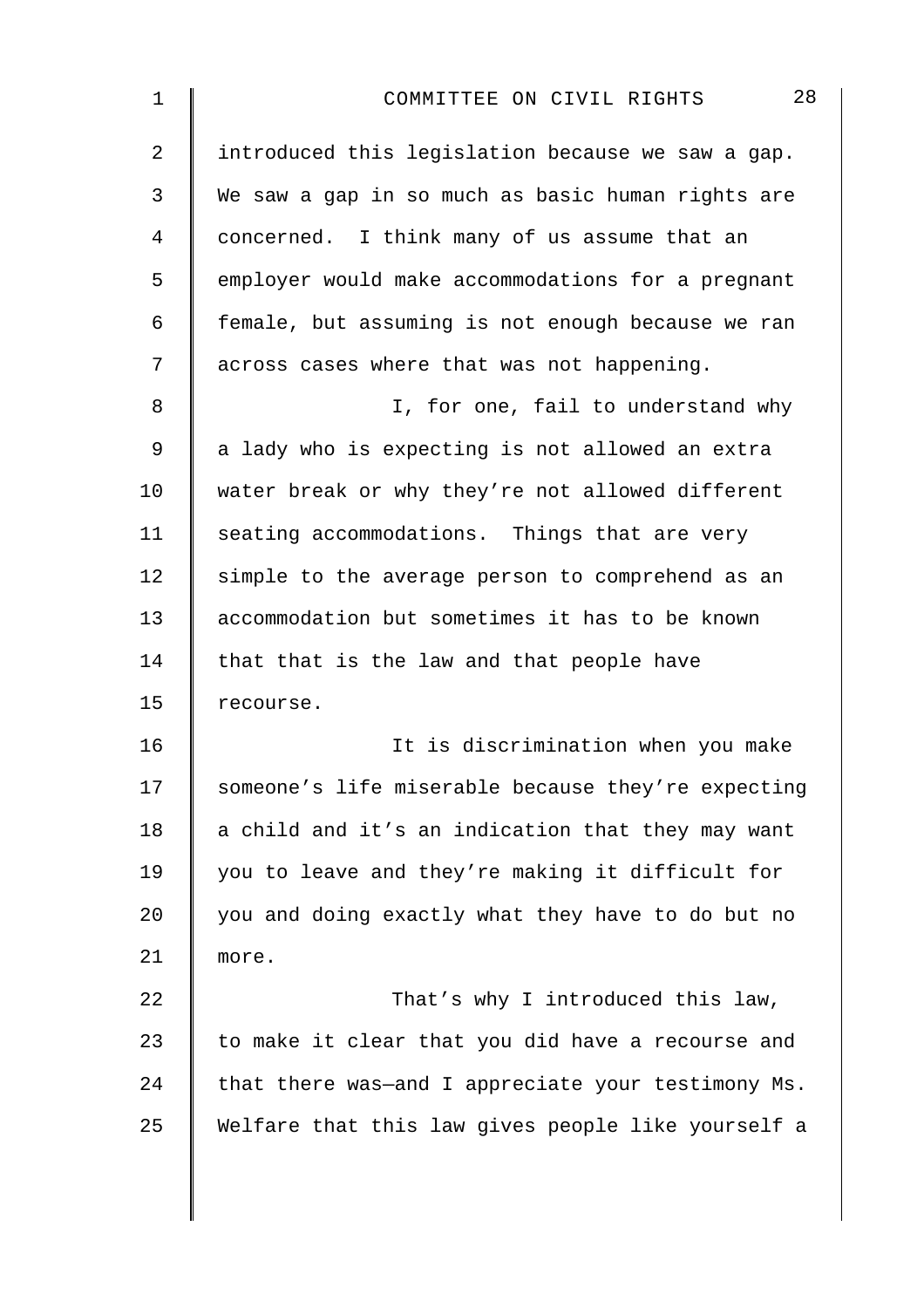| 1  | 29<br>COMMITTEE ON CIVIL RIGHTS                    |
|----|----------------------------------------------------|
| 2  | way to combat what happened to you in 2006 from    |
| 3  | ever happening again.                              |
| 4  | So I'm convinced that this is the                  |
| 5  | right way to go. I did not that although the       |
| 6  | Chair indicated that the Human Rights Commission   |
| 7  | chose not to attend today that their testimony     |
| 8  | does not indicate that they object to the          |
| 9  | legislation. It does say that around the edges     |
| 10 | they'd like to talk to the Council which is par    |
| 11 | for the course when it comes to the City and the   |
| 12 | Council and the Executive Branch.                  |
| 13 | So we will be talking to them but                  |
| 14 | I'm very committed that this bill will not be      |
| 15 | gutted. And I'm very committed that this bill      |
| 16 | will not be torn apart. I've sat here too often    |
| 17 | when the law a member has introduced at the end of |
| 18 | the day becomes a law the member himself or        |
| 19 | herself does not recognize.                        |
| 20 | So that happened to me once. It                    |
| 21 | will never happen again. I could tell you a        |
| 22 | story. I could tell a lot of stories. You're not   |
| 23 | here to hear my stories.                           |
| 24 | But I'm committed that the                         |
| 25 | integrity of this legislation will be maintained   |
|    |                                                    |
|    |                                                    |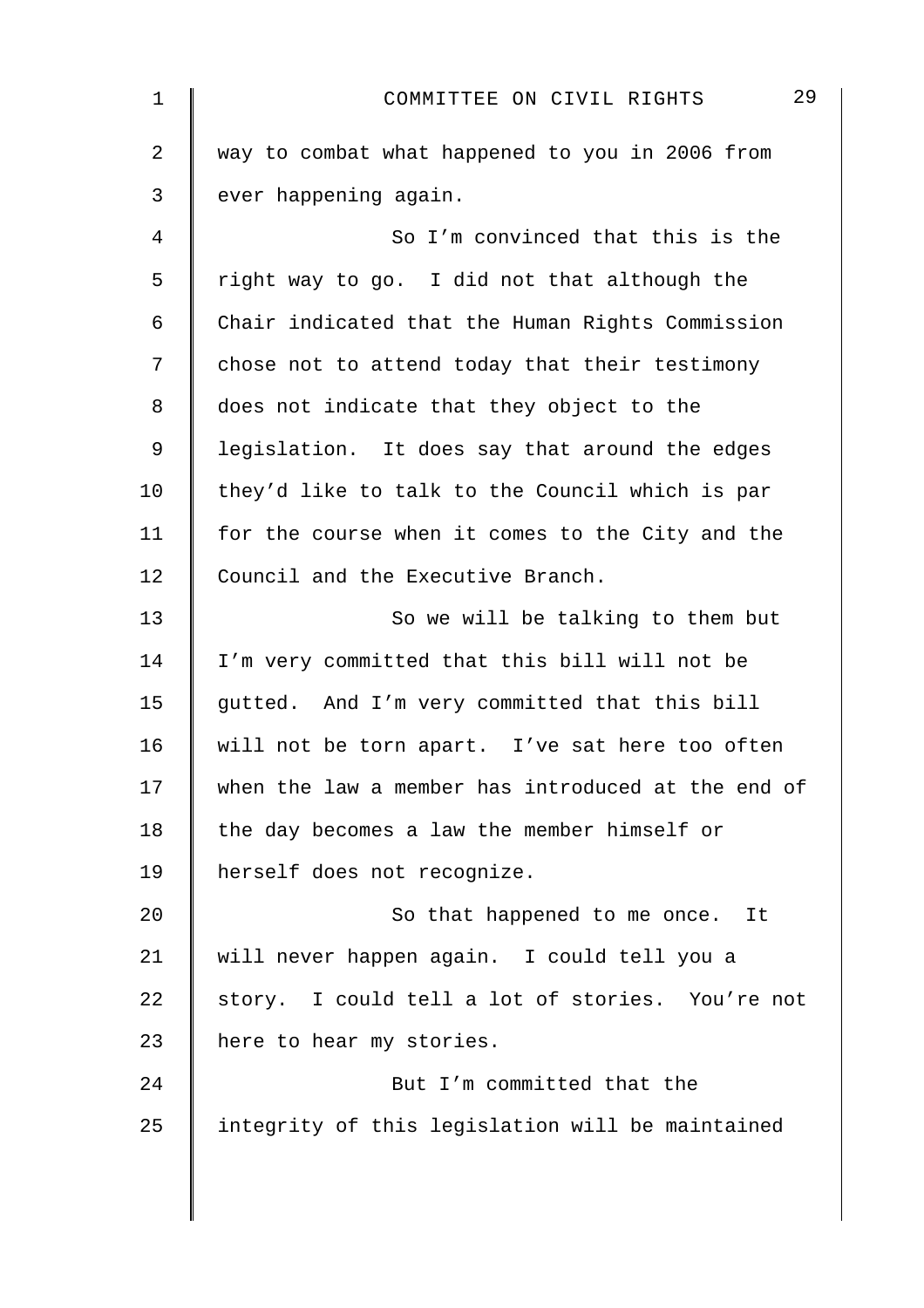| $\mathbf 1$ | 30<br>COMMITTEE ON CIVIL RIGHTS                    |
|-------------|----------------------------------------------------|
| 2           | and I thank you very much for being here because   |
| 3           | you, both of you, your policy driven testimony,    |
| 4           | your personal experience, both speak volume to the |
| 5           | need and to the necessity of doing something.      |
| 6           | So thank you.                                      |
| 7           | MS. CAIOLA: Thank you.                             |
| 8           | CHAIRPERSON ROSE: Council Member                   |
| 9           | Ferreras who is the Chair of Women's Issues.       |
| 10          | COUNCIL MEMBER FERRERAS: Thank                     |
| 11          | Chair Rose and also a special thanks to Council    |
| 12          | Member Vacca for introducing this legislation. I   |
| 13          | think it should not go unacknowledged that, you    |
| 14          | know, this is a woman's issue but it is an amazing |
| 15          | colleague and a male that is proposing this        |
| 16          | legislation. So a lot of times you look at         |
| 17          | women's issues as if it's only for women, about    |
| 18          | women. But we have incredible partners in many of  |
| 19          | our men.                                           |
| 20          | This is an effort that's a family                  |
| 21          | issue. This is not-you know it's an issue in our   |
| 22          | community. It's an issue how women are perceived.  |
| 23          | And I wonder sometimes if men could give birth if  |
| 24          | we would even be in this room having this          |
| 25          | conversation. You know as someone who is almost    |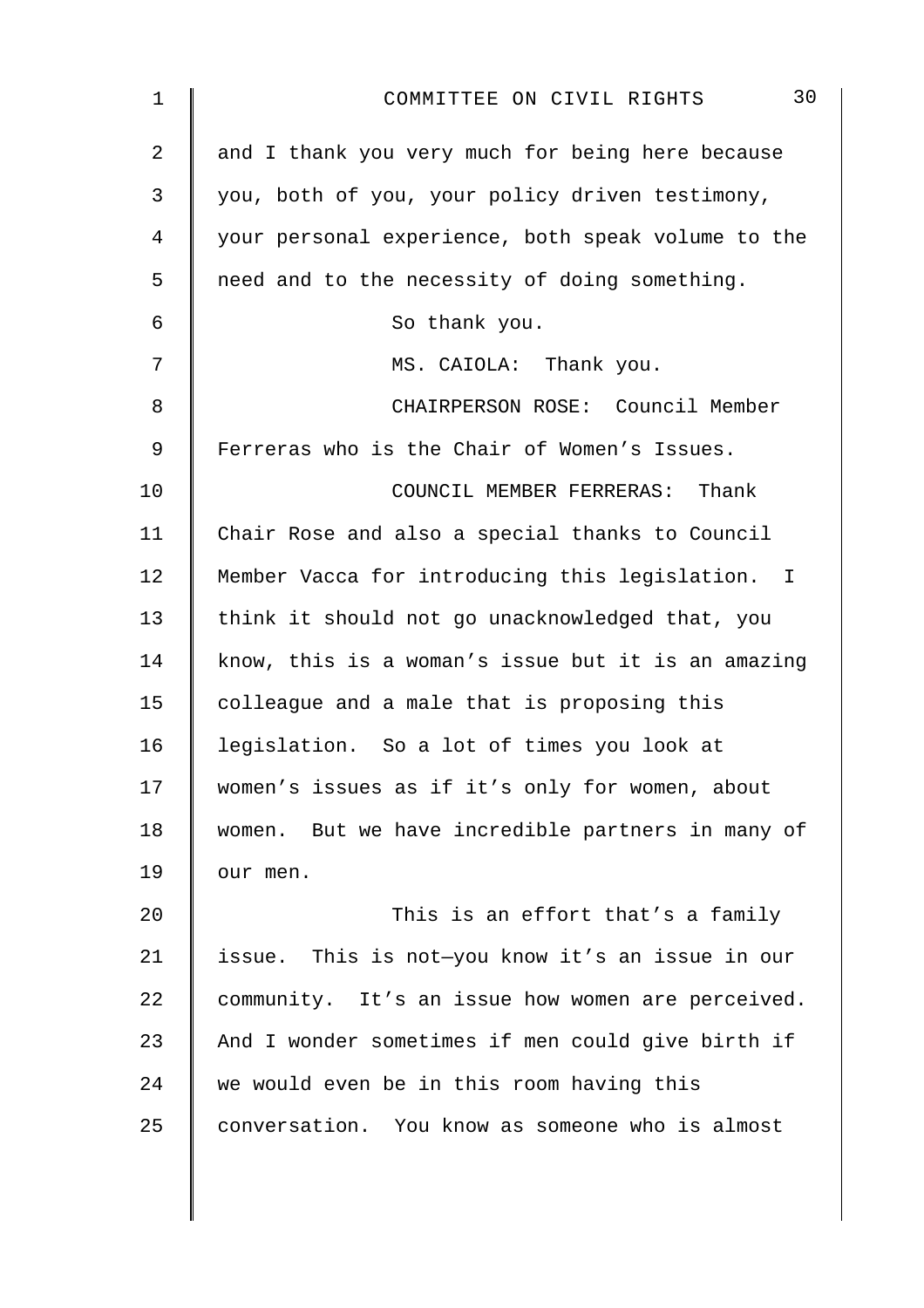| $\mathbf 1$    | 31<br>COMMITTEE ON CIVIL RIGHTS                   |
|----------------|---------------------------------------------------|
| $\overline{2}$ | eight months pregnant, I think it's really a      |
| 3              | blessing that I'm in this position and I didn't   |
| $\overline{4}$ | even have to think twice about accommodations. I  |
| 5              | didn't have to think twice about days off and     |
| $\epsilon$     | whether I was going to be paid and if I was going |
| 7              | to keep my health insurance.                      |
| $\,8\,$        | So every hair on body stands when I               |
| $\mathsf 9$    | hear your story because I think it's a struggle   |
| 10             | that no woman should have to face. And you know   |
| 11             | not only am I pregnant, but my council is also    |
| 12             | pregnant. She's ahead of me. We're competing.     |
| 13             | And it was always looked up in office as a        |
| 14             | blessing. And I think that that's how all         |
| 15             | employers should look. And you know as consumers  |
| 16             | that we are all, I think we also should take some |
| 17             | time and look at these, where we're shopping,     |
| 18             | where we're buying, where we're supporting. What  |
| 19             | are your policies?                                |
| 20             | I think we need to-even just                      |
| 21             | thinking about you. I would hate to think that    |
| 22             | I'm supporting a company that this is their track |
| 23             | record. It's a shame and all we're doing is       |
| 24             | making a company stronger to discriminate against |
| 25             | women. As if they came to this earth on a         |
|                |                                                   |
|                |                                                   |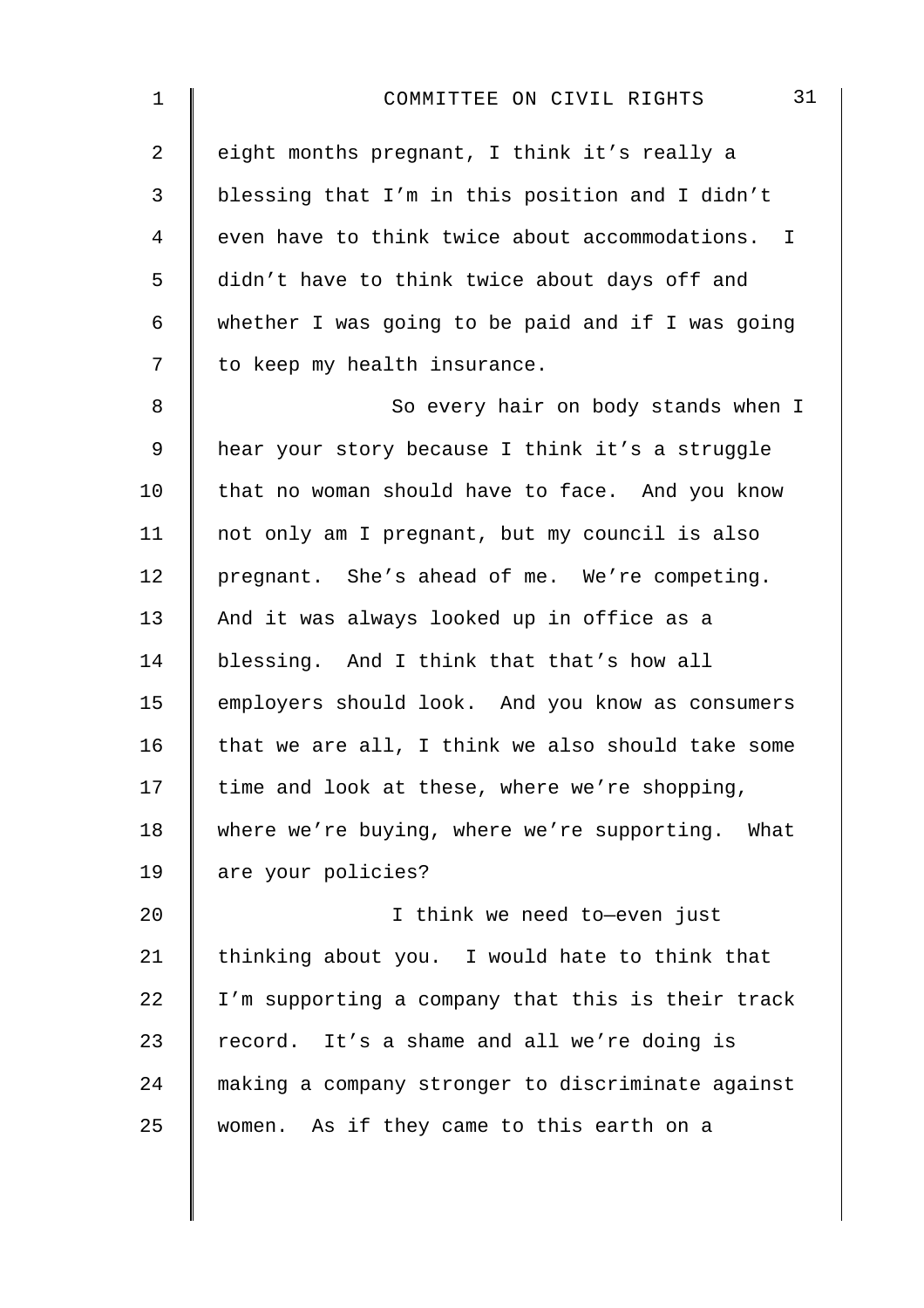| 1              | 32<br>COMMITTEE ON CIVIL RIGHTS                    |
|----------------|----------------------------------------------------|
| $\overline{2}$ | spaceship.                                         |
| 3              |                                                    |
| 4              | So I find it incredibly                            |
| 5              | frustrating. I just think your testimony is        |
| 6              | incredibly moving and I thank you so much and I    |
| 7              | want you to tell your story as often as possible   |
| 8              | because we really need to hear your voice and your |
| $\mathsf 9$    | challenge so more women aren't faced with these    |
| 10             | decisions.                                         |
| 11             | And I think, you know, as I've gone                |
| 12             | through this process, and this is my first baby.   |
| 13             | I had to tell myself like I'm not disabled.        |
| 14             | Right?                                             |
| 15             | But then the law says that for us                  |
| 16             | to defend ourselves we have to prove that we're    |
| 17             | disabled. That makes no sense and then, of         |
| 18             | course, you're going to use it against us because  |
| 19             | we know we're not disabled. But the only recourse  |
| 20             | we have, and that is why this legislation is so    |
| 21             | important. Because this is something beautiful.    |
| 22             | It's a wonderful time and just                     |
| 23             | because you give someone light duty doesn't mean   |
| 24             | you're giving them a vacation. It's still work.    |
| 25             | They're still working. They're still getting up    |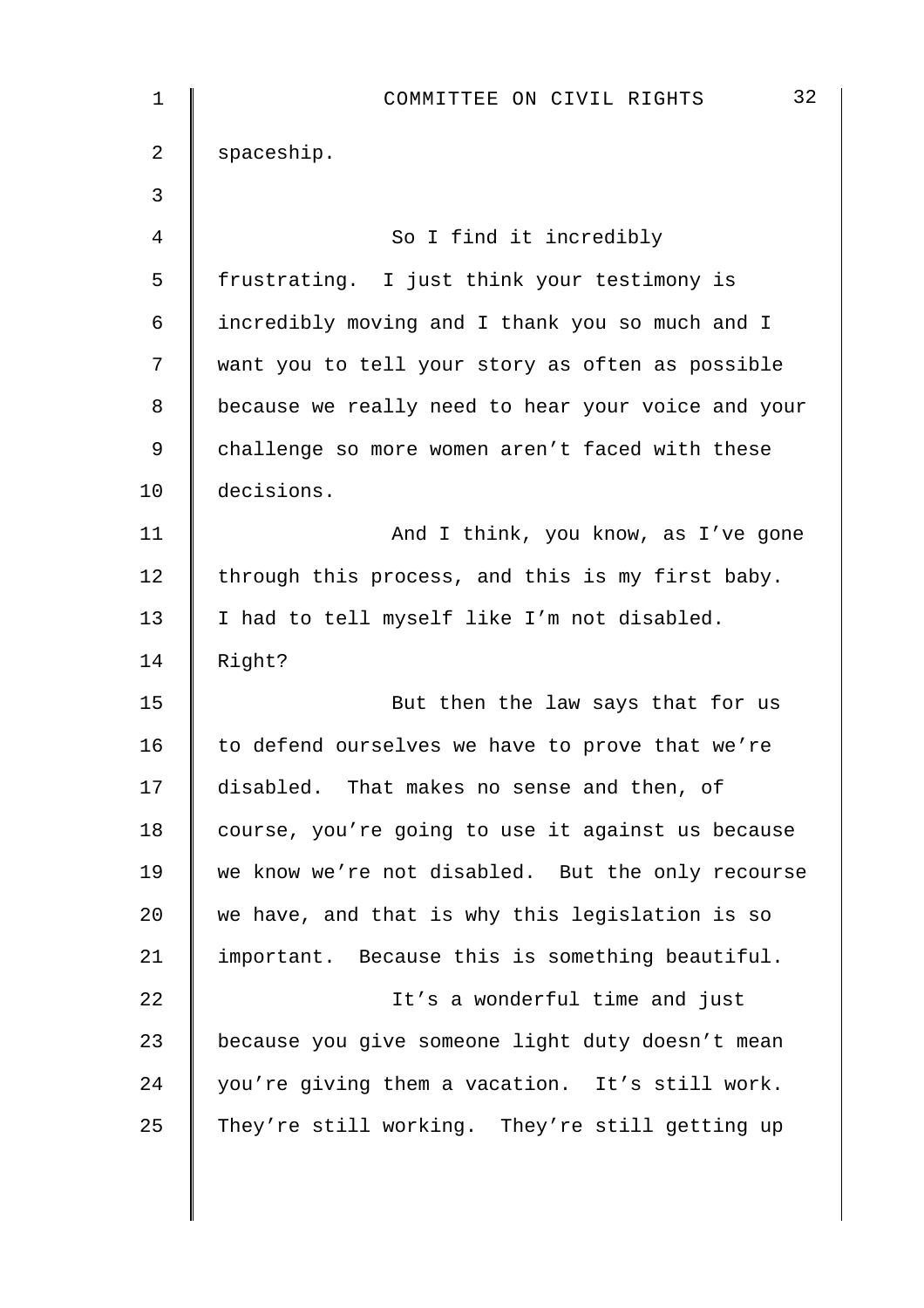| $\mathbf 1$    | 33<br>COMMITTEE ON CIVIL RIGHTS                    |
|----------------|----------------------------------------------------|
| $\overline{2}$ | in the morning. They're still coming. They're      |
| 3              | still producing. These woman are still making      |
| $\overline{4}$ | companies and organizations profitable.            |
| 5              | So therefore, you're not giving us                 |
| $\epsilon$     | a break. You're not giving us anything that we     |
| 7              | don't deserve or that we haven't earned.           |
| 8              | So I'm sorry that I don't have a                   |
| 9              | question. I'm just very impassioned about this     |
| 10             | moment as in all moments if you've ever been to    |
| 11             | any Women's Issues committee hearings.             |
| 12             | I just want to thank everybody for                 |
| 13             | coming to testify today. I am disappointed the     |
| 14             | Commission did not come. And I want to ask the     |
| 15             | Chair that I join in on her letter because I think |
| 16             | we need to do this together.                       |
| 17             | And thank you. Thank you for your                  |
| 18             | strength. Thank you for your testimony. And        |
| 19             | thank you to all the attorneys that fight these    |
| 20             | fights that often time don't come with a big purse |
| 21             | at the end of the day. But no pun intended. But    |
| 22             | that really do mean a lot for so many of these     |
| 23             | amazing women. Thank you so very much.             |
| 24             | CHAIRPERSON ROSE: Thank you Chair                  |
| 25             | Ferreras. Thank you so much.                       |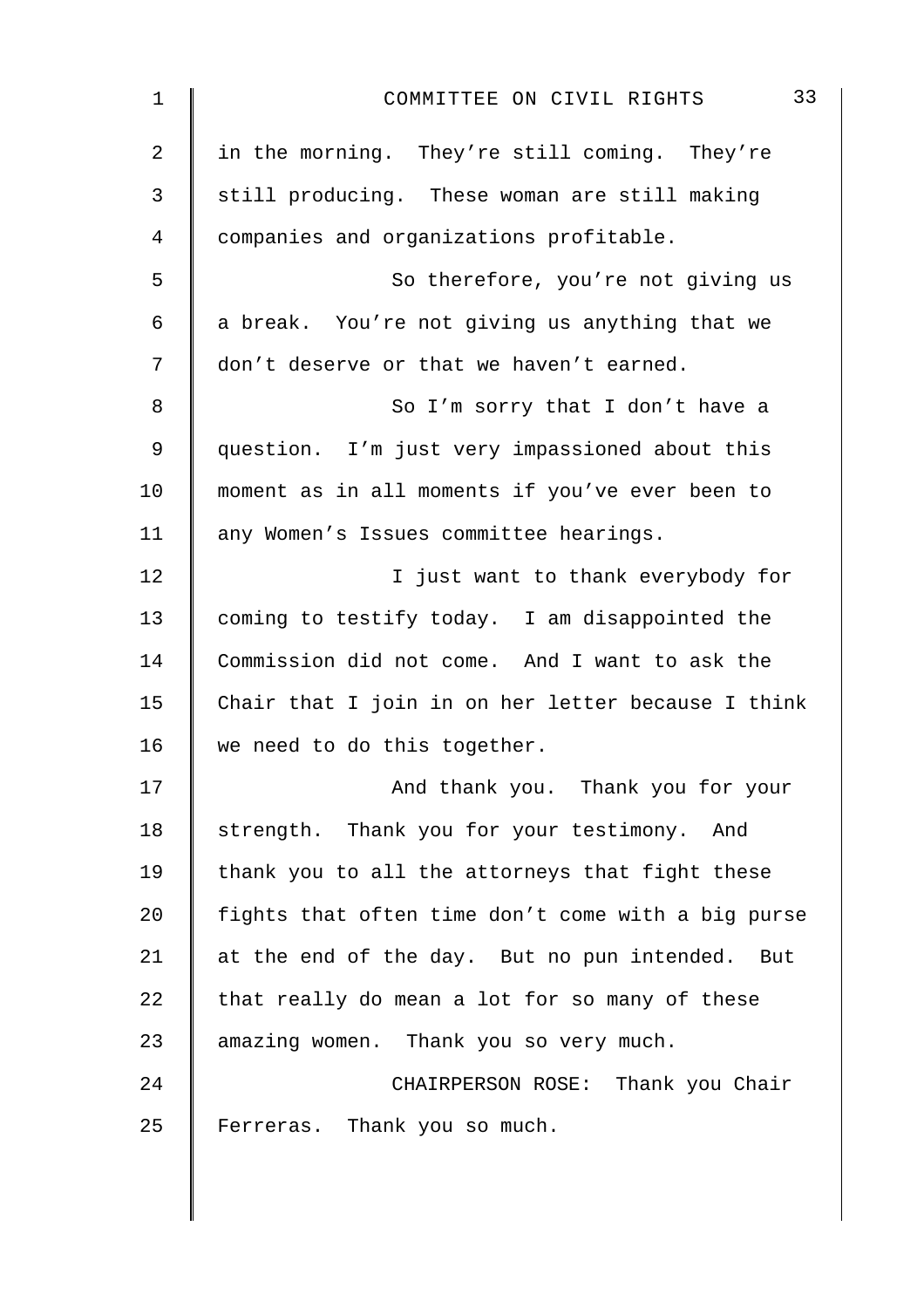| 1  | 34<br>COMMITTEE ON CIVIL RIGHTS                    |
|----|----------------------------------------------------|
| 2  | Have you seen an uptick in cases                   |
| 3  | like this in your organization?                    |
| 4  | MS. CAIOLA: Well we hear from                      |
| 5  | other organizations dealing with these issues that |
| 6  | the calls never stop coming in. So pregnancy       |
| 7  | discrimination does seem to continue to rise.      |
| 8  | Sometimes it's hard to tease out how many are      |
| 9  | related to straight pregnancy discrimination and   |
| 10 | how many are related to accommodation. But that    |
| 11 | may partly be because people haven't even          |
| 12 | considered that they have the right to             |
| 13 | accommodation until this debate started.           |
| 14 | CHAIRPERSON ROSE: Right. Right.                    |
| 15 | And have you been working with the Commission on   |
| 16 | Human Rights or the Federal Equal Opportunity, the |
| 17 | Federal Employment Opportunity Commission?         |
| 18 | MS. CAIOLA: I have worked at the                   |
| 19 | EEOC and the New York Attorney General as well as  |
| 20 | the U.S. Attorney General on cases related to      |
| 21 | pregnancy discrimination.                          |
| 22 | CHAIRPERSON ROSE: Not on New York                  |
| 23 | $City - -$                                         |
| 24 | MS. CAIOLA: No.                                    |
| 25 | CHAIRPERSON ROSE: - - Human Rights                 |
|    |                                                    |
|    |                                                    |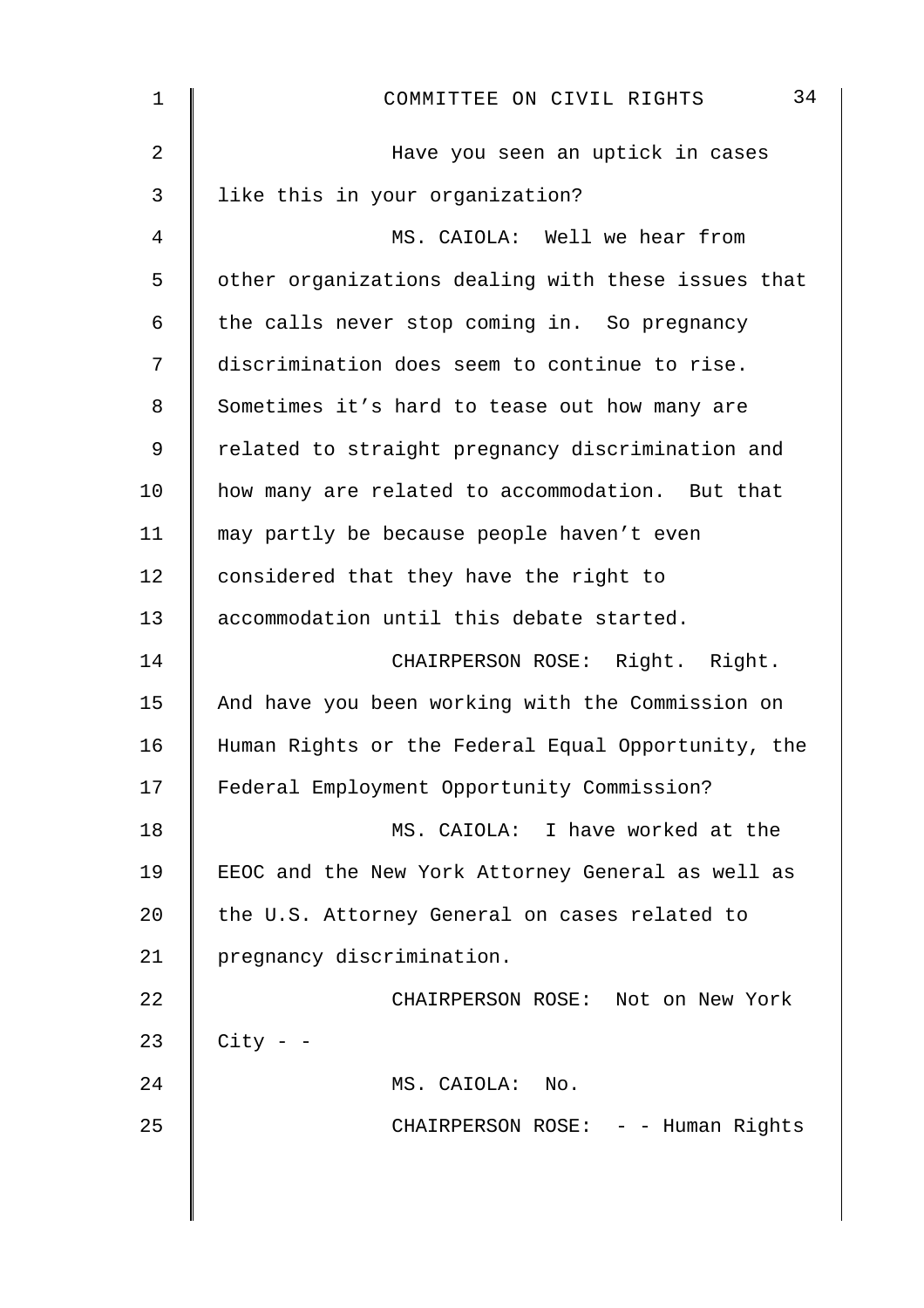| $\mathbf 1$ | 35<br>COMMITTEE ON CIVIL RIGHTS                    |
|-------------|----------------------------------------------------|
| 2           | Commission?                                        |
| 3           | MS. CAIOLA: No I have not.                         |
| 4           | CHAIRPERSON ROSE: Is there a                       |
| 5           | reason why? Nothing has just come into our office  |
| 6           | that, you know, fit within that.                   |
| 7           | CHAIRPERSON ROSE: Okay. And what                   |
| 8           | does that look like when you work with them? How   |
| 9           | does that $ -$                                     |
| 10          | MS. CAIOLA: It's very secretive.                   |
| 11          | CHAIRPERSON ROSE: Is it?                           |
| 12          | MS. CAIOLA: No that's a joke. You                  |
| 13          | file a charge of discrimination with the EEOC with |
| 14          | the Attorneys General. It's a bit different.       |
| 15          | They are, you know, their own authority and        |
| 16          | there's no particular charge. You're just          |
| 17          | assisting with the facts of the case and assisting |
| 18          | the investigation.                                 |
| 19          | CHAIRPERSON ROSE: And their                        |
| 20          | timeframe seems to be quite protracted. It takes   |
| 21          | quite a while $ -$                                 |
| 22          | MS. CAIOLA: That's an                              |
| 23          | understatement.                                    |
| 24          | CHAIRPERSON ROSE: In fact, Ms.                     |
| 25          | Welfare did you say how long you've been going     |
|             |                                                    |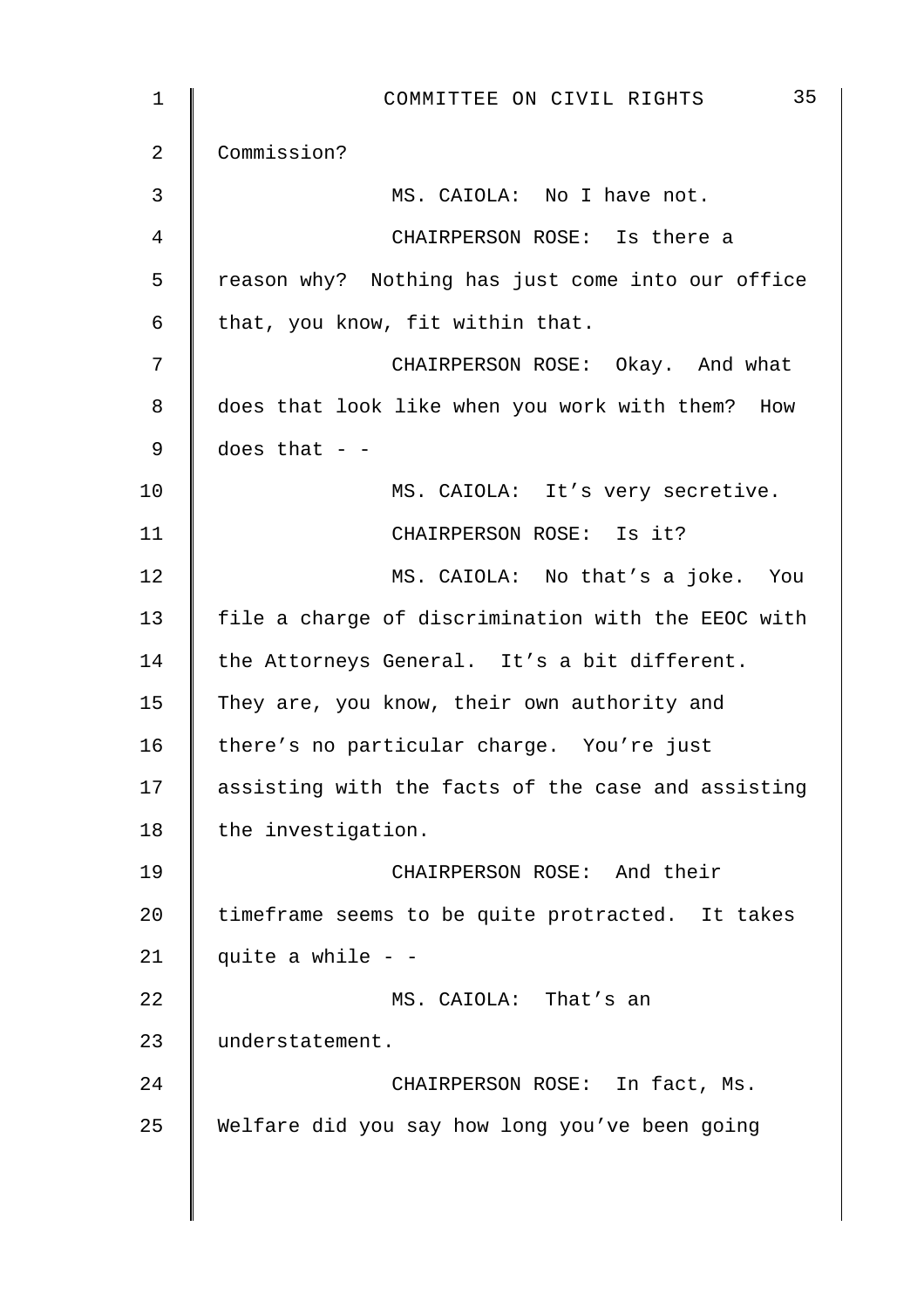| $\mathbf 1$    | 36<br>COMMITTEE ON CIVIL RIGHTS                    |
|----------------|----------------------------------------------------|
| $\overline{2}$ | through this process?                              |
| $\mathfrak{Z}$ | MS. WELFARE: To be honest I'm                      |
| $\overline{4}$ | still going through it. But I just want to share   |
| 5              | with you how bad it is.                            |
| 6              | I was blessed to get pregnant again                |
| 7              | a year later. So this time I hid my entire         |
| 8              | pregnancy. I hid it and I can remember I was       |
| 9              | standing, I had to go to the bathroom. And a co-   |
| 10             | worker came out the bathroom and I would wear      |
| 11             | heavy clothing in the summertime. I would wear     |
| 12             | coats, jackets, and heavy clothing to hide my      |
| 13             | pregnancy.                                         |
| 14             | And a co-worker came out the                       |
| 15             | bathroom and I'm standing there and she touched my |
| 16             | stomach and said, you're pregnant. And I just      |
| 17             | said, please don't tell anybody. I'm just, you     |
| 18             | know, just don't say anything please. And that     |
| 19             | was my experience the second time. I had to        |
| 20             | conceal it.                                        |
| 21             | I stood on my feet for seven hours.                |
| 22             | And I did a reasonable job because there are jobs  |
| 23             | there that are not light duty but that could       |
| 24             | accommodate me for my condition. So I drove the    |
| 25             | Hi-Lo, things like that, that wouldn't put my      |
|                |                                                    |
|                |                                                    |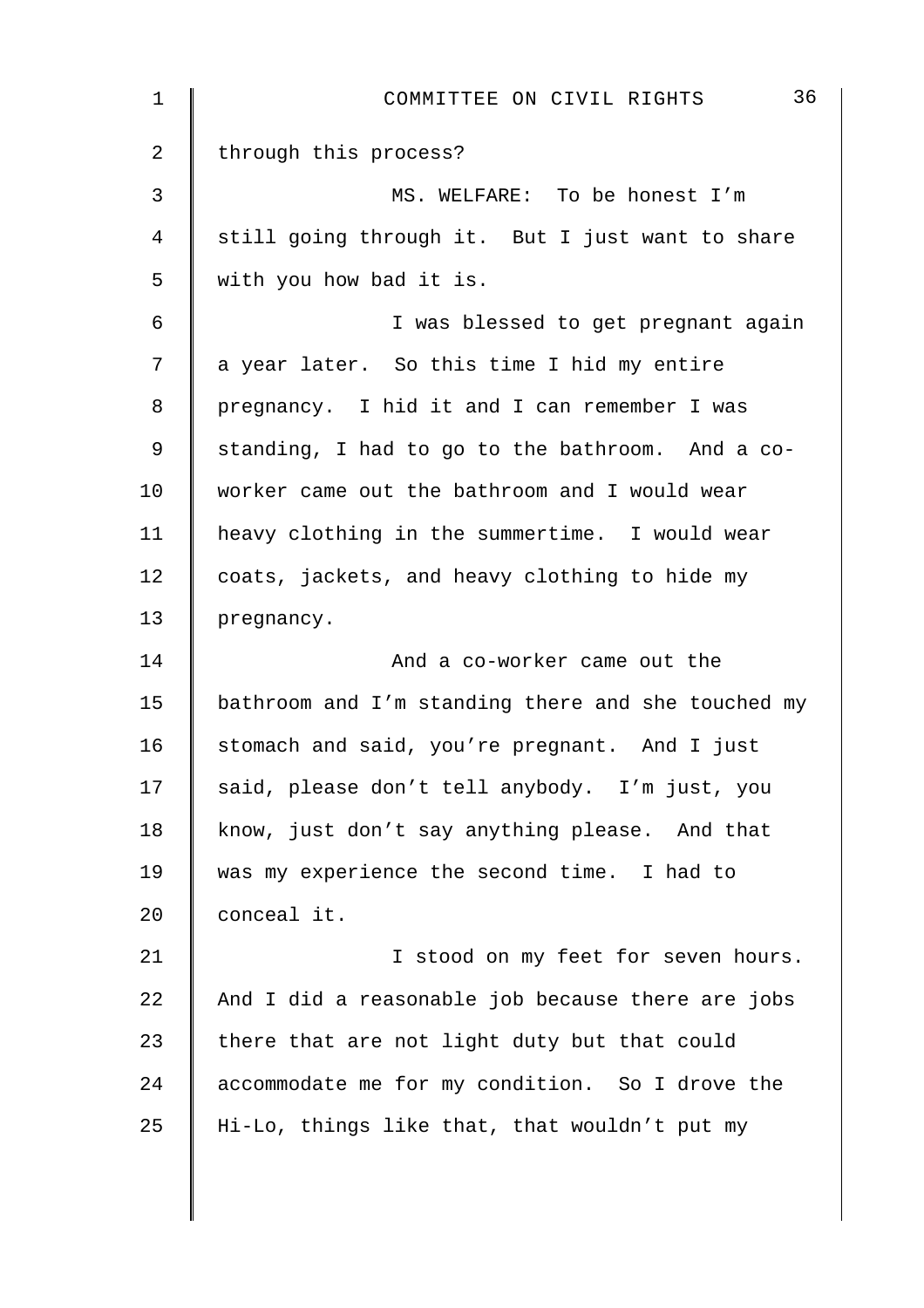| $\mathbf 1$    | 37<br>COMMITTEE ON CIVIL RIGHTS                    |
|----------------|----------------------------------------------------|
| $\overline{2}$ | unborn child at risk.                              |
| 3              | CHAIRPERSON ROSE: And you were                     |
| 4              | able to do that without the knowledge of your      |
| 5              | employer, which means that you were able to        |
| 6              | continue to work your first pregnancy because      |
| 7              | there were jobs that you were able to do.          |
| 8              | MS. WELFARE: That's why I proposed                 |
| 9              | to him to allow me to work in certain, another air |
| 10             | and freight, you know, a work that's not light     |
| 11             | duty that I could have performed, you know, 'cause |
| 12             | I'm not a handicap and I was perfectly fit and     |
| 13             | healthy. My doctor just told me I have to be       |
| 14             | mindful. I can't lift 80 pounds. We're required    |
| 15             | to lift at least 80 pounds. But there's            |
| 16             | positions. I can drive the Hi-Lo and it's          |
| 17             | reasonable. And that's not light duty.             |
| 18             | CHAIRPERSON ROSE: It's still being                 |
| 19             | productive employee - -                            |
| 20             | MS. WELFARE: Very productive.                      |
| 21             | Very productive.                                   |
| 22             | CHAIRPERSON ROSE: Of the company.                  |
| 23             | Thank you. I do understand Ms. Caiola you have a   |
| 24             | $time - -$                                         |
| 25             | MS. CAIOLA: An event to go to.                     |
|                |                                                    |
|                |                                                    |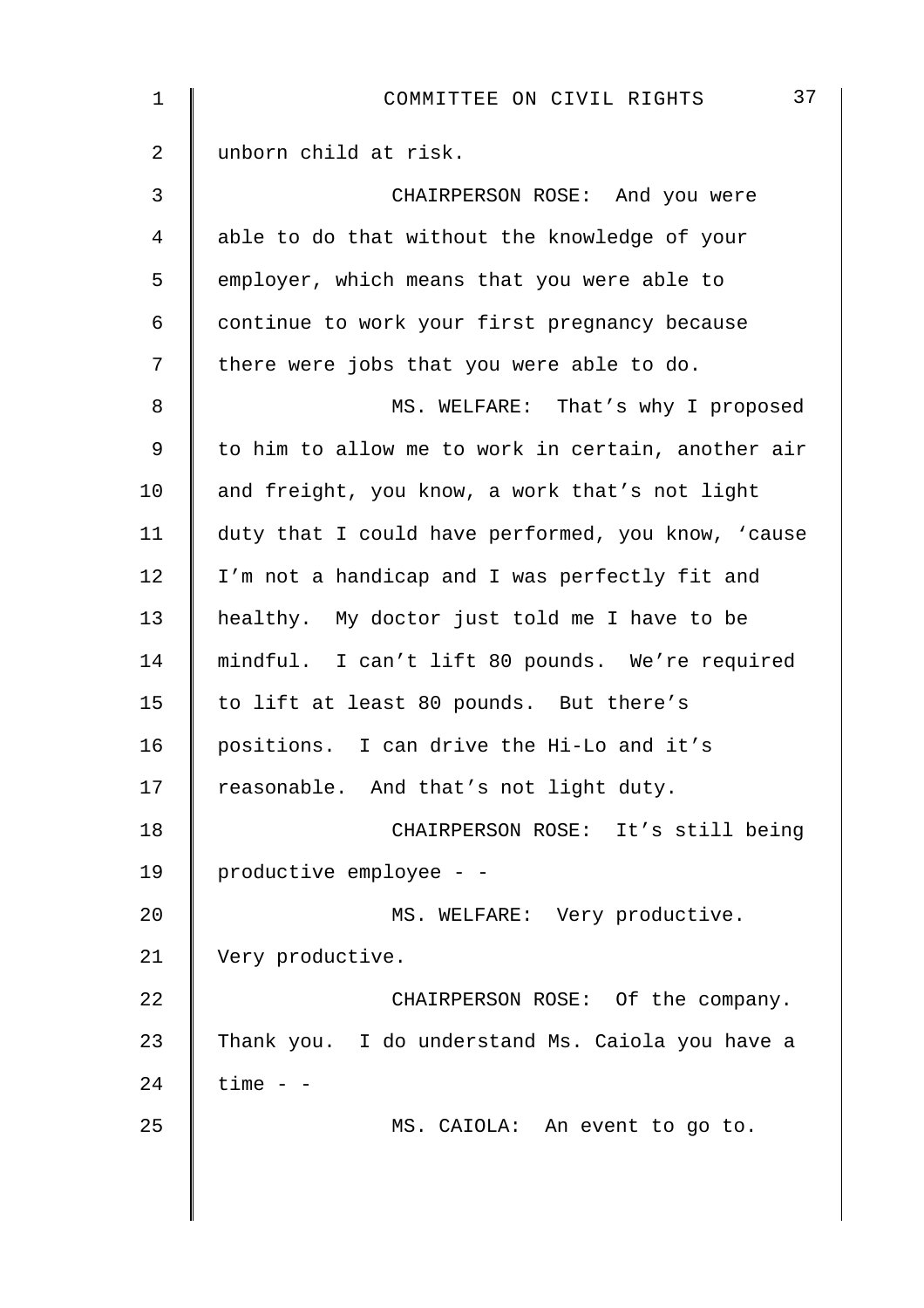| 1              | 38<br>COMMITTEE ON CIVIL RIGHTS                    |
|----------------|----------------------------------------------------|
| $\overline{2}$ | Yes.                                               |
| 3              | CHAIRPERSON ROSE: I'd like to                      |
| 4              | thank you so much for your testimony. Ms. Welfare  |
| 5              | we are going to really work hard to make sure that |
| $\epsilon$     | this legislation, you know, sees the light of day  |
| 7              | and goes through so that no woman, or you for your |
| 8              | next pregnancy, will have to wear tons of clothing |
| $\mathsf 9$    | to conceal a pregnancy or to be laid off without   |
| 10             | pay.                                               |
| 11             | So I thank you for your courage and                |
| 12             | your stamina for going through this. I apologize   |
| 13             | for a system that allows our women, the mothers of |
| 14             | our children-no one gets here without a mother.    |
| 15             | Can you let me know if anyone has. No one gets     |
| 16             | here without a mother. And to not make a           |
| 17             | reasonable accommodation that does not, you know,  |
| 18             | increase the cost to the employer, is just a       |
| 19             | blatant, I can't even think of the word.           |
| 20             | MS. CAIOLA: Civil rights                           |
| 21             | violation.                                         |
| 22             | CHAIRPERSON ROSE: Abomination and                  |
| 23             | civil rights violation. So thank you both, thank   |
| 24             | you both for your testimony.                       |
| 25             | And with that I'd like to state                    |
|                |                                                    |
|                |                                                    |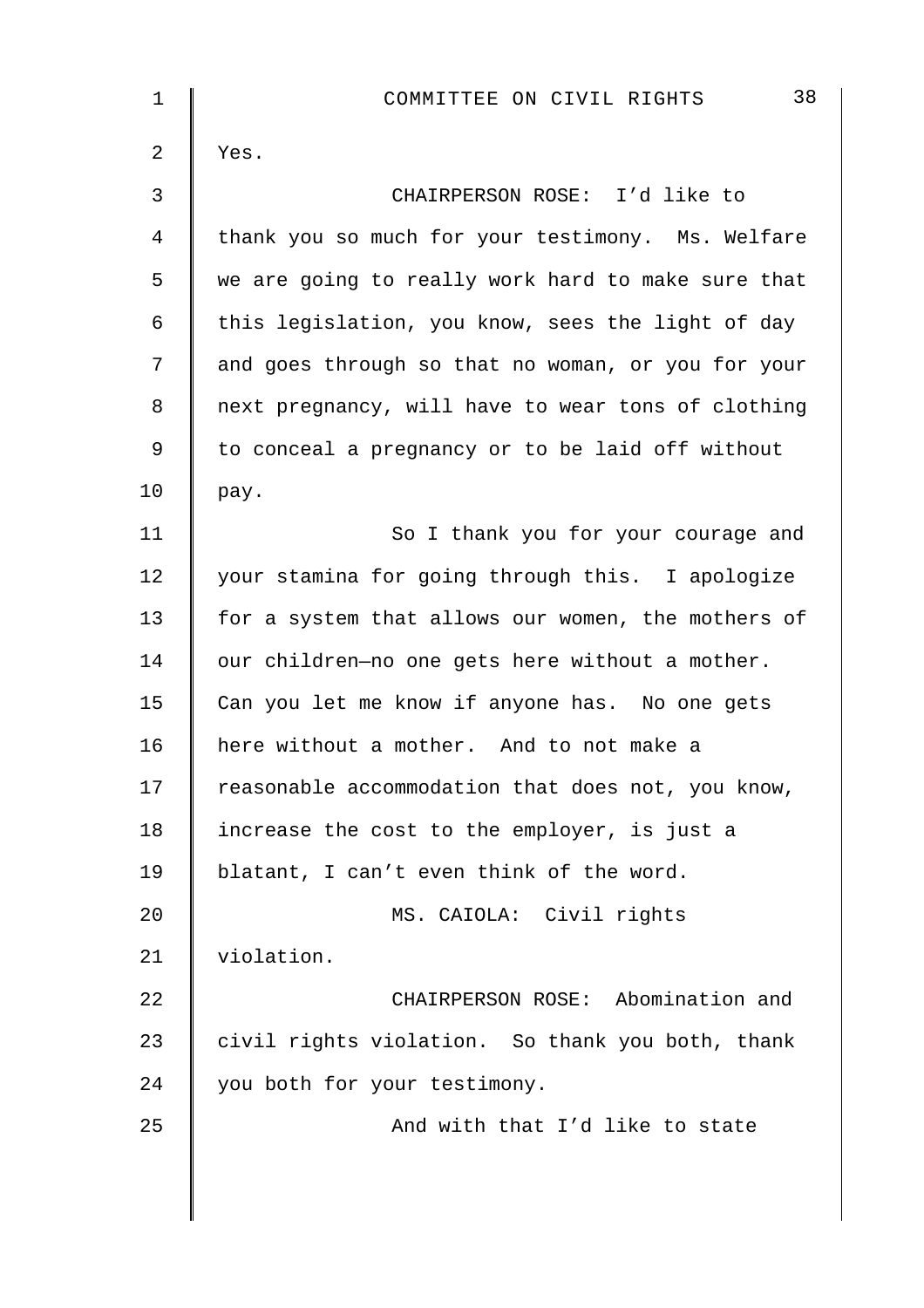| $\mathbf 1$ | 39<br>COMMITTEE ON CIVIL RIGHTS                    |
|-------------|----------------------------------------------------|
| 2           | that we've received, for the record, testimony     |
| 3           | from Manhattan Borough, President Scott Stringer   |
| 4           | and the American Congress of Obstetricians and     |
| 5           | Gynecologists.                                     |
| 6           | And our next panel will be Dina                    |
| 7           | Bakst.                                             |
| 8           | MS. DINA BAKST: Bakst.                             |
| 9           | CHAIRPERSON ROSE: Bakst, I'm sorry                 |
| 10          | Bakst. I'm sorry I can kill some names. And        |
| 11          | Katherine Greenberg. And I'd like to mention that  |
| 12          | Ms. Bakst from A Better Balance really is          |
| 13          | responsible for this discussion in New York City   |
| 14          | today because of your New York Times piece in      |
| 15          | January 2012. You started this conversation and    |
| 16          | we're very grateful to you.                        |
| 17          | MS. BAKST: Well thank you so much.                 |
| 18          | I'm really grateful to you all, really grateful to |
| 19          | you for convening this hearing and to Council      |
| 20          | Member James Vacca and to others for introducing   |
| 21          | this critically necessary legislation.             |
| 22          | Just again, by way of background,                  |
| 23          | I'm Dina Bakst and Co-Found and Co-President of A  |
| 24          | Better Balance. We are a New York based legal      |
| 25          | advocacy organization that's dedicated to          |
|             |                                                    |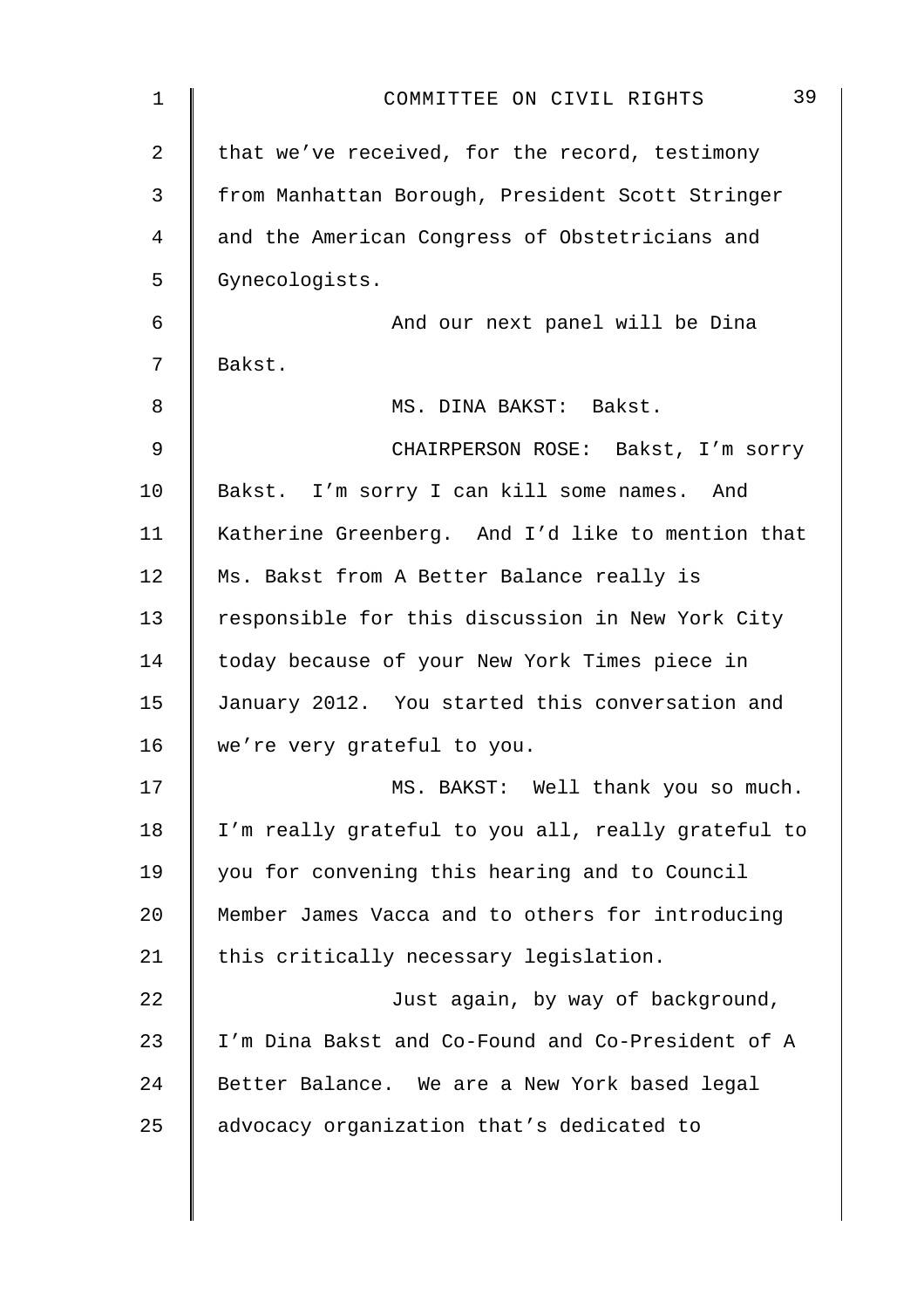| 1              | 40<br>COMMITTEE ON CIVIL RIGHTS                    |
|----------------|----------------------------------------------------|
| $\overline{a}$ | promoting fairness in the workplace and helping    |
| 3              | workers across the economic spectrum care for      |
| $\overline{4}$ | their families without risking their economic      |
| 5              | security. We host the Families @ Work Legal        |
| 6              | Clinic where we partner with a prominent law firm, |
| 7              | Outten & Golden, to assist low income working New  |
| 8              | Yorkers with pregnancy discrimination, caregiver   |
| $\mathsf 9$    | discrimination, pay discrimination and other       |
| 10             | related issues. We receive calls from men and      |
| 11             | women across this tri-state area as well as from   |
| 12             | individuals all over the nation in response to our |
| 13             | advocacy efforts.                                  |
| 14             | Before I begin I'll just show you                  |
| 15             | the documents I handed off to you. I handed you a  |
| 16             | report that we recently, last week, published with |
| 17             | colleagues, national colleagues, really laying out |
| 18             | the landscape of this issue. Sort of the stats     |
| 19             | and figures in terms of the importance of pregnant |
| 20             | women as breadwinners, the particular challenges   |
| 21             | faced by low wage women and women in non-          |
| 22             | traditional jobs. And when we feature about ten    |
| 23             | stories and a couple of them from New York. So     |
| 24             | that's one piece I'm sharing with you and also our |
| 25             | legislative memo that we submitted in December     |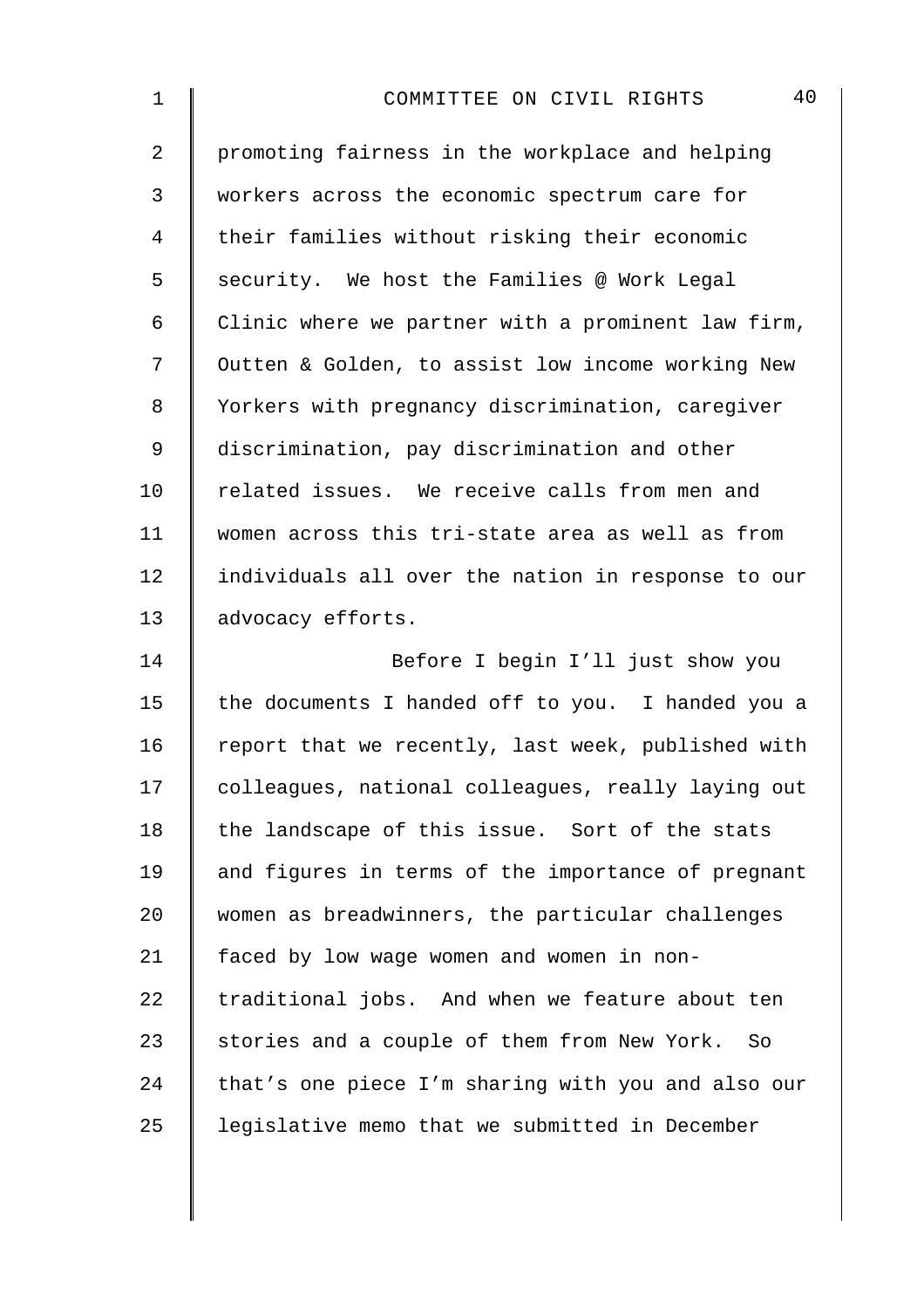| $\mathbf 1$ | 41<br>COMMITTEE ON CIVIL RIGHTS                    |
|-------------|----------------------------------------------------|
| 2           | along with a coalition really of diverse groups    |
| 3           | that are behind us and support this critical       |
| 4           | legislation.                                       |
| 5           | So just in sum to really say why do                |
| 6           | we need stronger legal protections for pregnant    |
| 7           | workers. In a nutshell we've heard that pregnant   |
| 8           | women are now almost half the workforce, and       |
| 9           | families rely on women's salary to make ends meet. |
| 10          | We need protections job security more than ever    |
| 11          | before.                                            |
| 12          | And as we just heard, despite our                  |
| 13          | nation's civil rights law discrimination against   |
| 14          | pregnant workers is on the rise and really, really |
| 15          | pregnant workers and low wage workers are in low   |
| 16          | wage physically demanding jobs are hardest hit.    |
| 17          | They're often removed from their positions, placed |
| 18          | on unpaid leave or fired when they seek a modest   |
| 19          | workplace accommodation such as relief from heavy  |
| 20          | lifting, increase access to water, a chair or      |
| 21          | minimal time off for prenatal appointment or       |
| 22          | simply recovering from childbirth.                 |
| 23          | And this form of discrimination                    |
| 24          | pushes New York City women out of the workforce at |
| 25          | a time when they need financial security the most. |
|             |                                                    |
|             |                                                    |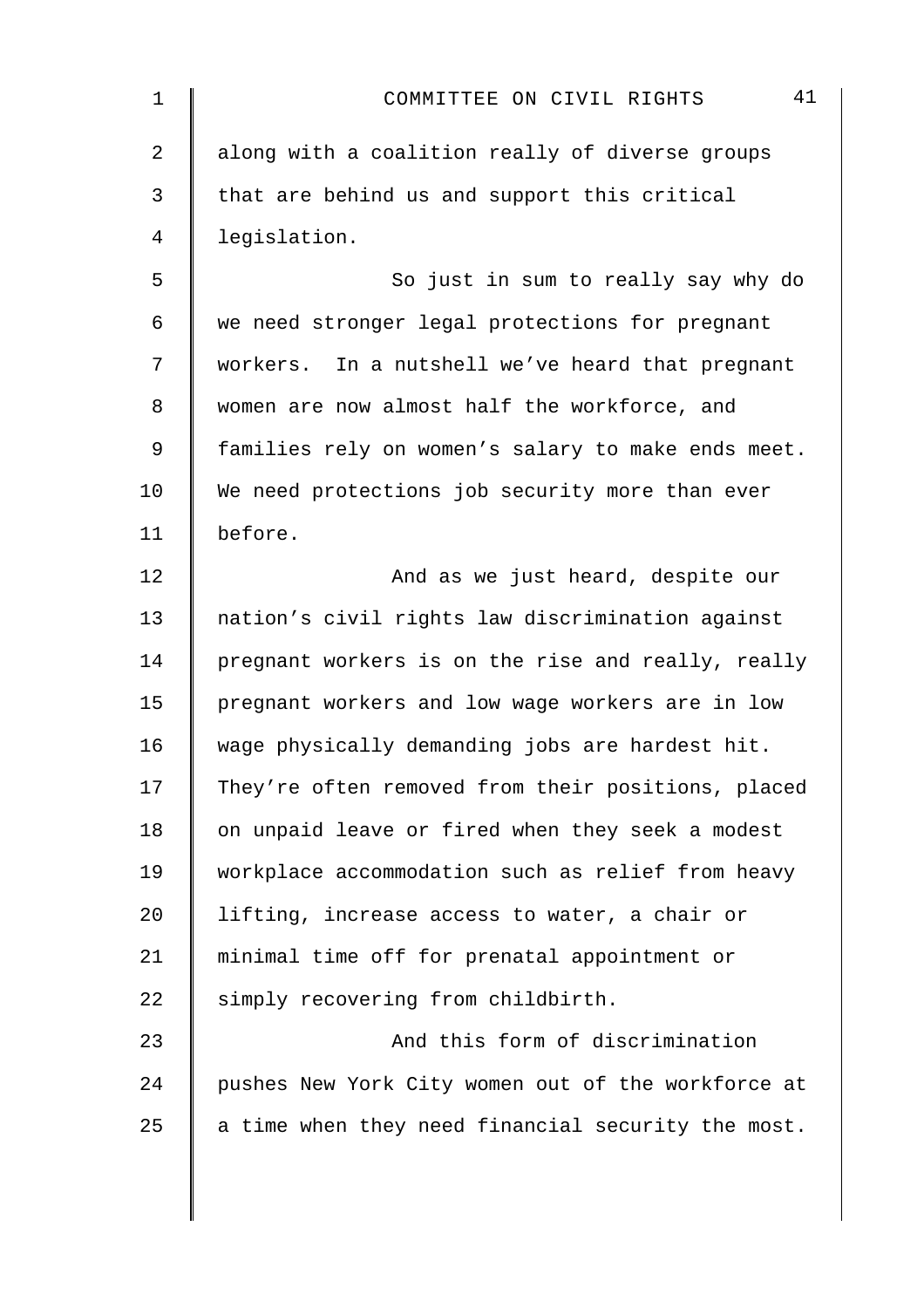| $\mathbf 1$ | 42<br>COMMITTEE ON CIVIL RIGHTS                    |
|-------------|----------------------------------------------------|
| 2           | A couple of examples; a pregnant                   |
| 3           | retail worker in Manhattan was rushed to the       |
| 4           | emergency room where when she fainted on the job   |
| 5           | because her boss would not let her drink water.    |
| 6           | And we highlight that report and here we even have |
| 7           | testimony from the ER doctor who when she arrived  |
| 8           | and said this woman is here simply because she was |
| 9           | not allowed to drink water.                        |
| 10          | I've heard from a supermarket                      |
| 11          | worker with a lifting restriction who was sent     |
| 12          | home and onto disability insurance, which ended a  |
| 13          | month before she gave birth and she lost her       |
| 14          | health insurance and had to go on Medicaid.        |
| 15          | As I've said before, no pregnant                   |
| 16          | woman should be forced to choose between her job   |
| 17          | and a healthy pregnancy. Discrimination that       |
| 18          | prevents pregnant women from staying at their jobs |
| 19          | or advancing at work poses a significant threat to |
| 20          | family economic security. When a pregnant woman    |
| 21          | is fired she loses out on much needed benefits and |
| 22          | for many low wage woman job loss has devastating   |
| 23          | consequences.                                      |
| 24          | Again, another woman who came                      |
| 25          | through our clinic wound up in a homeless shelter  |
|             |                                                    |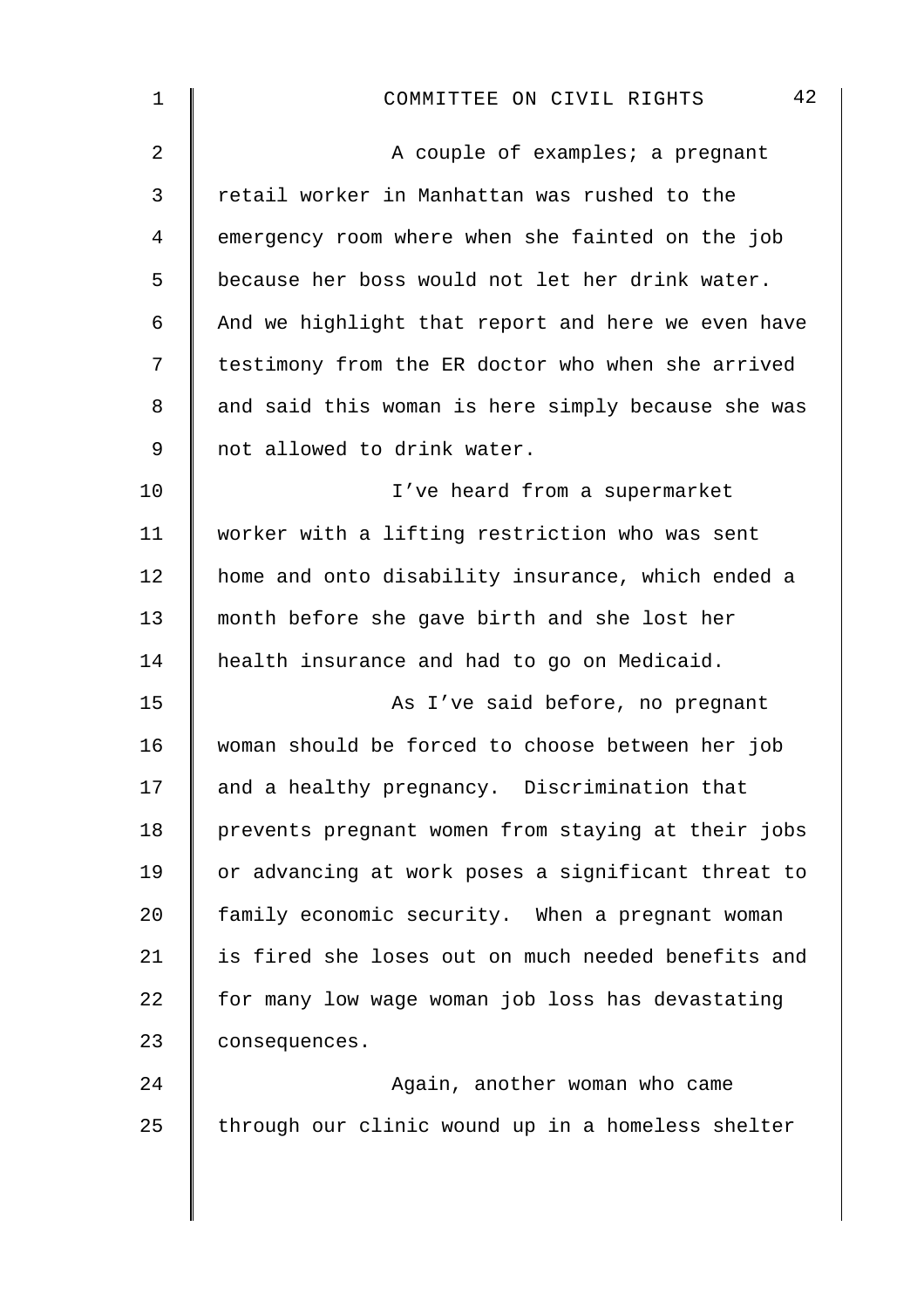| $\mathbf 1$ | 43<br>COMMITTEE ON CIVIL RIGHTS                    |
|-------------|----------------------------------------------------|
| 2           | after being denied a modest workplace              |
| 3           | accommodation during her $17th$ week of pregnancy. |
| 4           | This important bill would codify                   |
| 5           | and clarify that the New York City Human Rights    |
| 6           | Law protects pregnant woman who need minor         |
| 7           | accommodations at work.                            |
| 8           | Pregnant women need clear legal                    |
| 9           | protections like those afforded other workers,     |
| 10          | which promote healthy pregnancies and the economic |
| 11          | security of families. Although the City            |
| 12          | Commission on Human Rights interprets the city     |
| 13          | Human Rights Law to cover most pregnancy           |
| 14          | limitations, legislation is still necessary and    |
| 15          | desirable. Agency interpretation is not set in     |
| 16          | stone and could change with the new administration |
| 17          | and we've actually heard that directly from Pat    |
| 18          | Gatling.                                           |
| 19          | In addition, a lack of clarity in                  |
| 20          | the law often means employers fail to understand   |
| 21          | their obligations and routinely treat pregnant     |
| 22          | workers worse than similar situation workers.      |
| 23          | This bill is necessary to provide a proactive tool |
| 24          | for pregnant workers and ensure equal treatment    |
| 25          | under the law. Moreover, pregnant women cannot     |
|             |                                                    |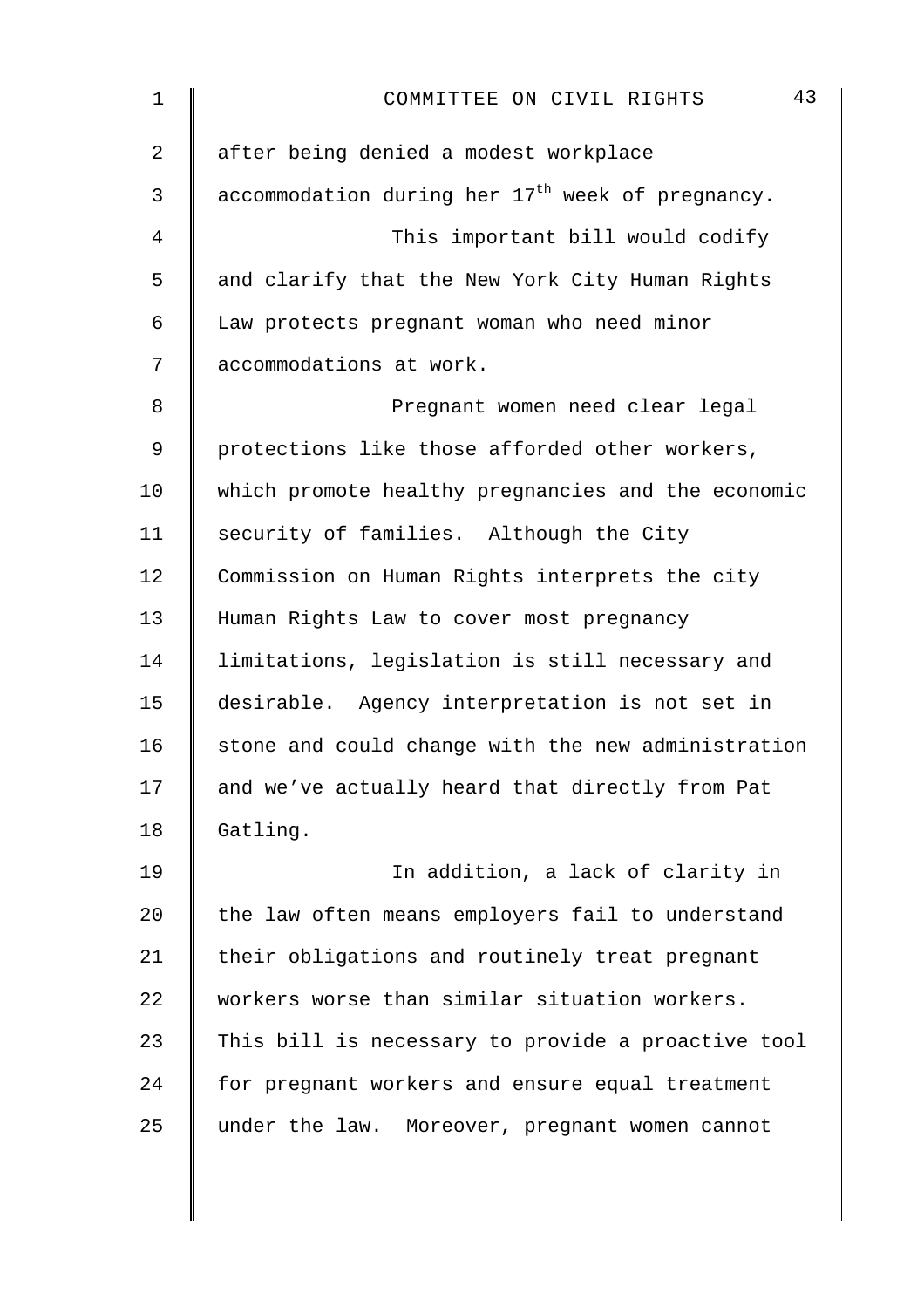| 1  | 44<br>COMMITTEE ON CIVIL RIGHTS                   |
|----|---------------------------------------------------|
| 2  | afford to wait crucial weeks or months for an     |
| 3  | agency investigation that may or may not afford   |
| 4  | them much needed relief.                          |
| 5  | The proposed law would provide                    |
| 6  | clarity and certainty for employees and employers |
| 7  | alike. The need for greater legal clarity has     |
| 8  | been recognized across the country. California's  |
| 9  | decade-old law guaranteeing reasonable            |
| 10 | accommodation for pregnant workers has been used  |
| 11 | countless times to help pregnant workers stay     |
| 12 | healthy and on the job. Connecticut, Hawaii,      |
| 13 | Louisiana, Alaska, Texas and Illinois also        |
| 14 | explicitly require certain employers to provide   |
| 15 | some accommodations to pregnant employees.        |
| 16 | Proposed federal legislation, the                 |
| 17 | Pregnant Workers Fairness Act, has garnered broad |
| 18 | support from over 100 organizations and Governor  |
| 19 | Cuomo's groundbreaking Women's Equality Act       |
| 20 | includes a similar provision that has generated   |
| 21 | broad bipartisan support.                         |
| 22 | I would also like to clarify and                  |
| 23 | respectfully disagree with Ms. Caiola's           |
| 24 | interpretation of this similar provision in the   |
| 25 | state WEA. The state's bill made clear that       |
|    |                                                   |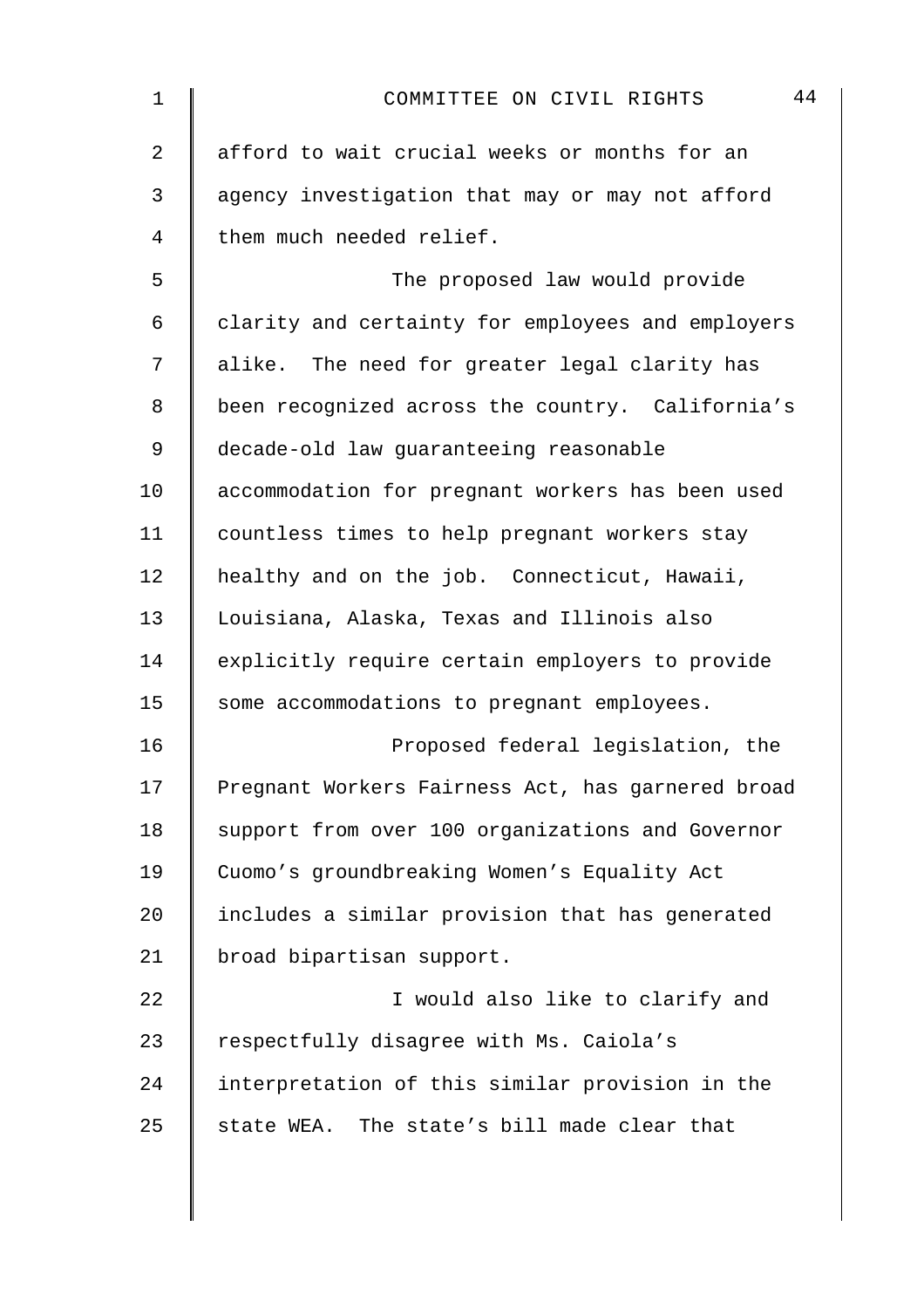| 1           | 45<br>COMMITTEE ON CIVIL RIGHTS                    |
|-------------|----------------------------------------------------|
| 2           | pregnant workers are not disabled. It specifically |
| 3           | said that accommodations should be made for        |
| 4           | medical conditions related to pregnancy or         |
| 5           | childbirth or disabled workers. So by doing that   |
| 6           | the law makes clear that no pregnant worker has to |
| 7           | prove they're disabled in order to get the         |
| 8           | accommodation they need. They just need to show    |
| $\mathsf 9$ | that there has a condition related to pregnancy or |
| 10          | childbirth. And this is also an important step     |
| 11          | forward, but we firmly believe the City can get    |
| 12          | this done now and we would obviously be thrilled   |
| 13          | to see the city do so.                             |
| 14          | To wrap up, you know this                          |
| 15          | legislation will benefit working women, their      |
| 16          | families, employers and the public. Women who      |
| 17          | need income but lack accommodations are often      |
| 18          | forced to choose between working under unhealthy   |
| 19          | conditions, risking their own health as well as    |
| 20          | the health of their babies. Stress from job loss   |
| 21          | can increase the risk of premature baby or low     |
| 22          | birth weight and these risks are just risks that   |
| 23          | can be avoided.                                    |
| 24          | As I've said earlier, promote                      |
| 25          | women's economic security. It would also save      |
|             |                                                    |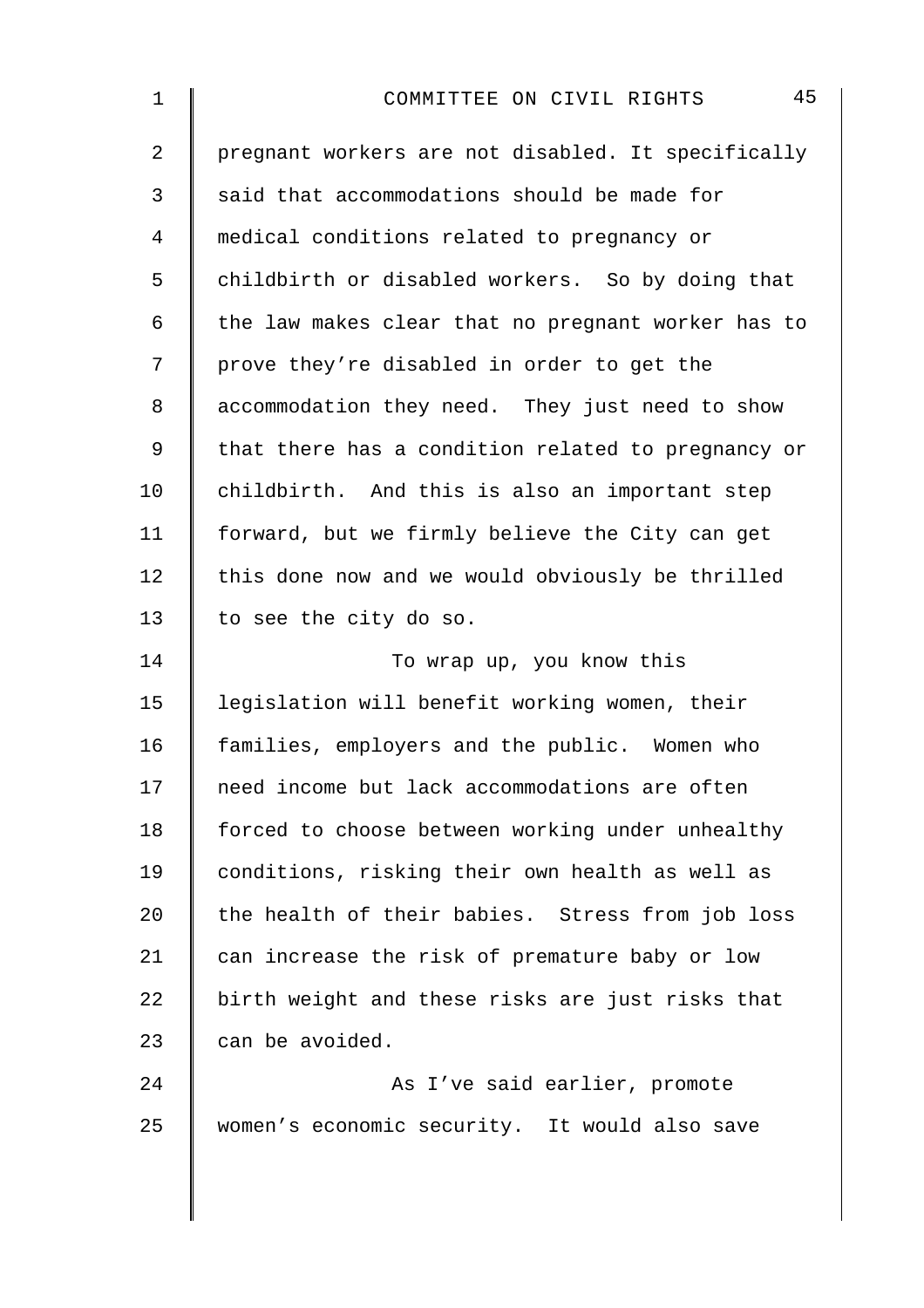| $\mathbf 1$ | 46<br>COMMITTEE ON CIVIL RIGHTS                    |
|-------------|----------------------------------------------------|
| 2           | taxpayers money in the form of unemployment        |
| 3           | insurance and other public benefits. And           |
| 4           | employers benefit too from reduced turnover and    |
| 5           | increased productivity. It would provide clarity   |
| 6           | so employers can anticipate their responsibilities |
| 7           | and avoid costly litigation.                       |
| 8           | What's really interesting is after                 |
| 9           | California passed similar legislation, litigation  |
| 10          | of pregnancy discrimination claims actually        |
| 11          | decreased even as the number of pregnancy          |
| 12          | discrimination cases around the country were       |
| 13          | increasing. The Hawaii Civil Rights Commission     |
| 14          | recently reported a similar reduction in pregnancy |
| 15          | discrimination complaints and litigation after     |
| 16          | enactment.                                         |
| $17$        | So this is really a common sense                   |
| 18          | act that would dramatically benefit protections    |
| 19          | for women and their families and we look forward   |
| 20          | to working with you on passing this critically     |
| 21          | important legislation. And thank you again for     |
| 22          | your consideration.                                |
| 23          | CHAIRPERSON ROSE: Thank you.                       |
| 24          | Would you identify yourself for the record?        |
| 25          | MS. KATHERINE GREENBERG:<br>Good                   |
|             |                                                    |
|             |                                                    |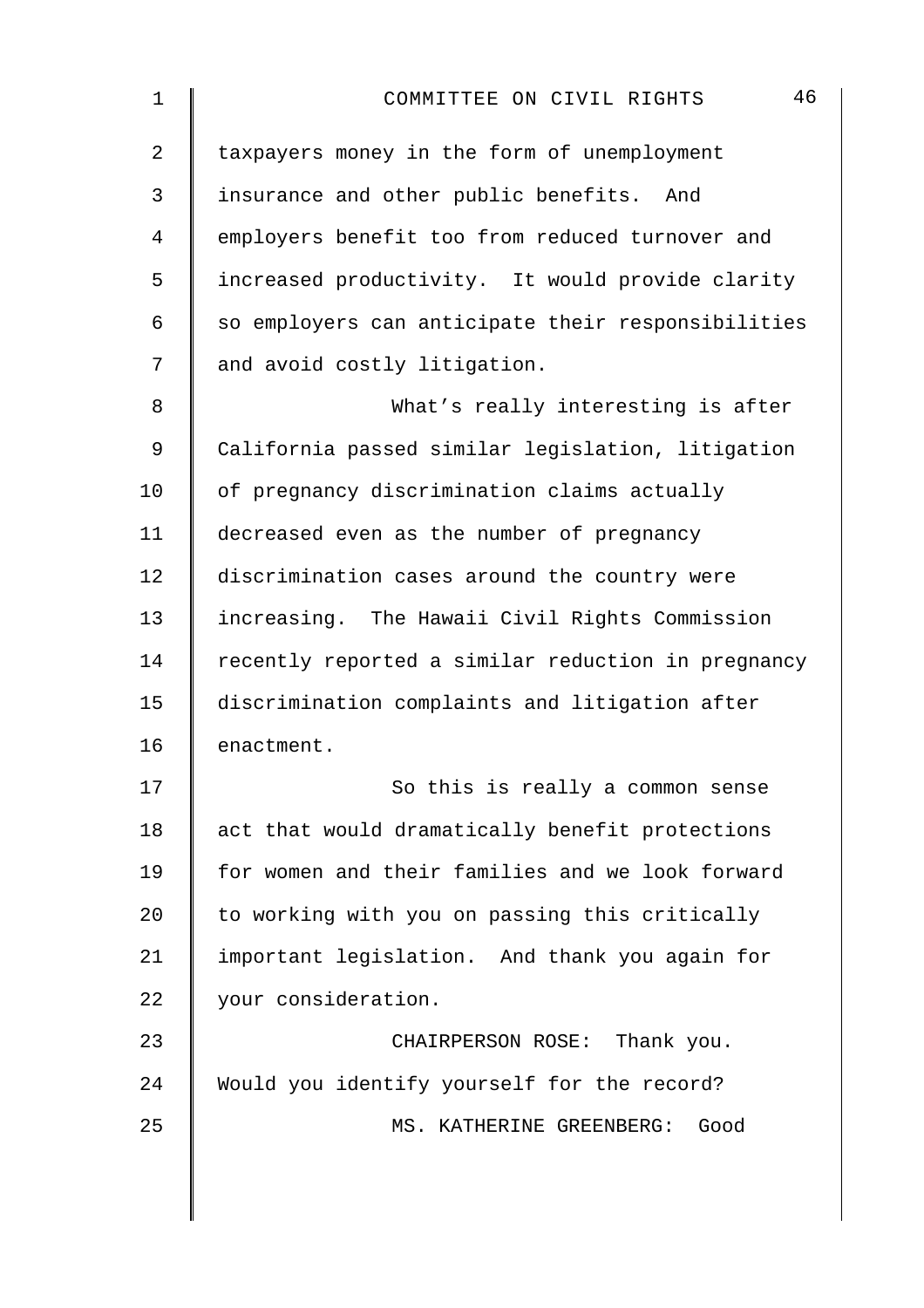| 47<br>COMMITTEE ON CIVIL RIGHTS                    |
|----------------------------------------------------|
| Morning. My name is Katherine Greenberg and I'm a  |
| staff attorney in the Employment Law Unit of the   |
| Legal Aid Society. My practice focuses on          |
| employment issues affecting pregnant women,        |
| caregivers and workers with disabilities.<br>I'm   |
| here today to speak in favor of the proposed       |
| amendment to the administrative code, which would  |
| make it an unlawful discriminatory practice for an |
| employer to refuse to reasonably accommodate the   |
| needs of an employee arising from pregnancy,       |
| childbirth or a related medical condition.         |
| The Legal Aid Society is the oldest                |
| and largest not for profit public interest law     |
| firm in the United States. We work on more than    |
| 300,000 individual legal matters annual for low    |
| income New Yorkers with civil, criminal, juvenile  |
| rights problems in additional lawyer firm          |
| representation that benefits all over 2,000,000    |
| low income low income children and adults in New   |
| York City.                                         |
| The Society delivers a full range                  |
| of comprehensive legal services to low income      |
| families and individuals in the city. And our      |
| civil practices local neighborhood offices in all  |
|                                                    |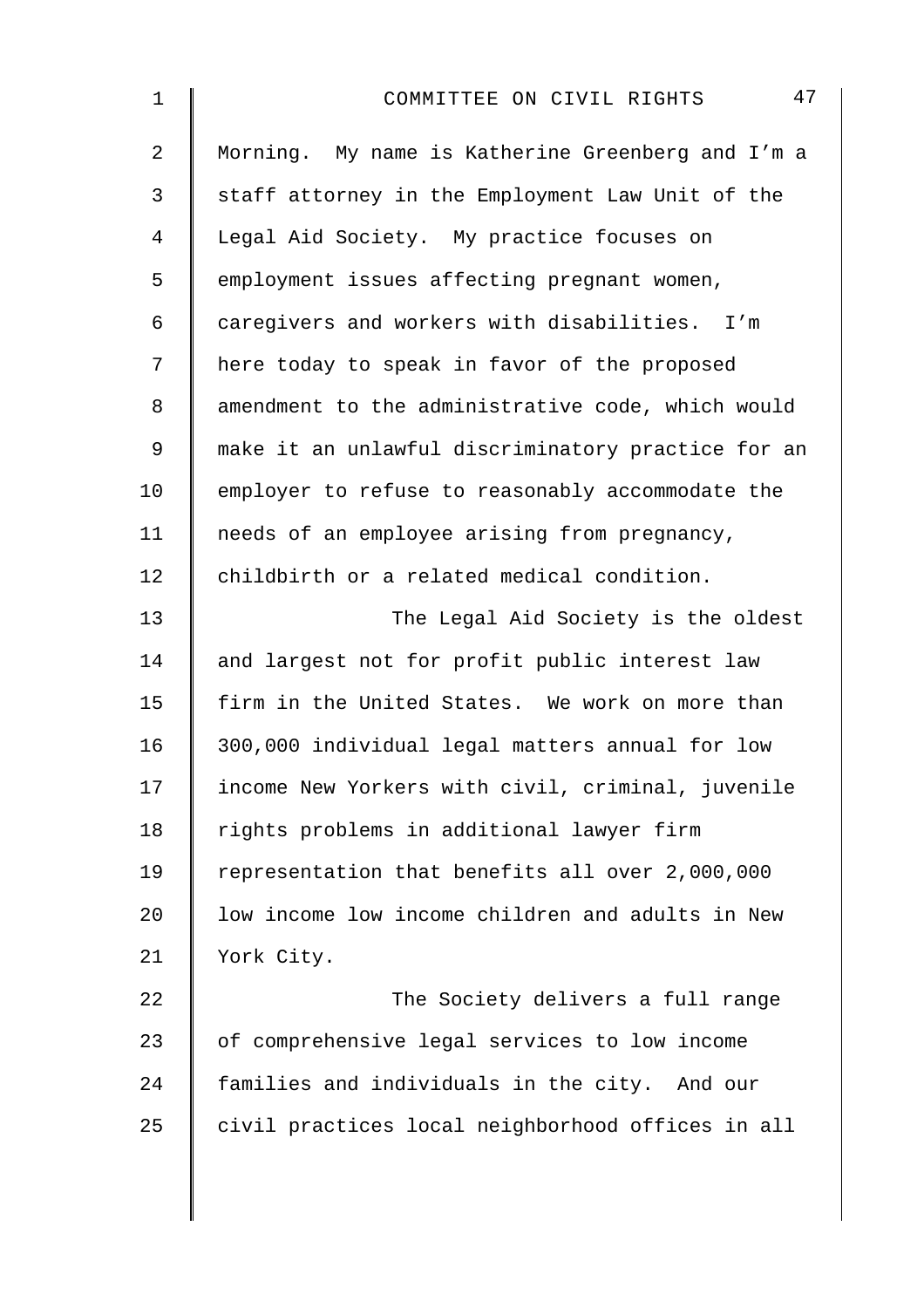| $\mathbf 1$    | 48<br>COMMITTEE ON CIVIL RIGHTS                    |
|----------------|----------------------------------------------------|
| $\overline{2}$ | five boroughs along a centralized, city-wide       |
| 3              | lawyer firm, employment, immigration, health and   |
| 4              | homeless rights practices.                         |
| 5              | The employment law unit provides                   |
| 6              | representation, community education and advice to  |
| 7              | low wage workers regarding employment issues       |
| 8              | including unemployment insurance benefits, minimum |
| 9              | wage, overtime and other wage and hour laws,       |
| 10             | unemployment discrimination based on any           |
| 11             | prescribed category including gender and           |
| 12             | disability.                                        |
| 13             | Legal Aid is frequently contacted                  |
| 14             | by pregnant women who are having trouble at work   |
| 15             | or who have lost their jobs. For example, we       |
| 16             | recently met with a woman named A.S., I'll call    |
| 17             | her by her initials, who lost her job shortly      |
| 18             | after giving birth to a baby boy. A.S. had worked  |
| 19             | in customer service at a bank where her job        |
| 20             | consisted mostly of desk work. However, she was    |
| 21             | also expected to walk around the bank and engage   |
| 22             | customers in conversation over the course of the   |
| 23             | day.                                               |
| 24             | Throughout her pregnancy A.S.                      |
| 25             | experienced periods of severe morning sickness     |
|                |                                                    |
|                |                                                    |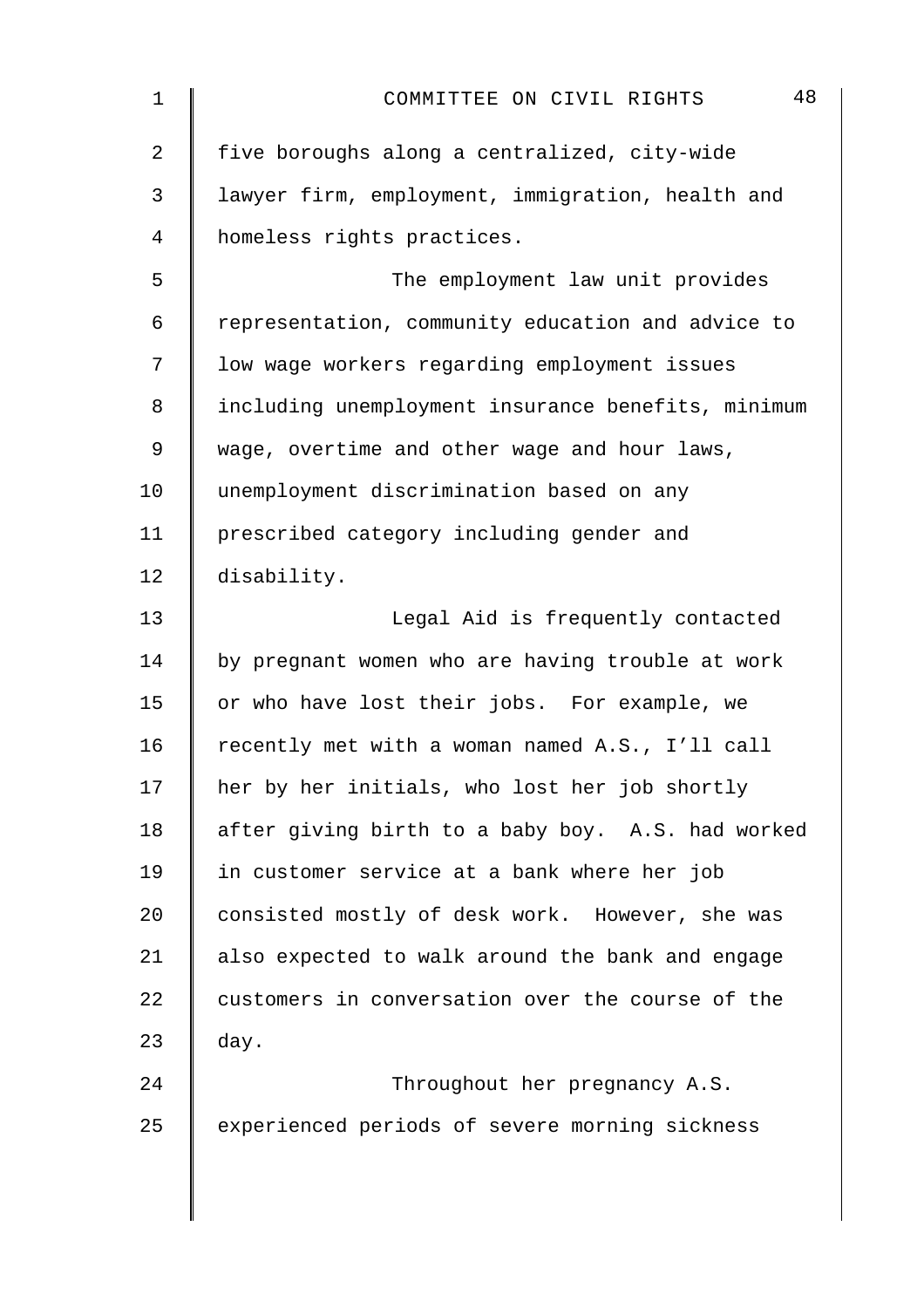| $\mathbf 1$    | 49<br>COMMITTEE ON CIVIL RIGHTS                    |
|----------------|----------------------------------------------------|
| 2              | including nausea and vomiting that made it         |
| $\mathfrak{Z}$ | difficult for her to perform job tasks that        |
| 4              | required standing and walking.                     |
| 5              | A.S. spoke with her manager                        |
| 6              | multiple times about her morning sickness and      |
| 7              | asked if she could be relieved from job duties     |
| 8              | that required standing and walking or if should    |
| 9              | could swap those duties with a co-worker in favor  |
| 10             | of increased desk work. Her manager repeatedly     |
| 11             | refused and as a result A.S. used up all of her    |
| 12             | sick time and was forced onto unpaid leave about   |
| 13             | four months before her due date.                   |
| 14             | When she returned from work                        |
| 15             | following the birth of her son she was told that   |
| 16             | she had no remaining sick time and was fired after |
| 17             | missing three days of work to care for her son who |
| 18             | was sick with a cold. She also lost benefits       |
| 19             | associated with her job while she was on that      |
| 20             | leave and she ended up with Medicaid and food      |
| 21             | stamps and other public benefits through birth and |
| 22             | into what turned out to be a period of             |
| 23             | unemployment following her very brief return to    |
| 24             | work.                                              |
| 25             | J.M. is another Legal Aid client                   |
|                |                                                    |
|                |                                                    |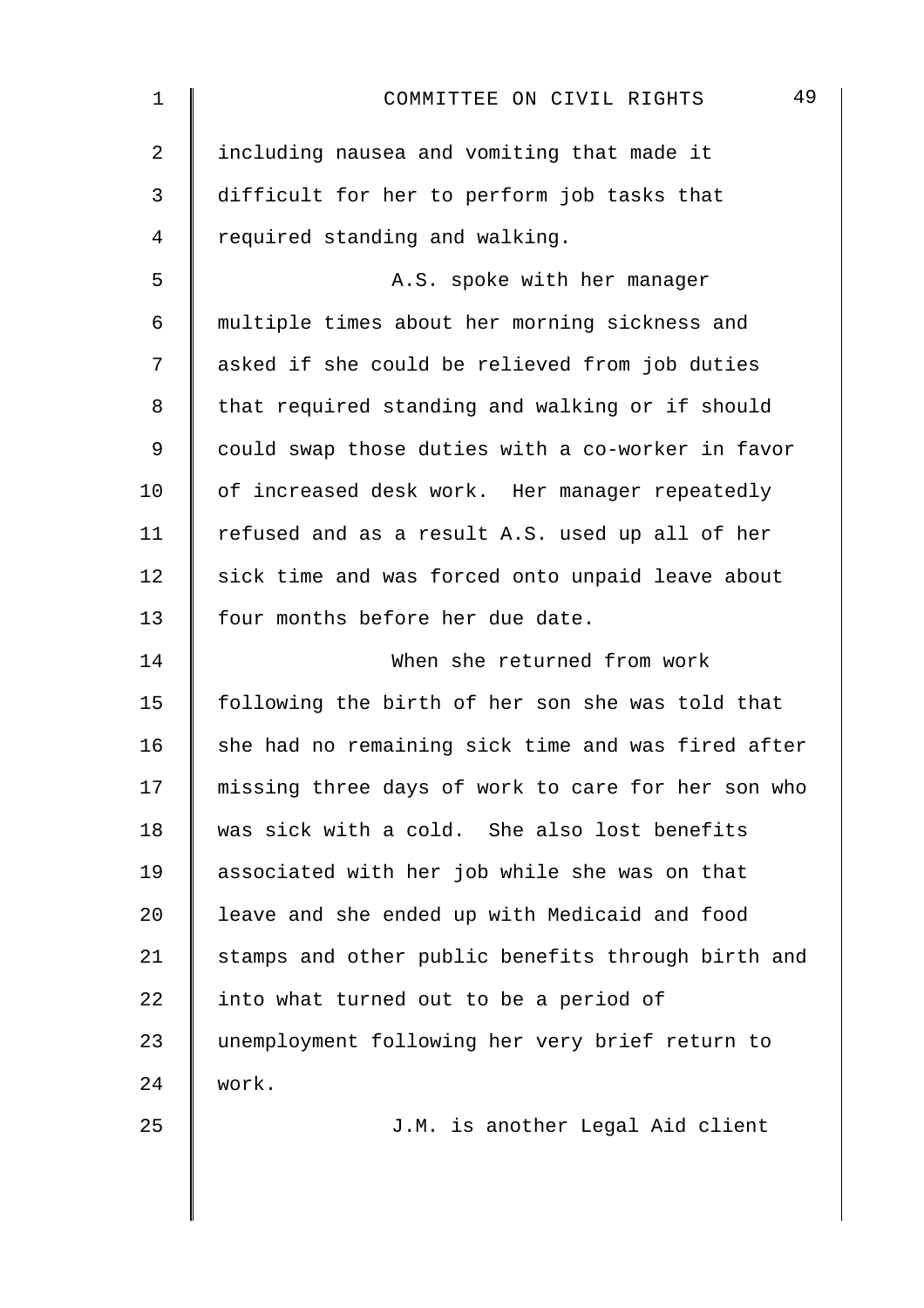| 1              | 50<br>COMMITTEE ON CIVIL RIGHTS                    |
|----------------|----------------------------------------------------|
| $\overline{a}$ | who lost her job after her employer refused to     |
| 3              | provide a minor accommodation she needed as a      |
| 4              | result of her pregnancy.                           |
| 5              | J.M. worked for a small employer                   |
| 6              | that didn't offer health insurance to its          |
| 7              | employees. So as a result she obtain prenatal      |
| 8              | care at a clinic that accepted Medicaid. This      |
| 9              | clinic was only open during regular business       |
| 10             | hours, which were the same hours that J.M. worked. |
| 11             | Although J.M. always gave her employer advanced    |
| 12             | notice of her prenatal appointments and scheduled  |
| 13             | these monthly checkups as early in the morning as  |
| 14             | possible such as to minimize any missed work, she  |
| 15             | inevitably arrived at the office a few hours late  |
| 16             | on days when she had prenatal appointments.        |
| 17             | Rather than accommodate J.M.'s need                |
| 18             | for a few hours off work each month, time for      |
| 19             | which she was not being paid since she was an      |
| 20             | hourly employee, J.M.'s employer harshly           |
| 21             | reprimanded her for her late arrivals and          |
| 22             | threatened her with termination if she continued   |
| 23             | arriving late.                                     |
| 24             | Scared to lose her job, J.M.                       |
| 25             | stopped attending her prenatal appointments, which |
|                |                                                    |
|                |                                                    |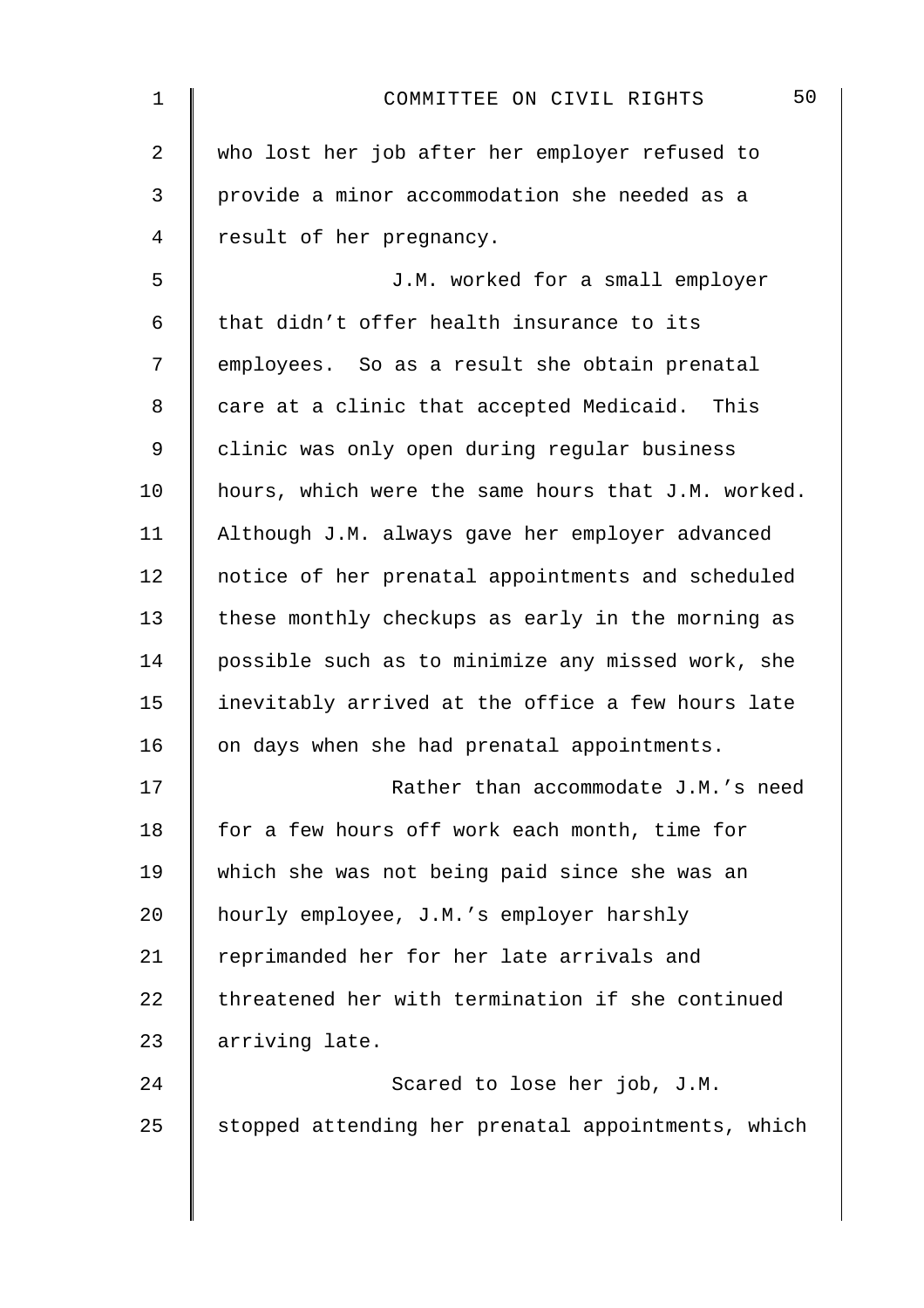| 1              | 51<br>COMMITTEE ON CIVIL RIGHTS                    |
|----------------|----------------------------------------------------|
| $\overline{a}$ | endangered both her own health and that of her     |
| 3              | unborn child and in fact led to her having to have |
| 4              | a cesarean section because her child was too       |
| 5              | large. She should have been induced earlier but    |
| 6              | her doctor didn't know because she hadn't been     |
| 7              | able to attend her appointments because she was    |
| 8              | trying to keep her job.                            |
| $\mathsf 9$    | Excuse me. Despite her efforts, as                 |
| 10             | well, she was fired while she was at the hospital  |
| 11             | in labor after she called her employer to report   |
| 12             | her absence.                                       |
| 13             | As these examples illustrate, low                  |
| 14             | wage pregnant workers are in a particularly        |
| 15             | vulnerable position. Many work at small employers  |
| 16             | and are not protected by the federal Family and    |
| 17             | Medical Leave Act and many employers refuse to     |
| 18             | offer even minimal accommodations that would       |
| 19             | enable their pregnant employees to maintain both   |
| 20             | their health and their jobs.                       |
| 21             | That's why this proposed amendment                 |
| 22             | is so important. With this law in place pregnant   |
| 23             | women in New York City wouldn't have to fear       |
| 24             | losing their jobs simply because they need a       |
| 25             | modest temporary accommodation at work during      |
|                |                                                    |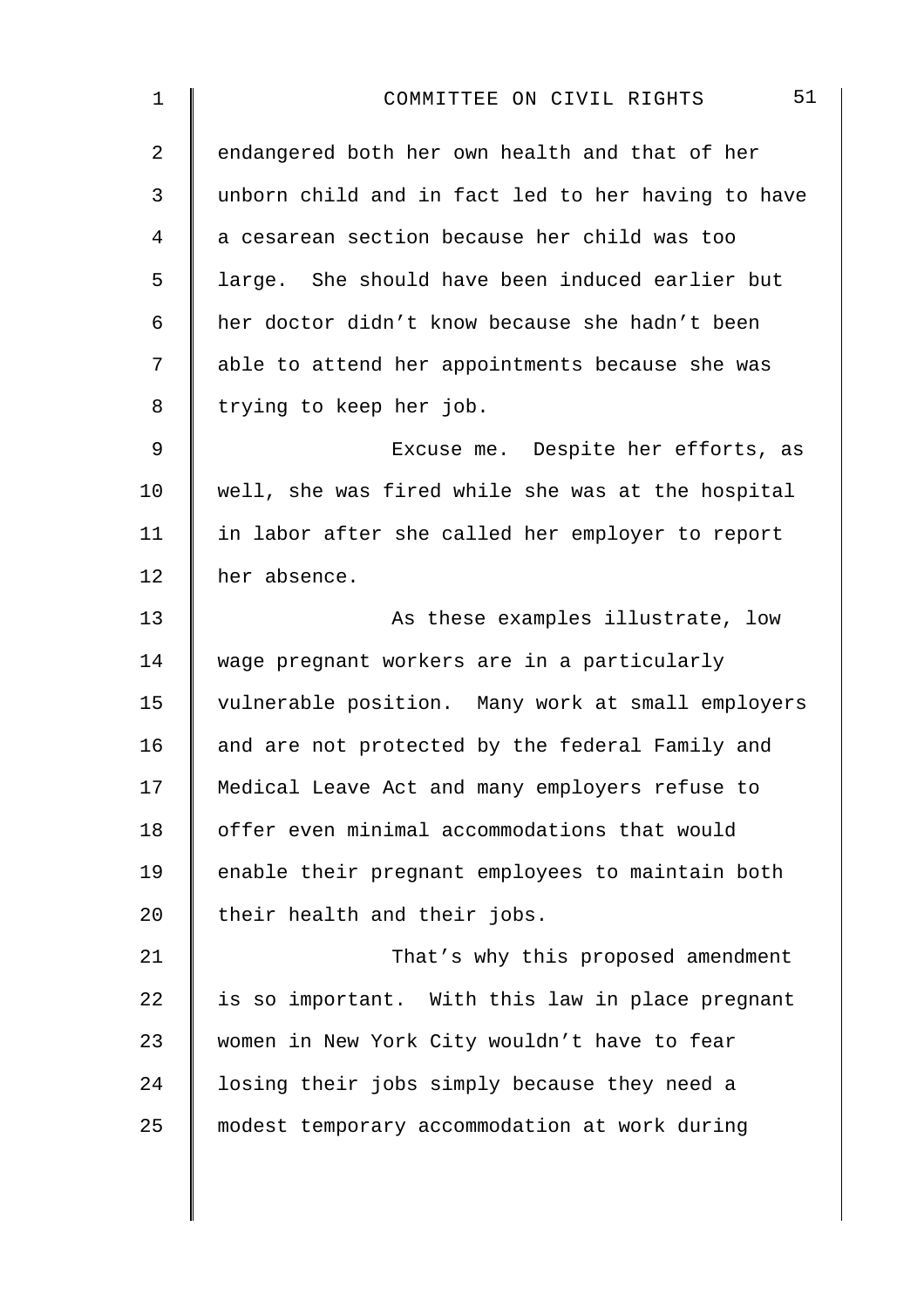| $\mathbf 1$    | 52<br>COMMITTEE ON CIVIL RIGHTS                    |
|----------------|----------------------------------------------------|
| $\overline{2}$ | their pregnancy. This law would also enable        |
| 3              | advocates such as myself to step into the          |
| 4              | conversation between employer and employee at an   |
| 5              | earlier phase and hopefully resolve these issues   |
| 6              | before women lose their jobs or are forced out on  |
| 7              | unpaid leave.                                      |
| 8              | As a result, the Legal Aid Society                 |
| 9              | is in favor of the proposed amendment to the New   |
| 10             | York City Administrative Code and we thank you for |
| 11             | putting this legislation forward and for your      |
| 12             | time.                                              |
| 13             | CHAIRPERSON ROSE: Thank you. I                     |
| 14             | thank both of you for your efforts on behalf of    |
| 15             | pregnant women. Could both of you tell me is       |
| 16             | there, can you give me a number of women that      |
| 17             | you've worked who have experienced pregnancy       |
| 18             | discrimination?                                    |
| 19             | MS. BAKST: I would say the vast                    |
| 20             | majority of our callers to our hotline there are   |
| 21             | some pregnancy related issue in the intake. So     |
| 22             | it's just the vast majority of our callers relate  |
| 23             | to pregnancy discrimination in one form or         |
| 24             | another.                                           |
| 25             | MS. GREENBERG: I speak to women                    |
|                |                                                    |
|                |                                                    |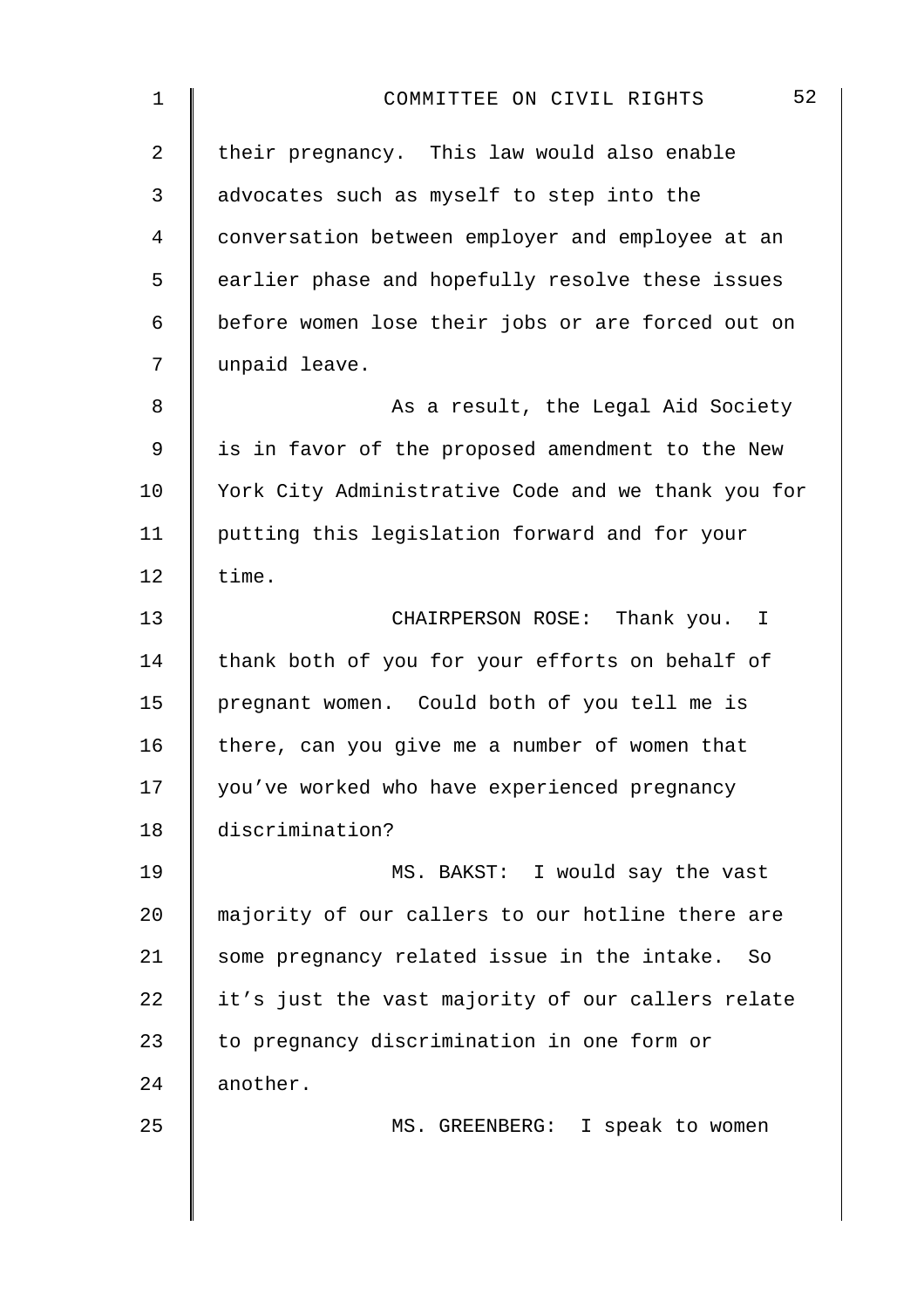| $\mathbf 1$    | 53<br>COMMITTEE ON CIVIL RIGHTS                    |
|----------------|----------------------------------------------------|
| $\overline{a}$ | every week who are experiencing problems at work   |
| 3              | because of pregnancy or were fired after becoming  |
| 4              | pregnant or shortly after having a child. So we    |
| 5              | hear from people in this situation a lot.          |
| 6              | CHAIRPERSON ROSE: Does Legal Aid                   |
| 7              | have any documentation about the number of cases   |
| 8              | that you've had in terms of pregnancy              |
| 9              | discrimination?                                    |
| 10             | MS. GREENBERG: I can probably pull                 |
| 11             | together numbers. We have a hotline that's open    |
| 12             | about nine hours a week that we've had for I think |
| 13             | about half a year now. We get calls about a        |
| 14             | variety of employment matters. I will certainly,   |
| 15             | if there's any way for me to sort those calls      |
| 16             | about pregnancy, I'll find out and I'll get you    |
| 17             | those numbers.                                     |
| 18             | CHAIRPERSON ROSE: Okay. Based on                   |
| 19             | the calls that you've gotten, has there been an    |
| 20             | uptick in them recently or over the course of a    |
| 21             | year?                                              |
| 22             | MS. GREENBERG: I think we've                       |
| 23             | experienced an uptick in pregnancy issues.         |
| 24             | CHAIRPERSON ROSE: It's pretty much                 |
| 25             | the same?                                          |
|                |                                                    |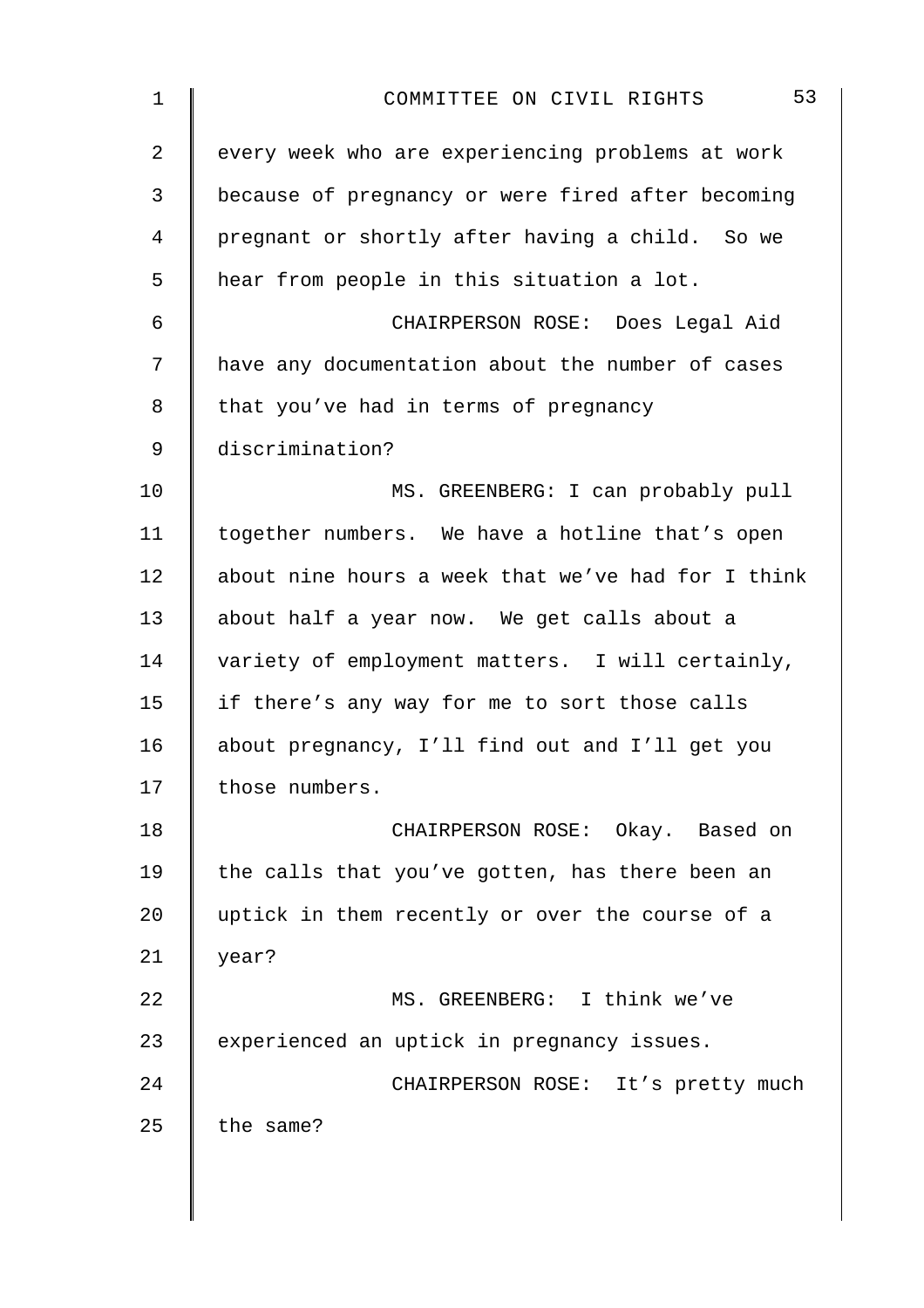| $\mathbf 1$    | 54<br>COMMITTEE ON CIVIL RIGHTS                    |
|----------------|----------------------------------------------------|
| $\overline{2}$ | MS. GREENBERG: I'm pretty early in                 |
| 3              | my career. So I don't know how many calls I could  |
| 4              | speak to trends over a number of years. But        |
| 5              | certainly what I hear from advocates who have been |
| $\epsilon$     | working in this field and from looking at the      |
| 7              | statistics at the EEOC and other agencies, they    |
| 8              | all indicate that pregnancy discrimination claims  |
| 9              | are on the rise and disproportionately on the rise |
| 10             | as compared to other types of discrimination.      |
| 11             | CHAIRPERSON ROSE: Thank you. Are                   |
| 12             | any of you working with the New York City Human    |
| 13             | Rights Commission in terms of resolving these      |
| 14             | issues?                                            |
| 15             | MS. BAKST: We've reached out to                    |
| 16             | the City Human Rights Commission. And we, you      |
| 17             | know, have advocated with them to explain how      |
| 18             | important even though we respect and appreciate    |
| 19             | their broad interpretation of the law, why we      |
| 20             | firmly believe clear legislation will go a long    |
| 21             | way to keeping pregnant workers healthy and on the |
| 22             | job.                                               |
| 23             | MS. GREENBERG. I'm sorry. I was                    |
| 24             | going to say, that no, I haven't directly. I have  |
| 25             | used the New York City Human Rights Law in         |
|                |                                                    |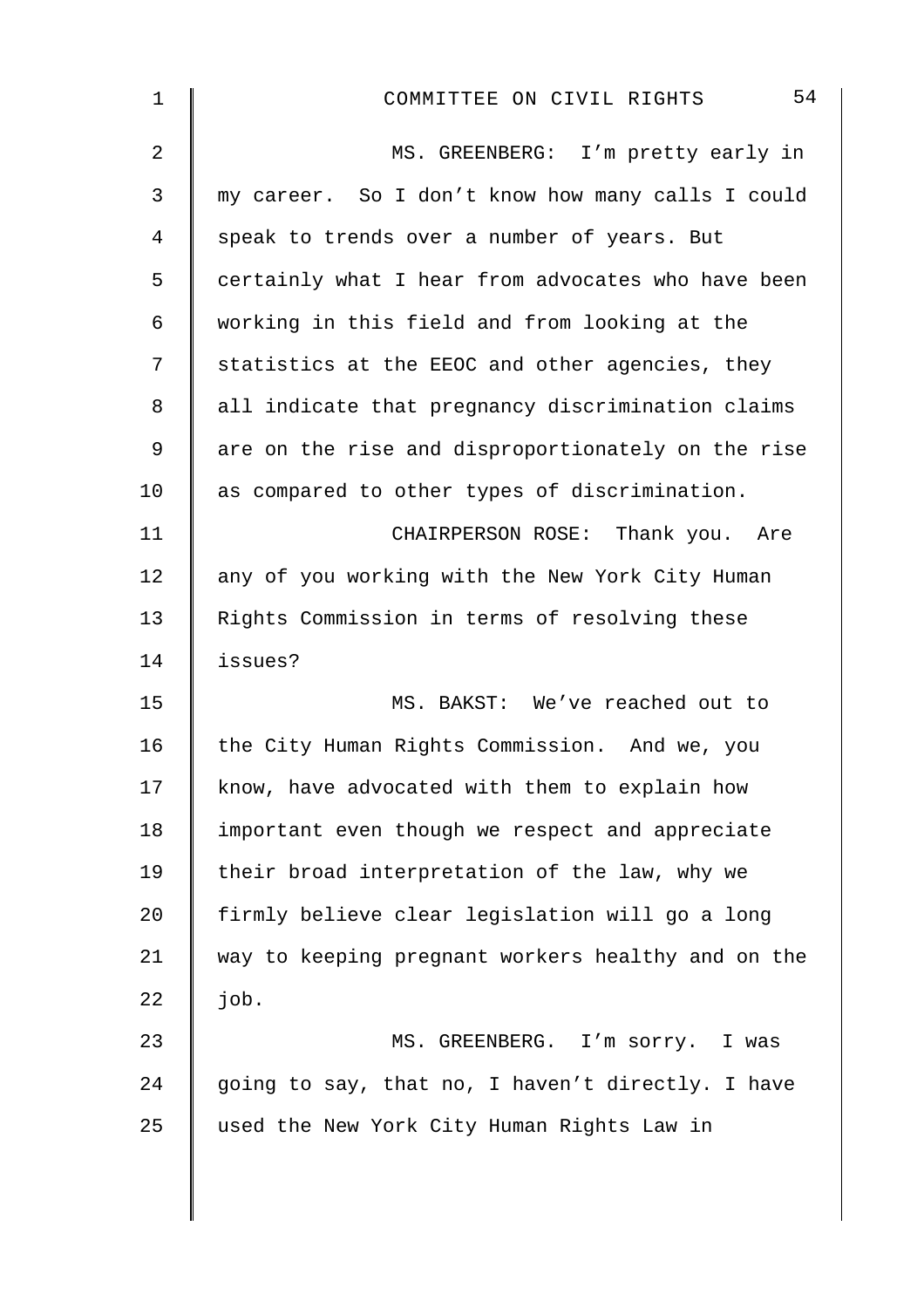| $\mathbf 1$ | 55<br>COMMITTEE ON CIVIL RIGHTS                    |
|-------------|----------------------------------------------------|
| 2           | litigation although I haven't made any claims      |
| 3           | trying to put forth a pregnancy accommodation      |
| 4           | claim.                                             |
| 5           | CHAIRPERSON ROSE: And have you                     |
| 6           | talked with employers to find out what their       |
| 7           | objection to providing these accommodations are    |
| 8           | and are there costs involved?                      |
| $\mathsf 9$ | MS. BASKT: I actually would like                   |
| 10          | to speak to that because I've had a lot of         |
| 11          | experience over the last few months working with   |
| 12          | employers around the state in support of the state |
| 13          | Women's Equality Act and this similar provision in |
| 14          | state law. And we have generated broad support     |
| 15          | across the state from businesses. Many businesses  |
| 16          | have said, this is a no brainer.                   |
| 17          | And we have leading members of                     |
| 18          | businesses who have spoken out in support,         |
| 19          | business leaders. And so we have the Greater New   |
| 20          | York State Chamber of Commerce speak out           |
| 21          | repeatedly in favor of this provision. And many,   |
| 22          | many, many businesses.                             |
| 23          | And so I think that, you know,                     |
| 24          | smart progressive business leaders understand that |
| 25          | treating pregnant workers fairly is not just the   |
|             |                                                    |
|             |                                                    |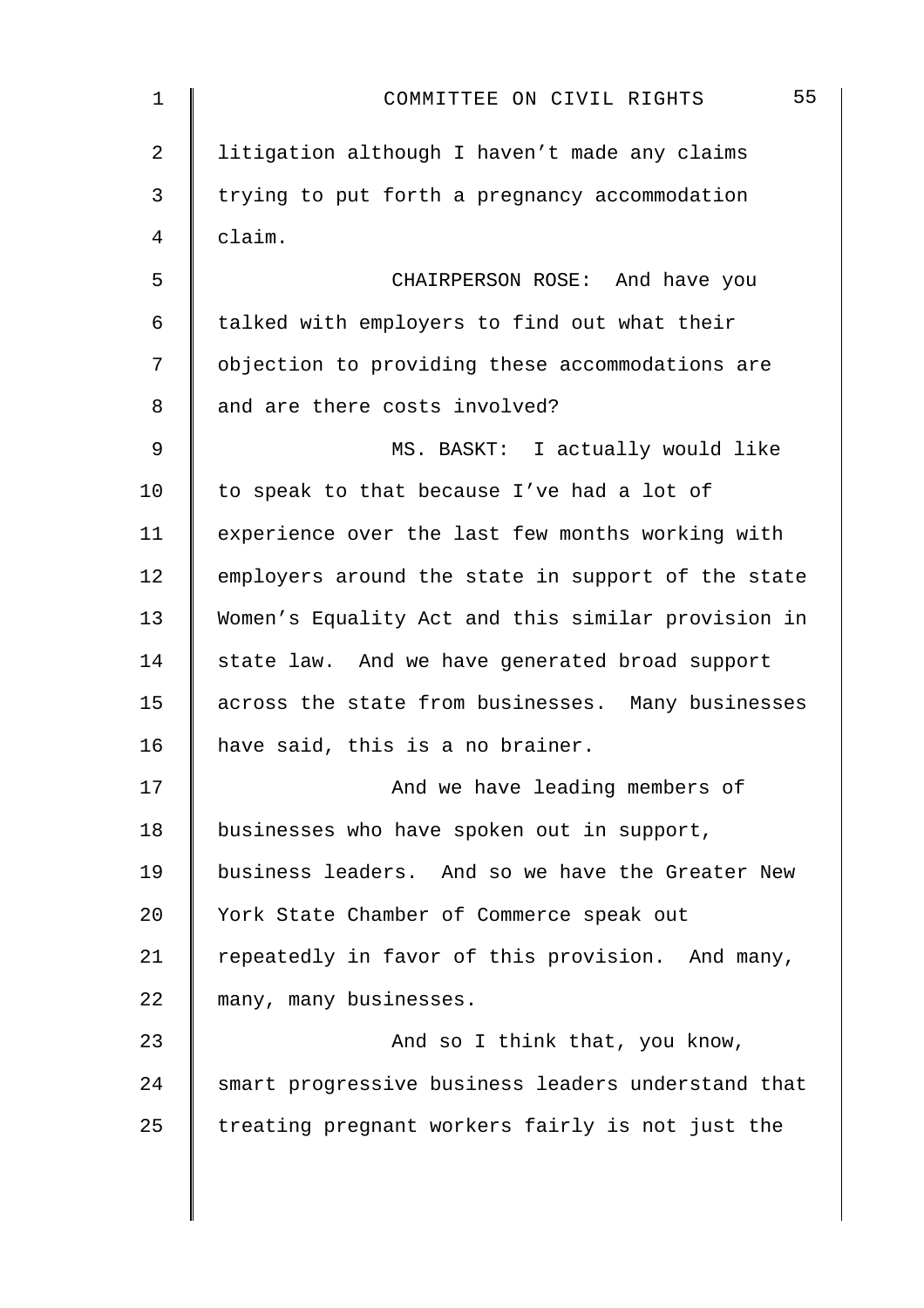| 1              | 56<br>COMMITTEE ON CIVIL RIGHTS                    |
|----------------|----------------------------------------------------|
| $\overline{2}$ | right thing to do for women, but it's smart        |
| 3              | business practice because it keeps women on the    |
| 4              | job. It keeps them healthy and as I said it's      |
| 5              | smart HR practice because with the expanded scope  |
| 6              | of how these laws are being interpreted, that      |
| 7              | making sure that pregnant women are entitled to    |
| 8              | the same accommodations as other workers on the    |
| $\mathsf 9$    | job is the right thing to do.                      |
| 10             | It's ultimately going to help them                 |
| 11             | avoid liability, keep their litigation docket down |
| 12             | and avoid the time and expense that they have to   |
| 13             | put into defending these charges if they simply    |
| 14             | enacted policies that applied extended equally to  |
| 15             | workers with pregnancy related conditions, this    |
| 16             | problem could be easily resolved.                  |
| 17             | CHAIRPERSON ROSE: We've asked the                  |
| 18             | Human Rights Commission to put together a listing, |
| 19             | a chart that talks about pregnancy discrimination. |
| 20             | Do you think that that would be effective or have  |
| 21             | an impact on pregnancy discrimination in the       |
| 22             | workplace?                                         |
| 23             | MS. BAKST: I'm not sure I                          |
| 24             | understand the question.                           |
| 25             | CHAIRPERSON ROSE: We've asked them                 |
|                |                                                    |
|                |                                                    |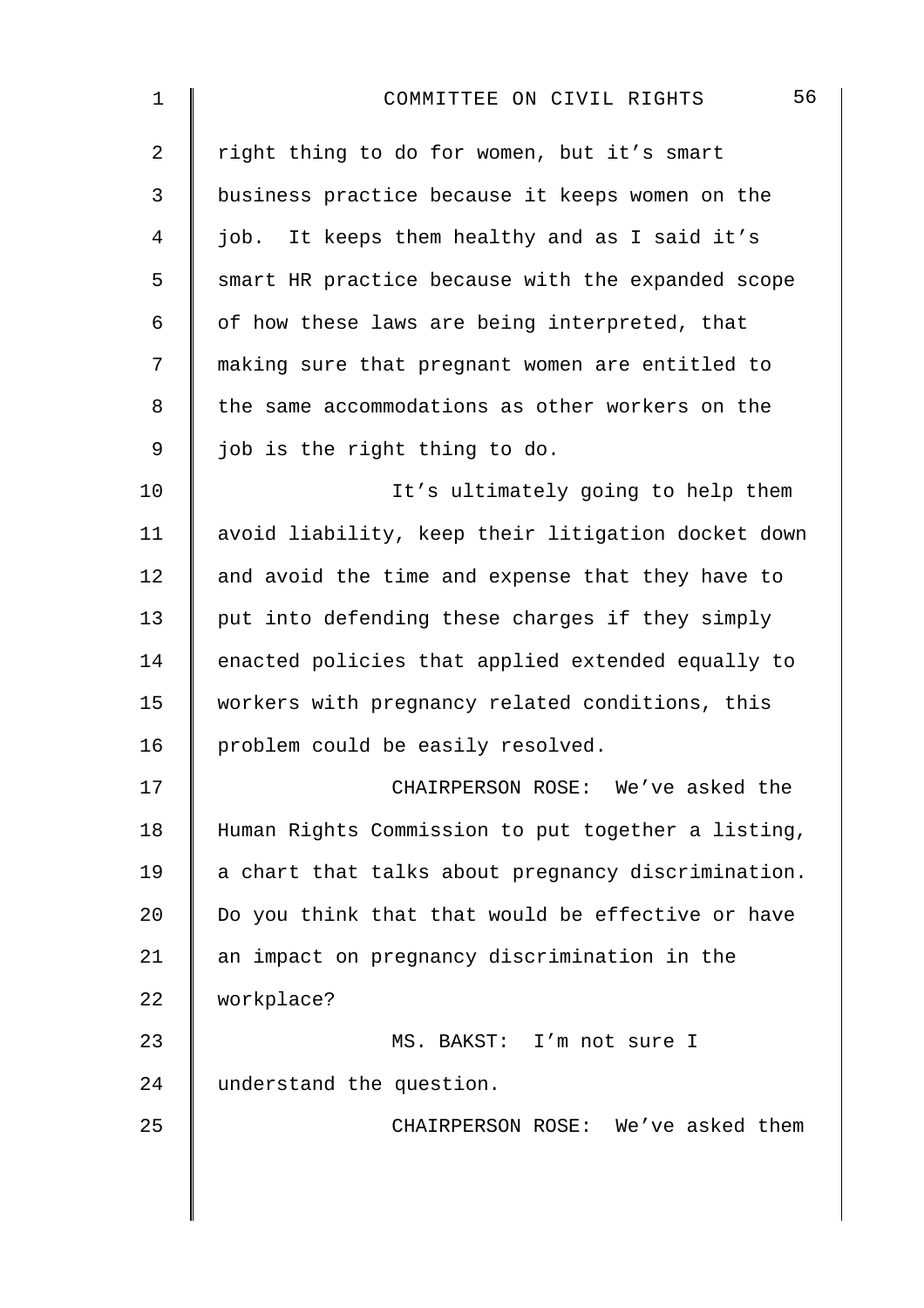| 1  | 57<br>COMMITTEE ON CIVIL RIGHTS                   |
|----|---------------------------------------------------|
| 2  | to make like a poster for educational purposes    |
| 3  | like what pregnancy discrimination - -            |
| 4  | MS. BAKST: Right.                                 |
| 5  | CHAIRPERSON ROSE: You know                        |
| 6  | encompasses, which would have to be posted on the |
| 7  | job.                                              |
| 8  | MS. BAKST: Right and you're                       |
| 9  | talking about in this legislation?                |
| 10 | CHAIRPERSON ROSE: Yes.                            |
| 11 | MS. BAKST: Yes I actually think                   |
| 12 | that's critical and I applaud you for including   |
| 13 | that because, you know, women need to understand  |
| 14 | what their rights are on the job. And so often    |
| 15 | employers, you know, there are many, many, many   |
| 16 | employers who do the right thing and we applaud   |
| 17 | them. But there are often those employers who     |
| 18 | think that they can get away with treating        |
| 19 | pregnant women worse than other workers.          |
| 20 | Posting will remind employers and                 |
| 21 | will also allow employees to have the ease, you   |
| 22 | know and the comfort of knowing that if they, and |
| 23 | many pregnant workers go through the nine months  |
| 24 | of pregnancy and need very little and that's very |
| 25 | important to know. This is only for those         |
|    |                                                   |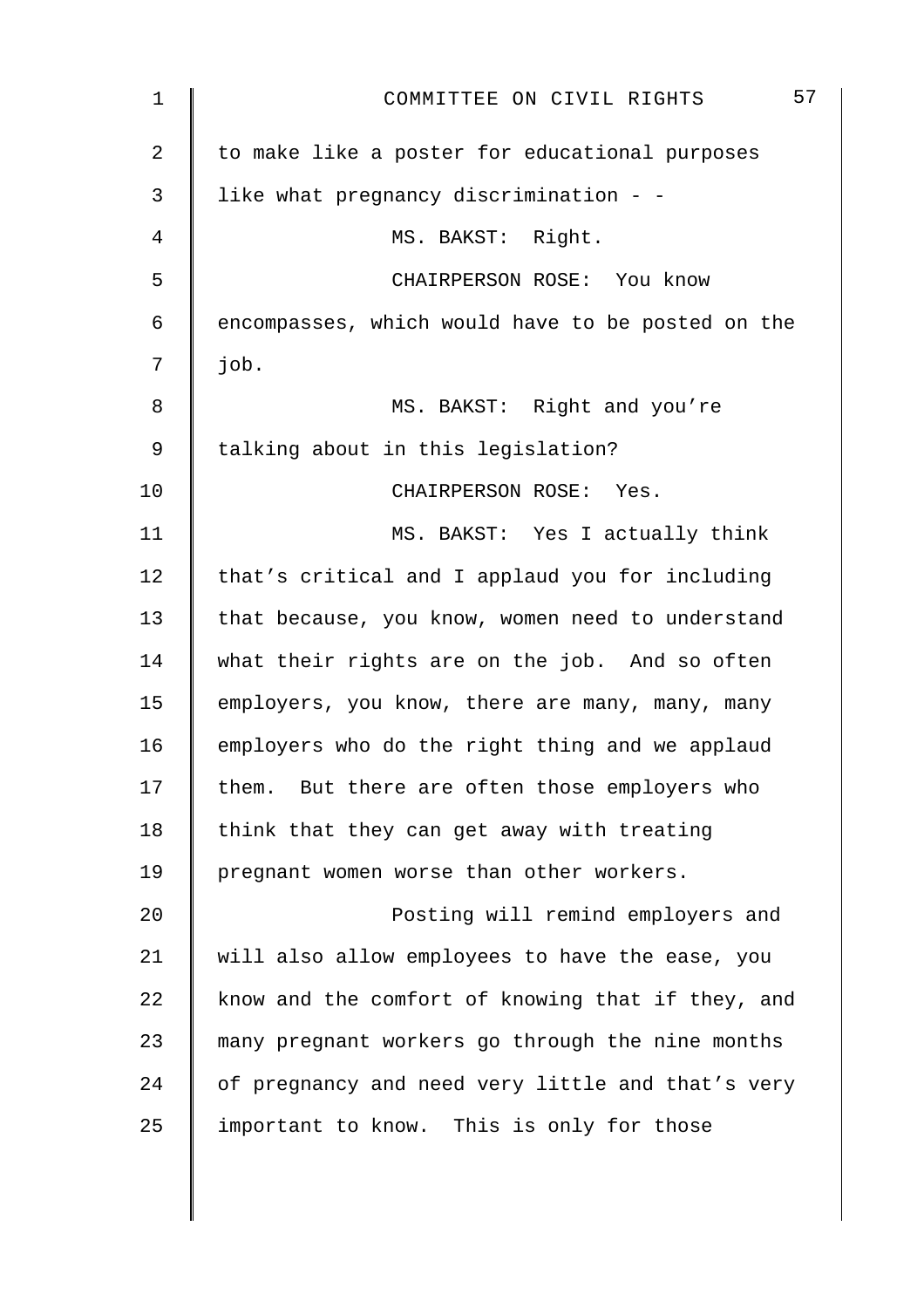| $\mathbf 1$    | 58<br>COMMITTEE ON CIVIL RIGHTS                    |
|----------------|----------------------------------------------------|
| $\overline{2}$ | pregnant women who have an issue that arises       |
| 3              | during their pregnancy where they need a modest,   |
| 4              | temporary accommodation that's routinely afforded  |
| 5              | to other workers. And in those situations          |
| 6              | pregnant women should know that they have rights   |
| 7              | similar to other workers on the job.               |
| 8              | So I think posting is a phenomenal                 |
| 9              | idea and would really help implement this law and  |
| 10             | the benefit of women.                              |
| 11             | CHAIRPERSON ROSE: Thank you.                       |
| 12             | MS. GREENBERG: I strongly agree.                   |
| 13             | I think with pregnancy, in particular, because     |
| 14             | it's only something that a person goes through for |
| 15             | a limited amount of time, the sooner an employee   |
| 16             | knows about their rights and can ask questions     |
| 17             | about them and stick up for themselves, the more   |
| 18             | likely it is that the situation will be able to be |
| 19             | resolved. And so I think that pairing informing    |
| 20             | women about their rights along with this           |
| 21             | additional protection that allows women to speak   |
| 22             | out and negotiate for an accommodation that keeps  |
| 23             | them in their jobs is, I think, really what's      |
| 24             | necessary. Too often I get calls from people who   |
| 25             | have already lost their jobs. And if we have this  |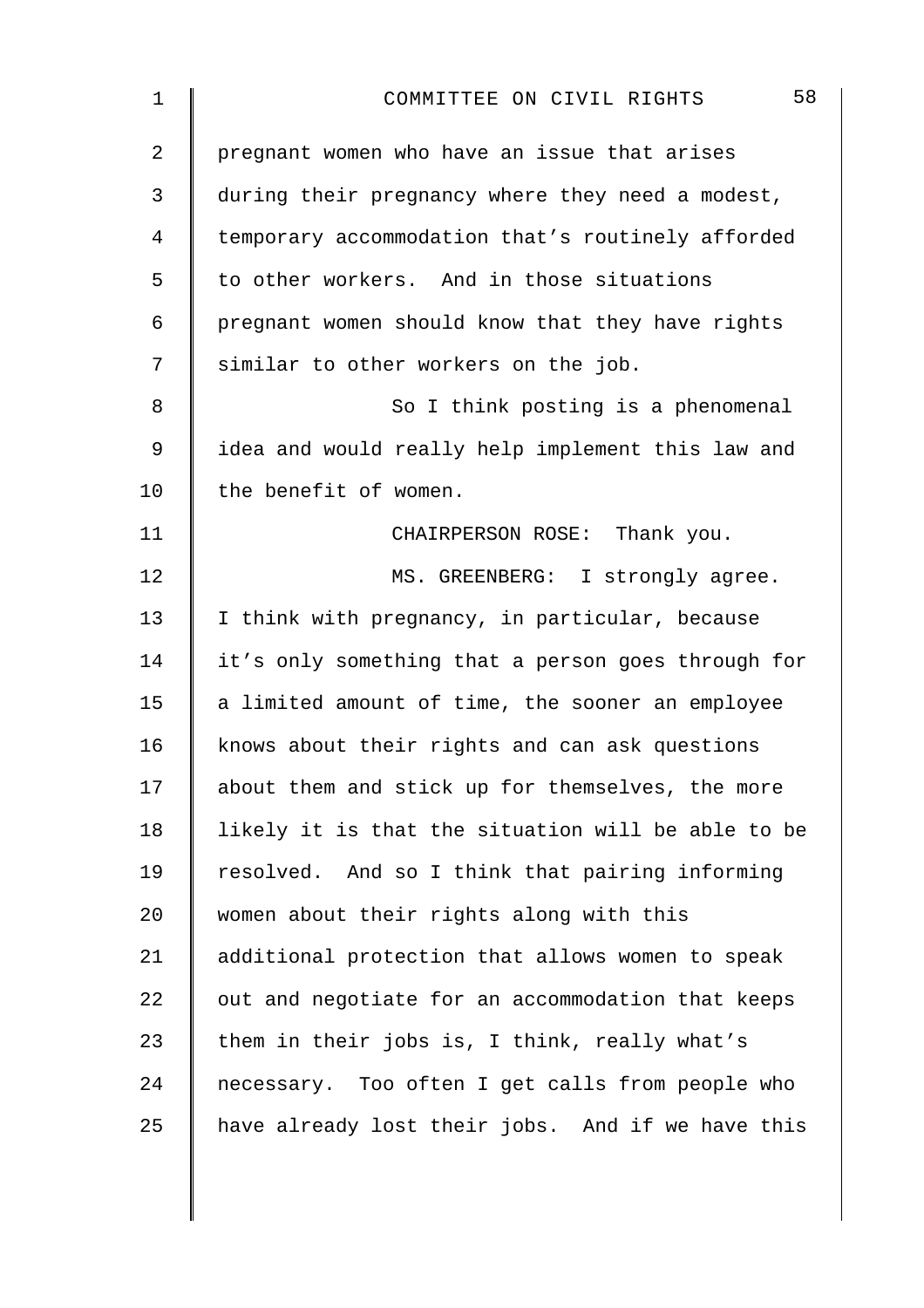| $\mathbf 1$    | 59<br>COMMITTEE ON CIVIL RIGHTS                    |
|----------------|----------------------------------------------------|
| $\overline{2}$ | law and if they knew about their rights halfway    |
| $\mathfrak{Z}$ | through their pregnancy, I could have talked to    |
| $\overline{4}$ | them about having a conversation with their        |
| 5              | employer. Or I could have reached out to their     |
| 6              | employer on their behalf to have the conversation  |
| 7              | that could have kept them in their job.            |
| 8              | MS. BAKST: Right and I just wanted                 |
| $\mathsf 9$    | to clarify one thing. What we're talking about is  |
| 10             | making sure that pregnant workers are entitled to  |
| 11             | a reasonable accommodation unless it imposes an    |
| 12             | undue hardship on the employer. Right? And so      |
| 13             | it's no guarantee, but by engaging in an           |
| 14             | interactive process and requiring employers to     |
| 15             | simply consider the accommodation and you heard    |
| 16             | from testimony that many employers have a knee     |
| 17             | jerk reaction and say, oh I can't accommodate you. |
| 18             | But when they really look around there's a million |
| 19             | other jobs that pregnant women could do to stay    |
| 20             | safely on the job.                                 |
| 21             | This would be to simply afford                     |
| 22             | pregnant workers the same rights to an interactive |
| 23             | process to determine whether there is a reasonable |
| 24             | accommodation that could be made.                  |
| 25             | If that's not possible, the law is                 |
|                |                                                    |
|                |                                                    |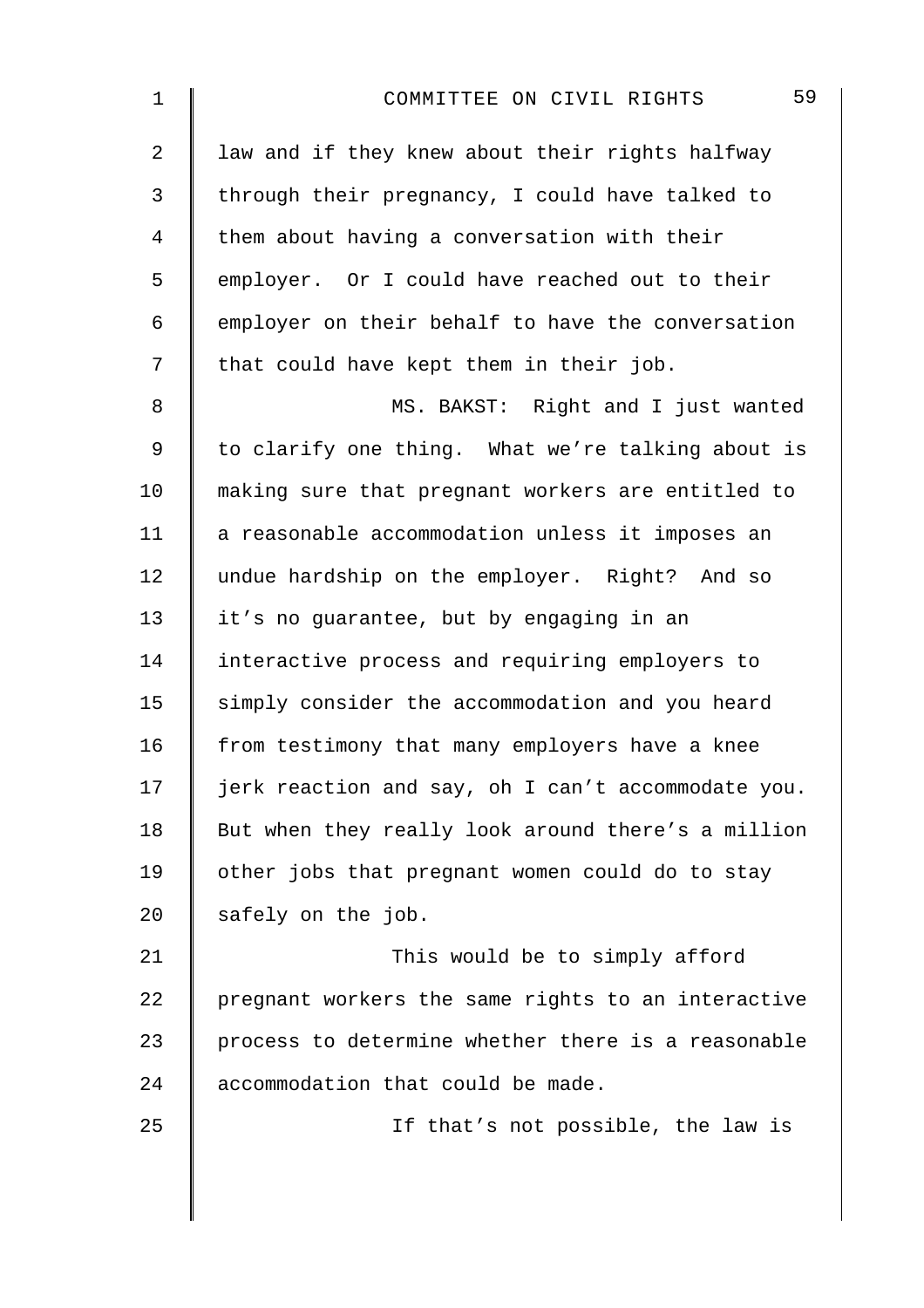| $\mathbf 1$    | 60<br>COMMITTEE ON CIVIL RIGHTS                    |
|----------------|----------------------------------------------------|
| $\overline{2}$ | not a mandate in that respect. It's the right to   |
| 3              | an interactive process and I think that's an       |
| 4              | important distinction because, again, it's just    |
| 5              | common sense.                                      |
| 6              | CHAIRPERSON ROSE: Thank you.                       |
| 7              | Council Member Vacca. [off mic] Oh. Oh okay.       |
| 8              | [off mic]                                          |
| $\mathsf 9$    | I've been advised by council that                  |
| 10             | the Commission had some concerns about how they    |
| 11             | would enforce this. Do you have-specifically the   |
| 12             | notice provision. Do you have some suggestions     |
| 13             | that um                                            |
| 14             | MS. BAKST: I think that's a                        |
| 15             | conversation that would be a really, you know,     |
| 16             | good conversation to have. I mean I don't, I       |
| 17             | think it seems doable in other situations. So it   |
| 18             | seems that it's not that much heavier a lift to    |
| 19             | add a simple posting and to say that, you know,    |
| 20             | pregnant workers have some basic rights under the  |
| 21             | law.                                               |
| 22             | I just, you know, in terms of                      |
| 23             | enforcement, you know there are posting            |
| 24             | requirements in a variety of statutes and it's not |
| 25             | clear how they're enforced, but by knowing that    |
|                |                                                    |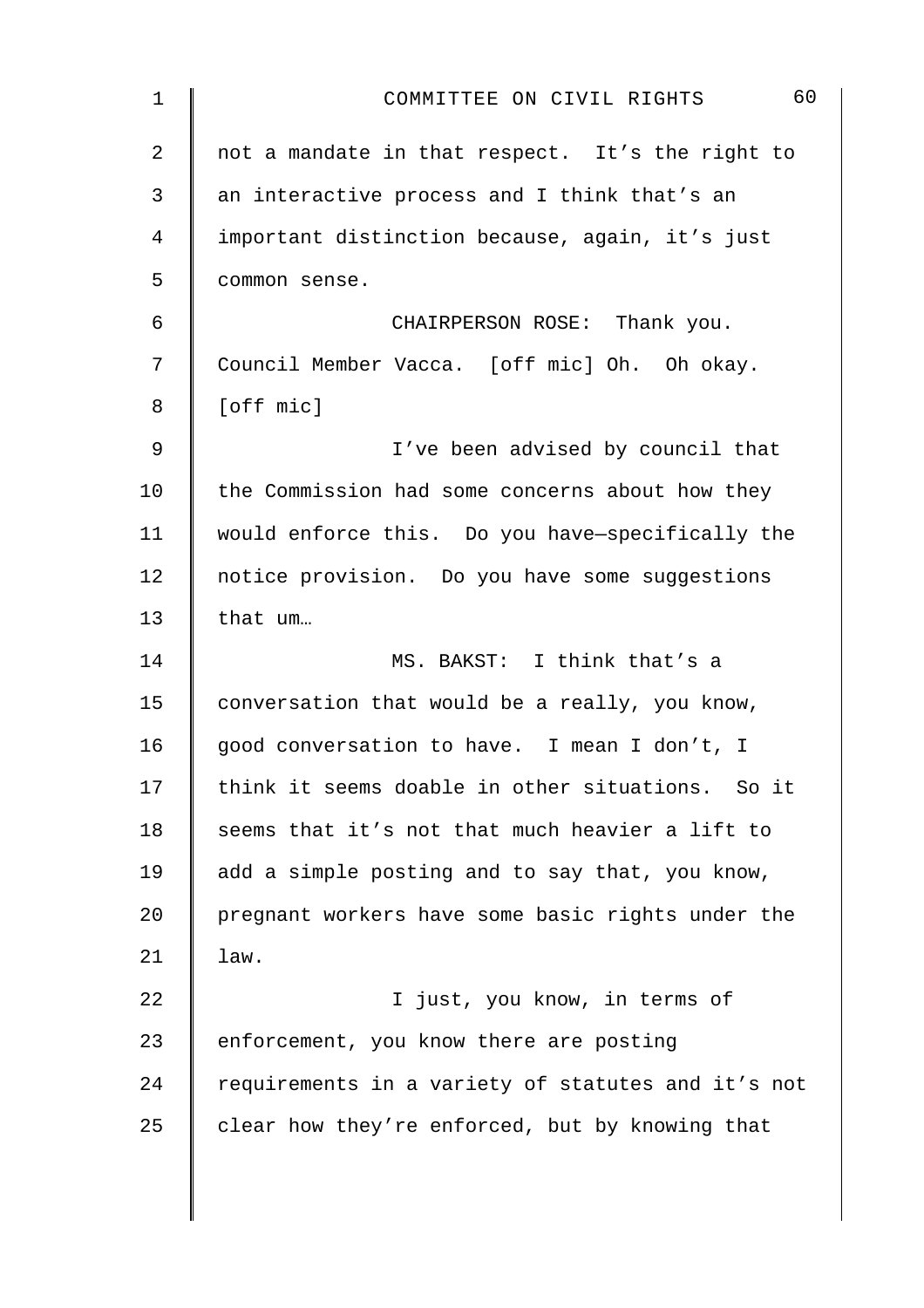| 1            | 61<br>COMMITTEE ON CIVIL RIGHTS                    |
|--------------|----------------------------------------------------|
| 2            | they're required, you have employers that, many    |
| $\mathbf{3}$ | employers that do the right thing and take         |
| 4            | proactive steps. So I think that it's the right    |
| 5            | thing to include, you know, regardless in a sense  |
| 6            | of how it's enforced. Obviously we'd love to see   |
| 7            | enforcement, but I think it's an important         |
| 8            | provision to include nonetheless.                  |
| 9            | Do you want to add something?                      |
| 10           | MS. GREENBERG: Yes I would agree                   |
| 11           | to the extent that employers are already required  |
| 12           | to post many of these kinds of notices about       |
| 13           | employee rights. And so it would seem to me that   |
| 14           | it could be folded in both with the notices that   |
| 15           | already exist that are comprehensive.              |
| 16           | And on the enforcement side, I know                |
| 17           | that with federally required notices when an       |
| 18           | agency goes into an employer they can look for     |
| 19           | those notices. So if there's some other reason     |
| 20           | why the agency is on site, they can look for them. |
| 21           | But there's also a role to be                      |
| 22           | played with private enforcement. Because           |
| 23           | sometimes if an employee isn't aware of their      |
| 24           | rights, and part of the reason they're not aware   |
| 25           | is because there was not the required postings in  |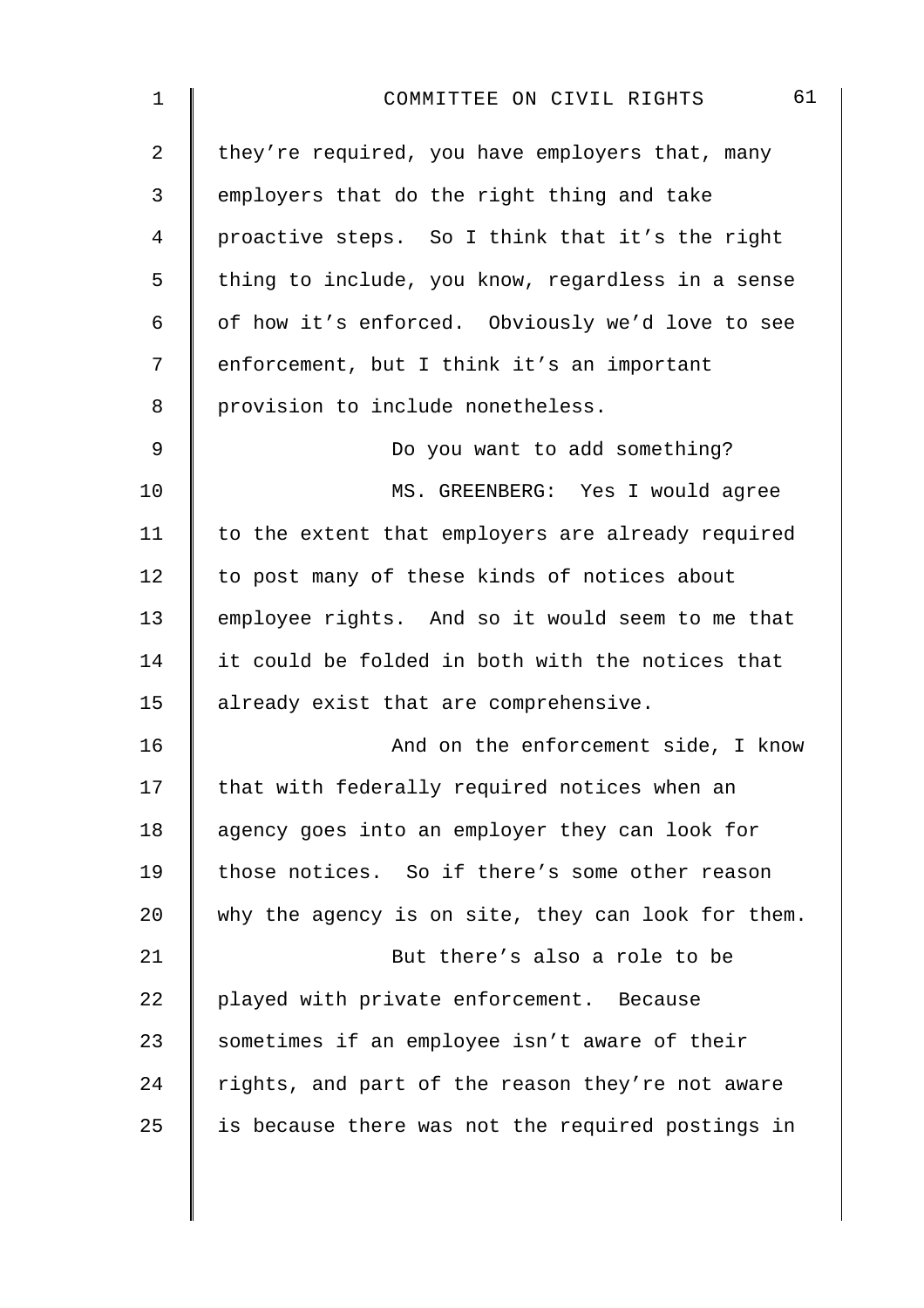| 1              | 62<br>COMMITTEE ON CIVIL RIGHTS                    |
|----------------|----------------------------------------------------|
| $\overline{2}$ | the workplace. They can go to court even beyond    |
| 3              | what would otherwise be the statute of limitations |
| 4              | for their claim and argue that they should still   |
| 5              | be allowed to bring their claim because their      |
| 6              | employer failed to put up the posting. And         |
| 7              | employers know that this is a risk they run if     |
| 8              | they don't post. So that incentivizes them to      |
| 9              | post as well actually even without agency          |
| 10             | enforcement.                                       |
| 11             | CHAIRPERSON ROSE: Okay. Thank                      |
| 12             | you. All right. You were in all the                |
| 13             | [unintelligible] last week right?                  |
| 14             | MS. BAKST: Yes.                                    |
| 15             | CHAIRPERSON ROSE: Trying to get                    |
| 16             | legislation passed?                                |
| 17             | MS. BAKST: Right.                                  |
| 18             | CHAIRPERSON ROSE: Unfortunately                    |
| 19             | the session ended and the legislation wasn't       |
| 20             | passed. Are you going to continue your efforts to  |
| 21             | get this legislation passed on the state level?    |
| 22             | MS. BAKST: Yes I think that we                     |
| 23             | have unprecedented bipartisan support. This        |
| 24             | legislation passed 63 nothing by the republican    |
| 25             | controlled senate. We have democratic support and  |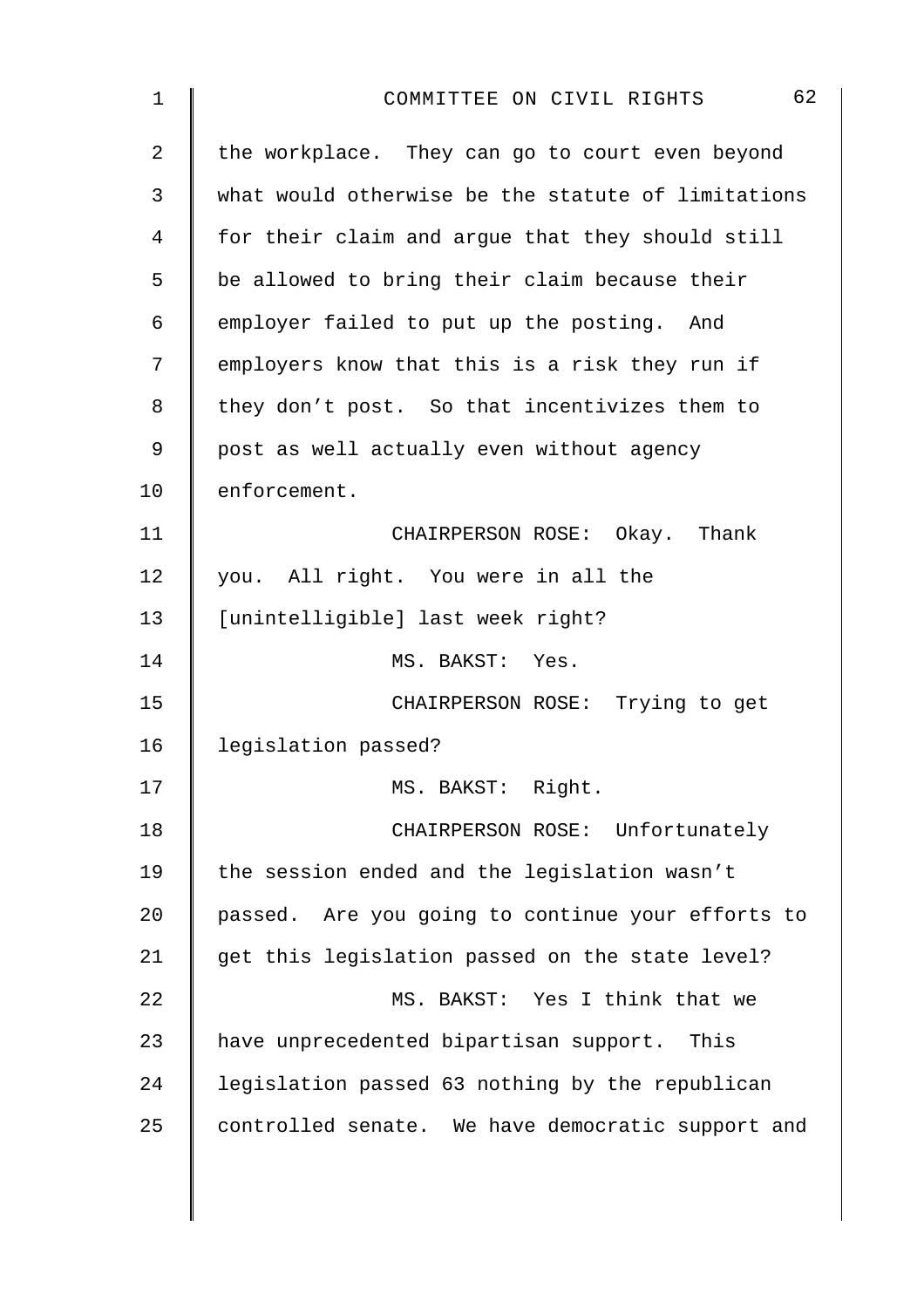| $\mathbf 1$ | 63<br>COMMITTEE ON CIVIL RIGHTS                    |
|-------------|----------------------------------------------------|
| 2           | this is an issue that effects woman across New     |
| 3           | York State.                                        |
| 4           | In the report we have women from                   |
| 5           | Long Island who have problems and who have had     |
| 6           | this experience and the same stories and arguments |
| 7           | apply there. And so of course we would love to     |
| 8           | see this. We applaud Governor Cuomo for his        |
| 9           | leadership and we think that this is the right     |
| 10          | thing to do statewide.                             |
| 11          | In the meantime, New York City can                 |
| 12          | act and we love to see that happen sooner rather   |
| 13          | than later because this is a critical issue. Time  |
| 14          | should not, we should not wait for women to get    |
| 15          | what they need to stay healthy and on the job.     |
| 16          | These are critical, critical issues for working    |
| 17          | woman and their families.                          |
| 18          | CHAIRPERSON ROSE: Thank you.                       |
| 19          | Council Member Vacca.                              |
| 20          | COUNCIL MEMBER VACCA: I'm sorry.                   |
| 21          | I had to step out.                                 |
| 22          | You know we has council people do                  |
| 23          | five things at the same time. And I want you to    |
| 24          | know I have a friend of mine and we often talk and |
| 25          | we see other, $I'm$ sorry - - [off mic].           |
|             |                                                    |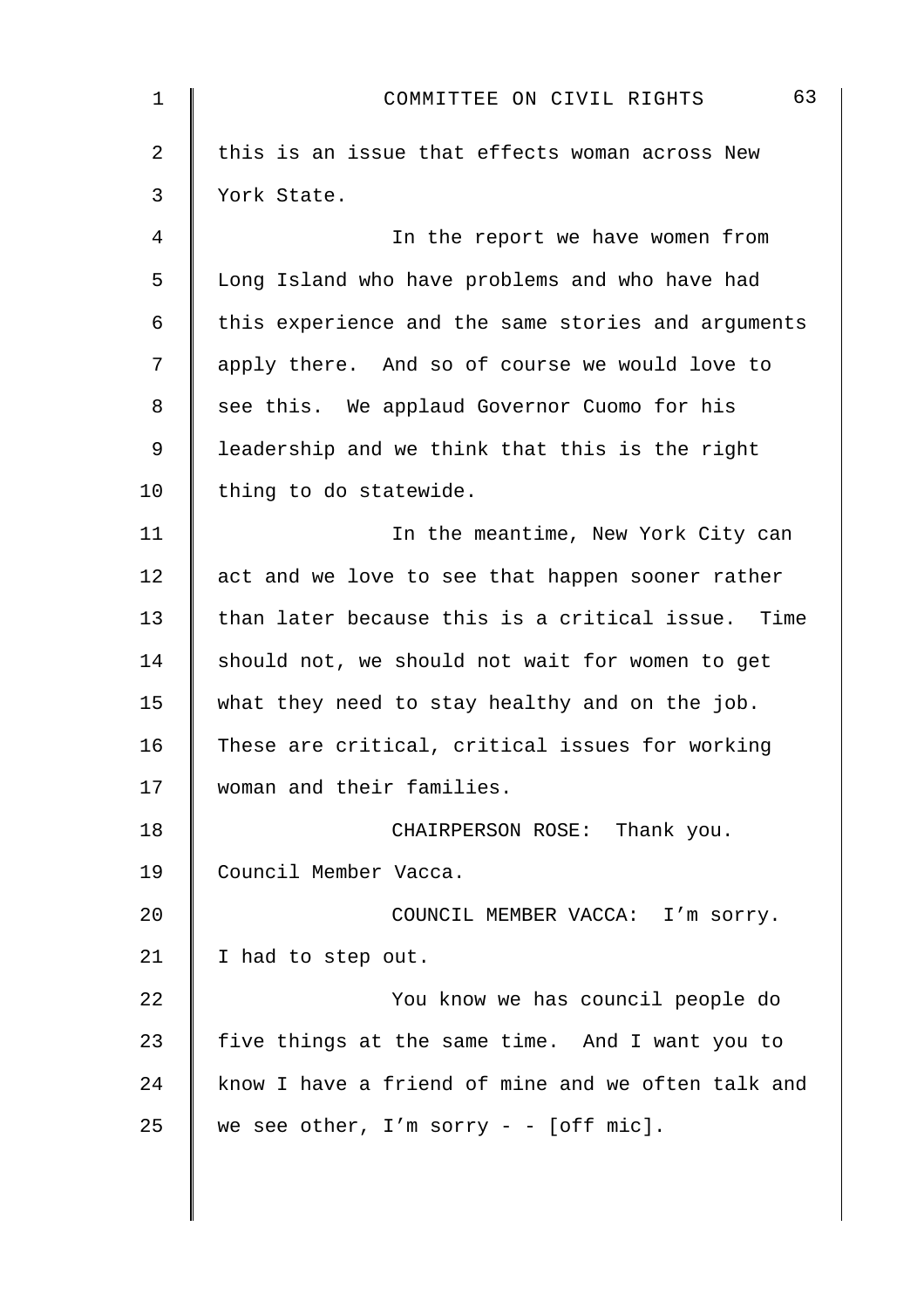| 1              | 64<br>COMMITTEE ON CIVIL RIGHTS                    |
|----------------|----------------------------------------------------|
| $\overline{2}$ | Are you? Right. I have a friend of                 |
| 3              | mine and he often says, Jimmy you talk about five  |
| 4              | things at the same time. He can't keep track of    |
| 5              | what I'm talking about. I just shift gears.<br>He  |
| 6              | said I can't stomach this.                         |
| 7              | What I wanted to say is that I                     |
| 8              | wanted to thank Better Balance especially and I    |
| 9              | wanted to thank Vicki Javier on my staff because   |
| 10             | really she worked with you in formulating the      |
| 11             | legislation. She brought to me the need and the    |
| 12             | instances and the examples which we had to go with |
| 13             | the precedent and your advocacy.                   |
| 14             | You know we in the Council really,                 |
| 15             | I think, try to do the best we can but sometime we |
| 16             | depend on advocacy groups and we depend on policy  |
| 17             | people like your organization as well, who really  |
| 18             | know more than us. But in knowing more than us     |
| 19             | you impart knowledge and then we can act           |
| 20             | legislatively to correct injustices.               |
| 21             | So I want to thank you both.                       |
| 22             | MS. BAKST: Well again I want to                    |
| 23             | reiterate my support too because we depend on      |
| 24             | legislators to do the right thing on behalf of our |
| 25             | clients and what we see as a systemic problem on   |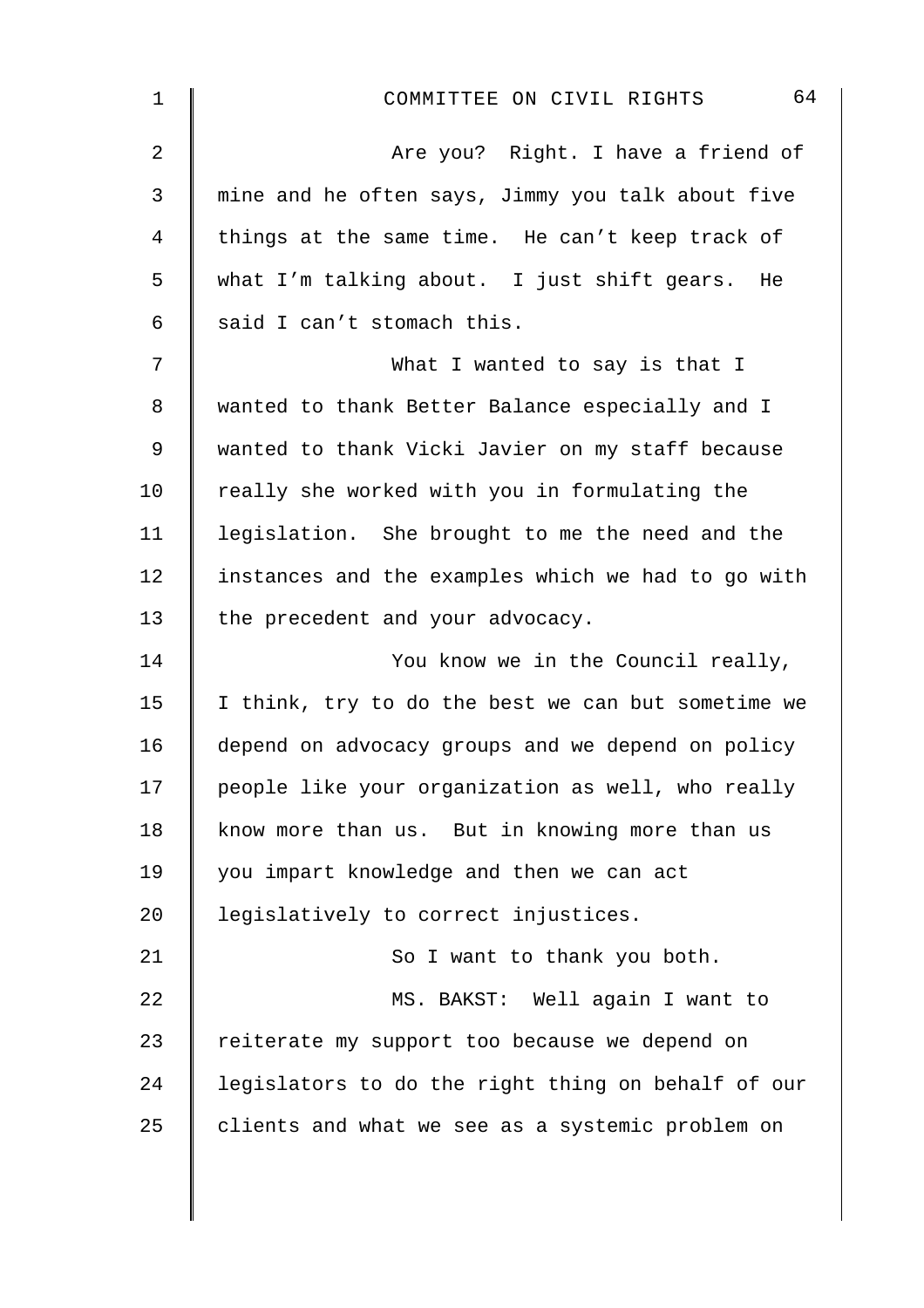| 1              | 65<br>COMMITTEE ON CIVIL RIGHTS                    |
|----------------|----------------------------------------------------|
| $\overline{2}$ | the ground. And thanks to your leadership and      |
| 3              | your efforts we can get this done.                 |
| 4              | COUNCIL MEMBER VACCA: Thank you.                   |
| 5              | I hope that we move on this here quickly and I'm   |
| 6              | going to ask the Speaker to do so.                 |
| 7              | MS. BAKST: Thank you.                              |
| 8              | COUNCIL MEMBER VACCA: Thank you.                   |
| 9              | CHAIRPERSON ROSE: I thank you both                 |
| 10             | for your testimony today. And I'd like to          |
| 11             | acknowledge we were joined throughout this hearing |
| 12             | by Isha Wright who is the Finance Analyst for the  |
| 13             | Civil Rights Committee. And I hope we can          |
| 14             | determine whether or not there's any undue costs   |
| 15             | or anything that would preclude us from being able |
| 16             | to enact this legislation.                         |
| 17             | I thank you all for being here                     |
| 18             | today. I think the Council Members have            |
| 19             | demonstrated a desire more than that, maybe a      |
| 20             | passion and zeal to see that this legislation does |
| 21             | see the light of day and moves forward.            |
| 22             | I'd like to thank the sponsor of                   |
| 23             | the legislation and Chairman Vacca for coming and  |
| 24             | with that this meeting is adjourned. Thank you.    |
| 25             |                                                    |
|                |                                                    |
|                |                                                    |